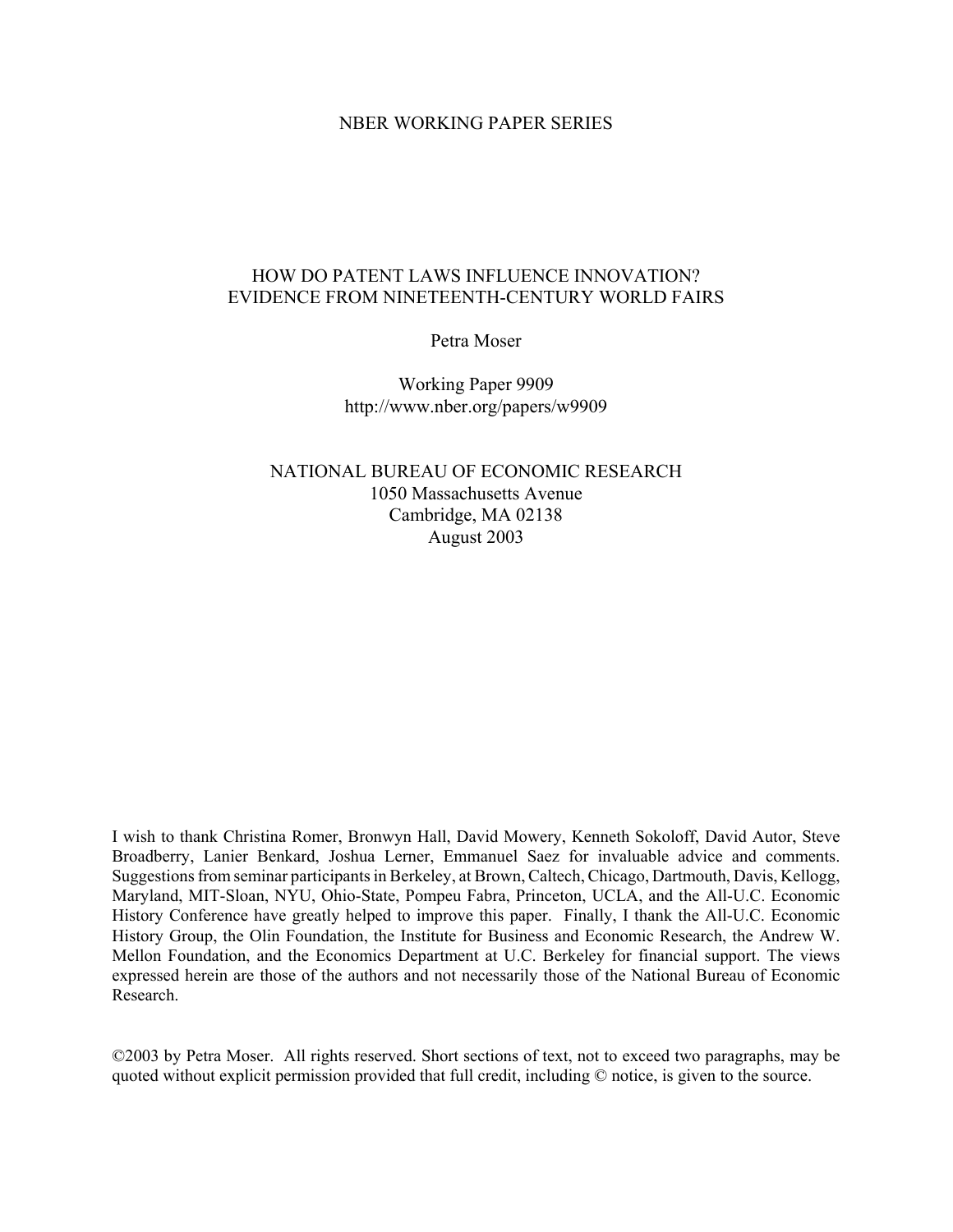How Do Patent Laws Influence Innovation? Evidence from Nineteeth-Century World Fairs Petra Moser NBER Working Paper No. 9909 August 2003 JEL No. N0, L0, O3

### **ABSTRACT**

This paper introduces a new internationally comparable data set that permits an empirical investigation of the effects of patent law on innovation. The data have been constructed from the catalogues of two 19th century world fairs: the Crystal Palace Exhibition in London, 1851, and the Centennial Exhibition in Philadelphia, 1876. They include innovations that were not patented, as well as those that were, and innovations from countries both with and without patent laws. I find no evidence that patent laws increased levels of innovative activity but strong evidence that patent systems influenced the distribution of innovative activity across industries. Inventors in countries without patent laws concentrated in industries where secrecy was effective relative to patents, e.g., food processing and scientific instruments. These results suggest that introducing strong and effective patent laws in countries without patents may have stronger effects on changing the direction of innovative activity than on raising the number of innovations.

Petra Moser MIT Sloan, E52-545 50 Memorial Drive Cambridge, MA 02141 and NBER moser@mit.edu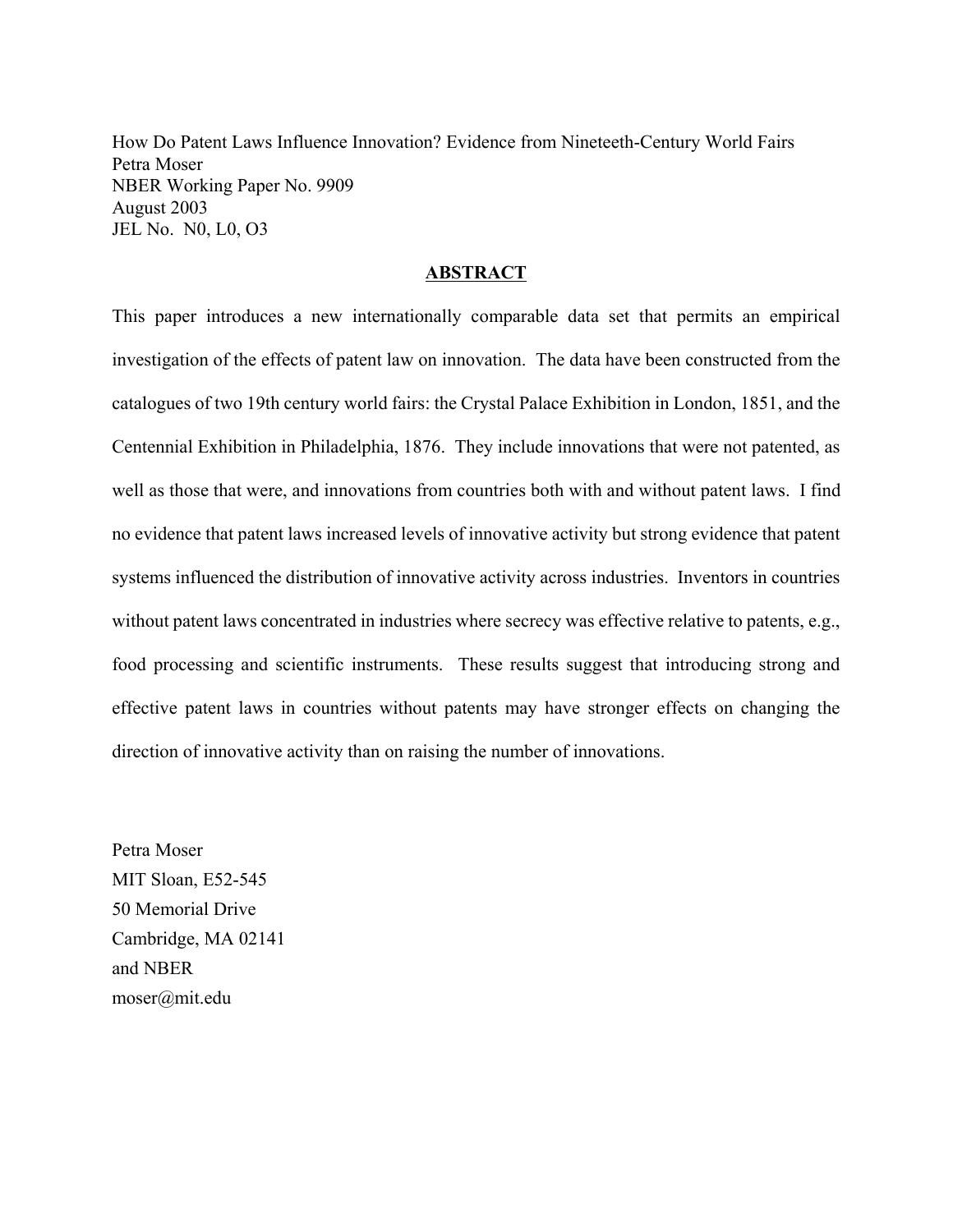Patent laws are designed to create the optimal incentives for innovation, yet we know little about exactly how these incentives work. The need to better understand the effects of patent laws on innovation is particularly urgent today, as international agreements, such as those related to the 1993 Trade Related International Property Rights (TRIPs) agreement, are moving towards the harmonization of patent laws around the world. Industrialized countries lobby to introduce patent laws in developing countries where such laws may not exist and to increase the duration of patent grants in countries where patent rights expire quickly. While it is difficult to predict the results of such changes, historical data from the mid-nineteenth century may afford valuable lessons for patent policies today. Patent laws that existed in the mid-nineteenth century had been adopted in a relatively ad-hoc manner, dependent more on legal traditions than economic considerations; governments had just begun to experiment with patent laws and large differences in patent systems existed across countries. Patenting abroad was prohibitively expensive and almost all countries discriminated heavily against foreign patentees. As a result, domestic patent laws played a more important role in creating the incentives for innovation than at any later stage in history.

This paper introduces a new data set that reveals the effects of patent laws on innovation across a wide range of countries in 1851 and 1876. I have constructed internationally comparable data on innovation from the exhibition catalogues for two nineteenth-century world fairs on technology: the Crystal Palace Exhibition in London in 1851 and the Centennial Exhibition in Philadelphia in 1876. The Crystal Palace was the most popular event of its age, and it became the first in a long series of world fairs which allowed inventors and firms to exchange technological information internationally. More than six million visitors attended the Crystal Palace, and almost ten million visitors came to the Centennial Exhibition. For the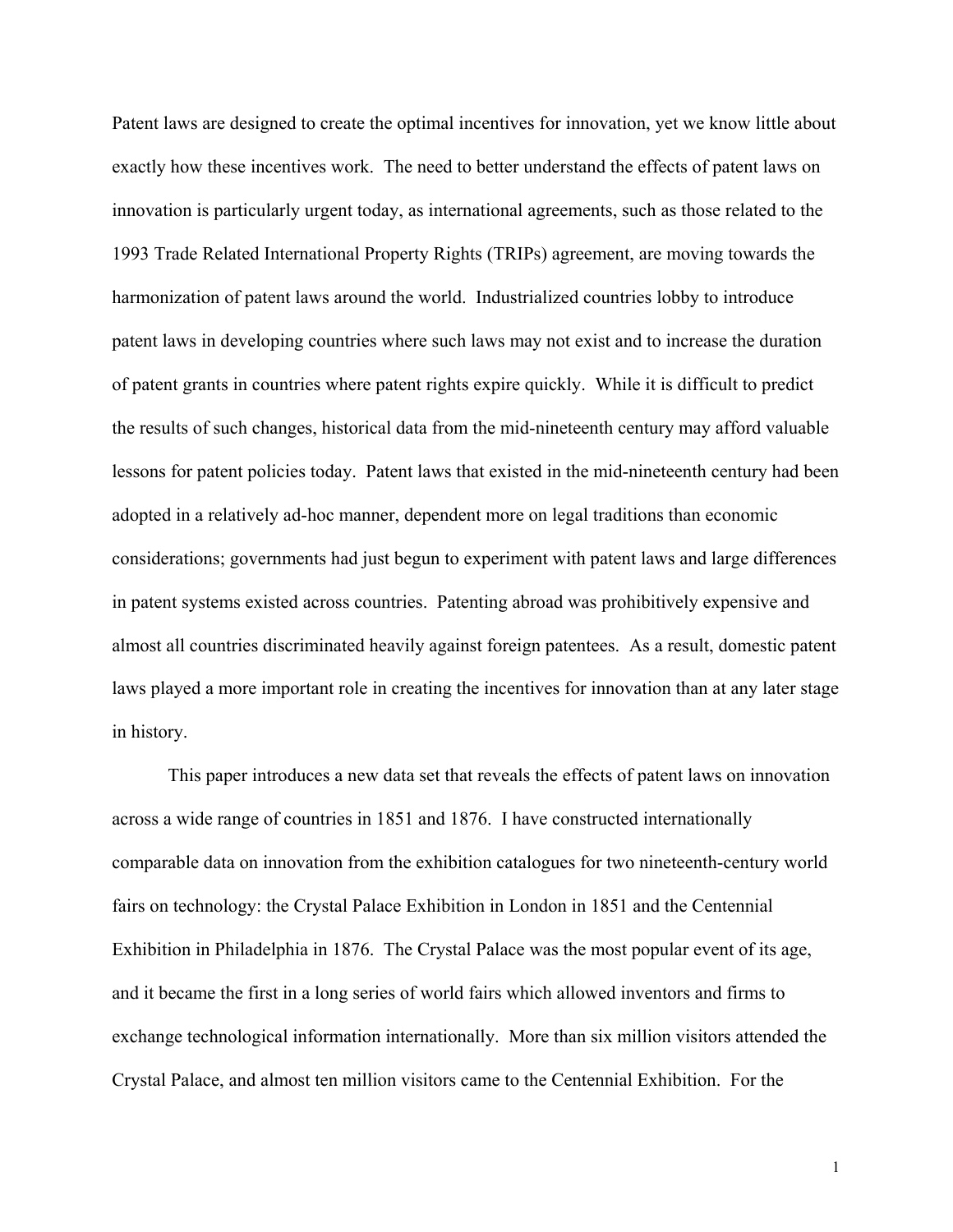Crystal Palace fair I have counted and classified 13,876 exhibits in 30 industries of use. For the Centennial I have counted and classified more than 19,076 exhibits in 344 industries.

A typical entry in the exhibition catalogue begins with the exhibitor's name, address, and country of origin, followed by a brief description of the innovation, as well as some information about the exhibitor's occupation and state of patent protection. From these records, I have constructed data for 32,952 innovations, their industry of use, and country of origin. I also determine whether exhibitors held a patent or not, distinguishing foreign from domestic patents. Information on domestic patents allows me to calculate proxies for patenting rates across industries. In addition, I construct measures for the quality of innovations based on awards for inventiveness. These awards ranked all exhibits according to their novelty and usefulness, and granted prizes to the most innovative exhibits.

Exhibition data are particularly useful for studying the effects of patent laws on innovation because they measure economically useful innovation in a way that is independent of changes in patent laws. As employed here, economically useful *innovation*—the commercial introduction of new or improved products and processes—is distinct from *invention*—the conception of such products and processes. Exhibition data measure economically useful innovations, while patent data count those inventions which inventors chose to patent. This distinction matters because only a fraction of innovations are patented and not all patents develop into economically useful innovations. Historical records bear witness that national committees selected their most innovative products to be exhibited at the fairs. Participation was competitive and a uniform system of selection admitted less than one third of all applicants to exhibit at the fairs.<sup>1</sup> Most importantly, exhibition data measure innovation independently from

<sup>&</sup>lt;sup>1</sup> Bericht (1852, 1853); Cole (1853); Rosenberg (1969); Curti (1950); Haltern (1971); Kroker (1975).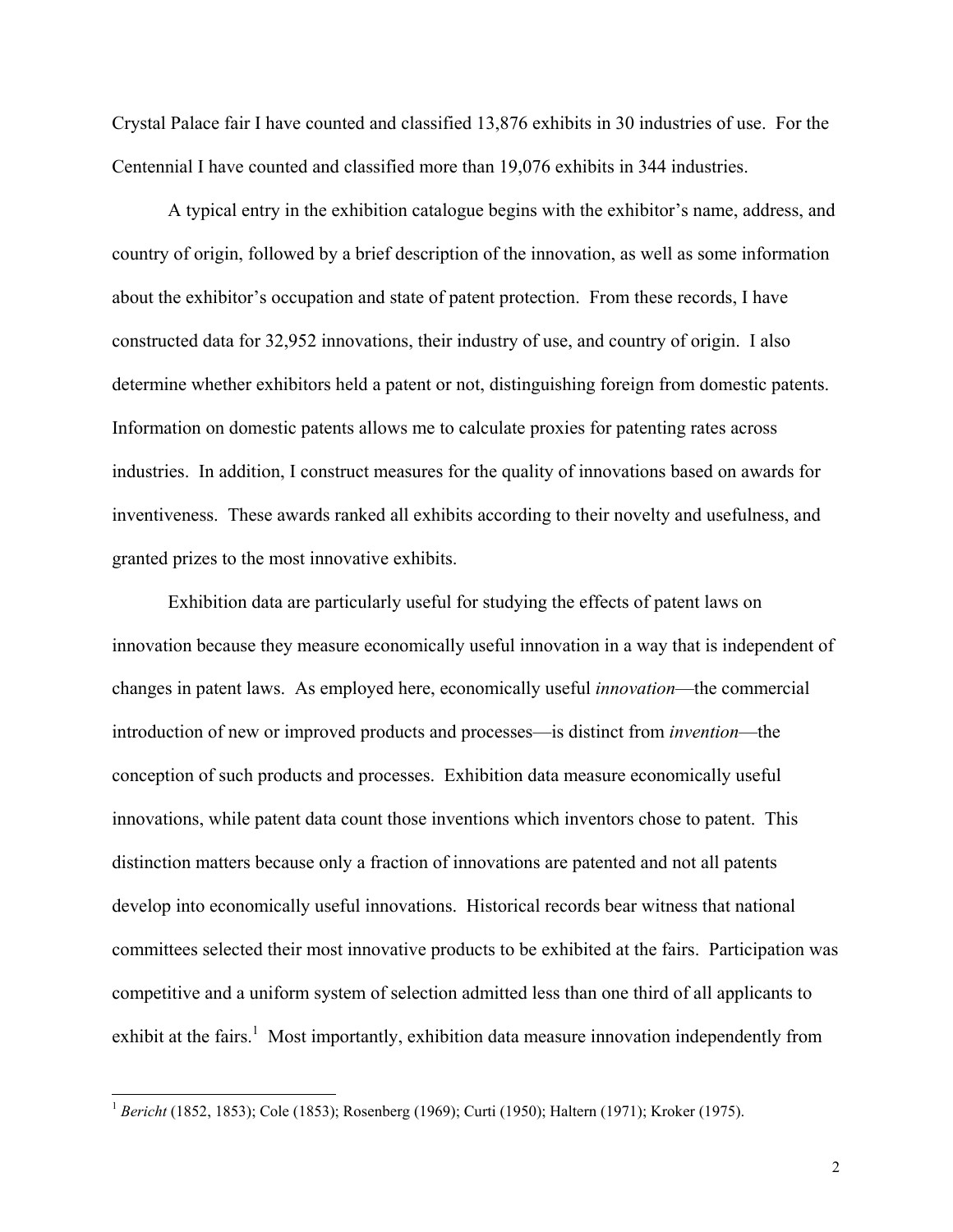differences in domestic patent laws.<sup>2</sup> Exhibitors displayed innovations regardless of whether they could be patented at home, including many innovations which they had chosen not to patent.

Exhibition data allow me to compare innovative activity across countries with and without patents. This represents an empirical advance over the theoretical literature on patent laws which simply assumes that the existence of patent laws raises levels of innovation. Without exhibition data, empirical studies of nineteenth-century patent laws relied on patent data, but these studies cannot identify whether the existence of patents raised levels of innovation.<sup>3</sup> Equally important, they cannot identify whether the nature of innovation differs in countries without patent laws.<sup>4</sup> Nineteenth-century exhibition data allow me to analyze these questions empirically.

Previous studies of innovation have focused on the number of innovations that are created in an economy. Among the key predictions in this literature, such as Nordhaus (1969), Klemperer (1990), and Gilbert and Shapiro (1990), is that strong patent laws raise the number of innovations that are made within a country. According to this argument, countries without patent laws should display few novel technologies. In contrast, the exhibition data show that countries without patent laws brought many important innovations to the fairs. Mid-nineteenth century Switzerland, for example, had the second highest number of exhibits per capita among all countries that visited the Crystal Palace Exhibition. Moreover, exhibits from countries without patent laws received disproportionate shares of medals for outstanding innovations.

<sup>&</sup>lt;sup>2</sup> For the 19<sup>th</sup> century, Coryton (1855) describes differences in what constitutes a patentable invention in Germany, Austria, Russia, and the U.S. See Coryton (1855 pp. 235-264).

<sup>&</sup>lt;sup>3</sup> Lanjouw and Cockburn (2000) describe comparable difficulties in using contemporary data for predicting the results of introducing pharmaceutical product patents to developing countries.<br><sup>4</sup> The only information about innovation in countries without patent laws comes from patents that were granted

abroad. For the 19th century discrimination against foreign patentees creates bias in these data.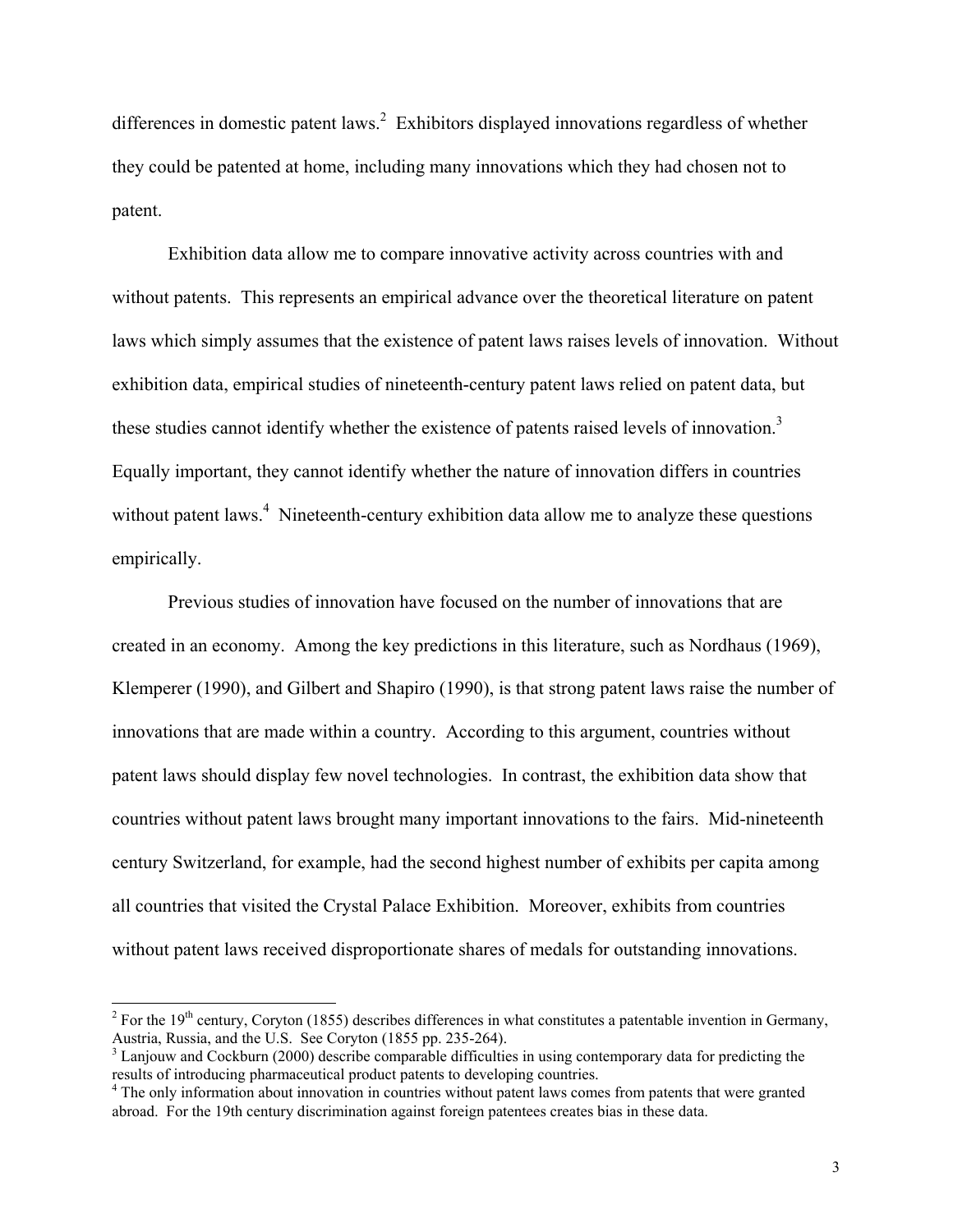Countries without patent laws were exceptionally inventive in a couple of industries: food processing and the manufacture of scientific instruments.

Previous studies have ignored the effects of patent laws on the direction of innovation, although the direction of innovation appears to be a key determinant of economic growth. Kuznets (1963) observes that technological innovation concentrates in a few fields at any given time; he argues that such concentrations determine countries' potential for economic growth. Economic history supports these claims: Germany's focus on chemical innovations is widely understood to have enabled Germany to replace Britain as the industrial leader in the late nineteenth century. Rosenberg (1972) argues that the United States overtook Europe at the beginning of the twentieth century because of its concentration on labor-saving innovations.

This paper sets out to analyze the causes of such concentrations of innovative activity. More specifically, it asks the questions whether and how patent laws create or intensify a country's tendency to focus innovation in certain industries. A simple model predicts that weak patent laws encourage innovation in industries where alternative methods to protect intellectual property are particularly effective relative to patent protection. By this argument, weak patent laws may help to create differences in technological comparative advantage among industrialized countries and their followers.

Previous empirical analyses of the effects of patent laws had to rely almost exclusively on patent counts, despite some obvious limitations of these data.<sup>5</sup> Economic research benefits from data on mid-nineteenth-century innovations, because this period is uniquely suited to study the effects of patent laws. At the time of the Crystal Palace Exhibition in 1851, most governments had adopted patent laws but they had not yet begun to modify these laws in

4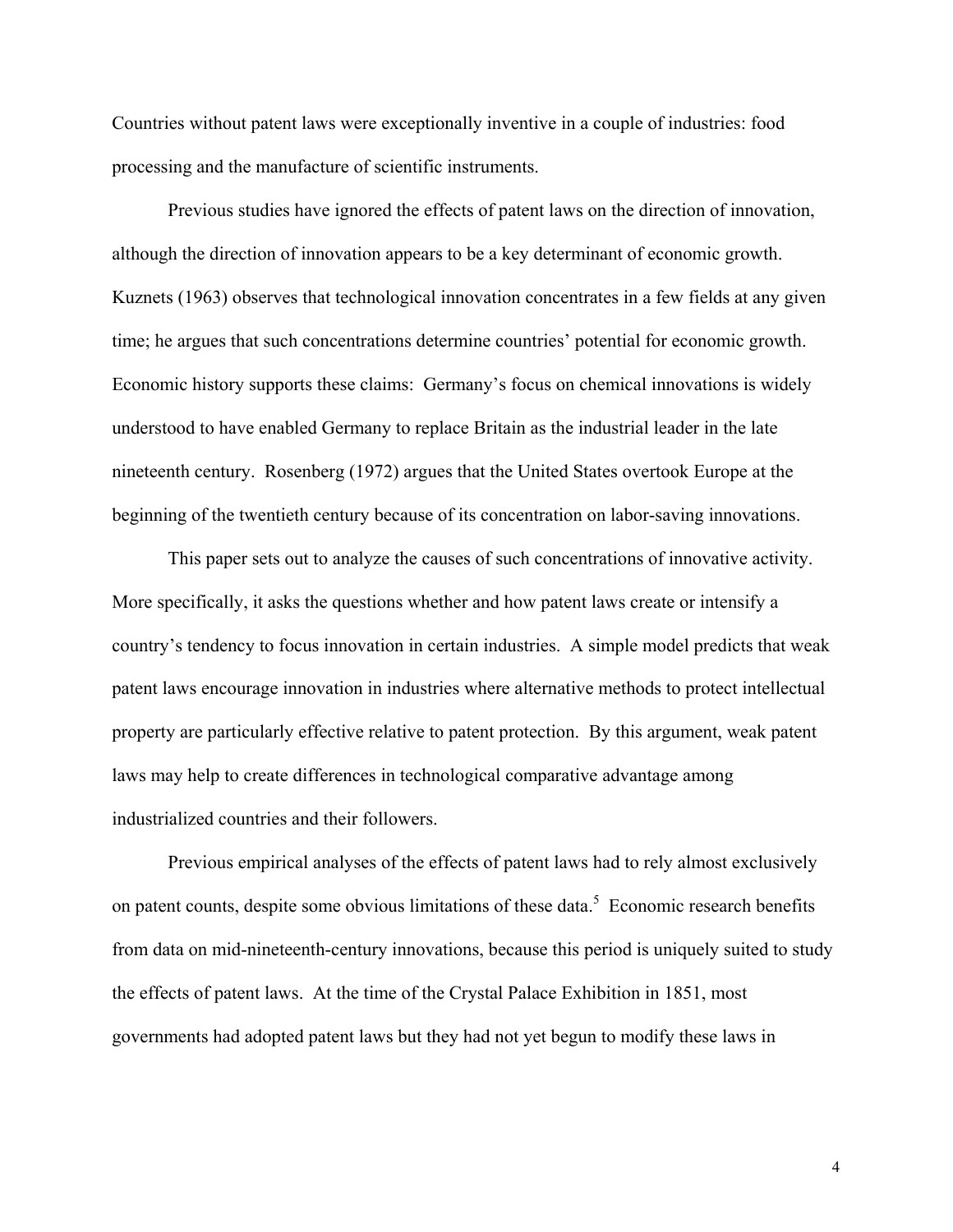response to pressures from domestic interest groups. Differences in domestic patent laws were large and mattered greatly to domestic inventors, because international treaties had not yet begun to harmonize patent laws or to protect the rights of foreign patentees. However, nineteenthcentury patent data are available for less than a handful of countries. Even within these countries, they omit entire industries because patent laws did not extend to all sectors of the economy. In addition, many important nineteenth-century patents, such as various improvements in the steam engine, had to be dropped from patent counts, because they could not be assigned to a specific industry. Patented inventions vary greatly in their commercial viability and quality; the quality of innovations is difficult to proxy based on patent data. Most importantly, the way in which patents measure innovation varies with changes in patent laws. The definition of what constitutes a patentable invention varies across countries. In the U.S. only first and true inventors are allowed to patent; in France first importers have equal access to exclusive patent rights. Differences in the length of patent grants, in patent costs, and in the security of patent rights create further differences in what inventors choose to patent. I analyze these issues in a separate paper.

Exhibition data offer a complement to nineteenth-century patent data which addresses many of the concerns about patent data. Uniform rules of selecting exhibits ensure that exhibits are comparable across countries, regardless of domestic patent laws. Exhibition data include information on three patentless countries: Switzerland and Denmark in 1851 and Switzerland and the Netherlands in 1876. No other data are available to study early innovation in these countries. Exhibition data cover innovations in all industries, including those that were excluded from the patent system. Awards to the most innovative and useful exhibits provide a measure for

 $\frac{1}{5}$  $5$  See Gilfillan (1930) for an early use of patent data in international comparisons. Schmookler (1962 and 1966) and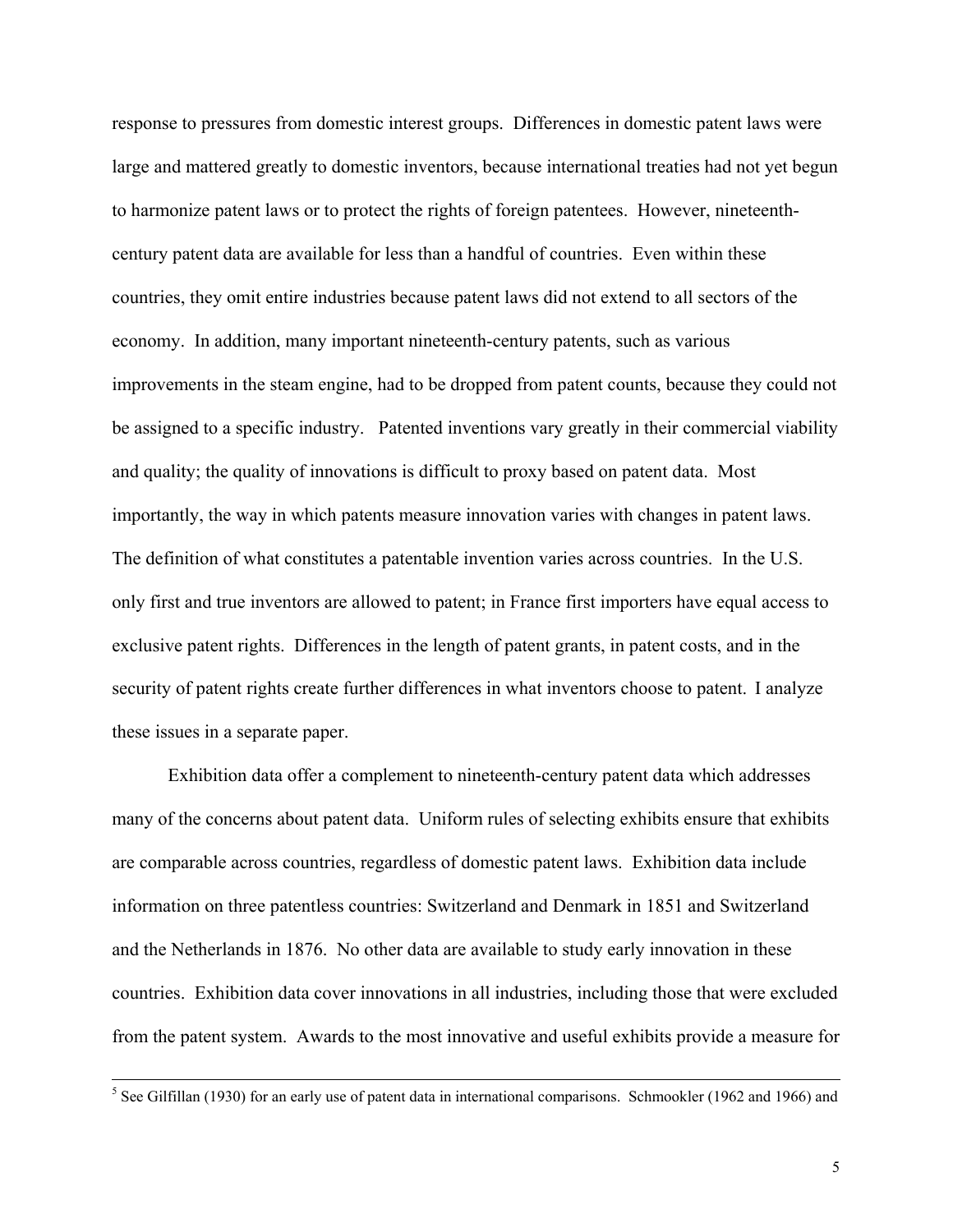the quality of innovation. References to patents in the exhibition data allow me to distinguish patented innovations from those that are protected by alternative mechanisms.

The analysis of exhibition data suggests that patent laws may be an important factor in determining the direction of innovative activity. Exhibition data show that countries without patents share an exceptionally strong focus on innovations in two industries: scientific instruments and food processing. At the Crystal Palace, every fourth exhibit from a country without patent laws is a scientific instrument, while no more than one seventh of other countries' innovations belong to this category. At the same time, the patentless countries have significantly smaller shares of innovation in machinery, especially in machinery for manufacturing and agricultural machinery. After the Netherlands abolished her patent system in 1869 for political reasons, the share of Dutch innovations that were devoted to food processing increased from 11 to 37 percent.

Proxies for differences in the propensity to patent across industries, which I have constructed from the Crystal Palace data, document that innovations in scientific instruments and food processing are less likely to be patented, especially compared to innovations in machinery. These proxies indicate that only 10 percent of exhibits in scientific instruments, but close to 40 percent of exhibits in manufacturing machinery are patented. Nineteenth-century sources report that secrecy was particularly effective at protecting innovations in scientific instruments and in food processing. On the other hand, patenting was essential to protect and motivate innovations in machinery, especially for large-scale manufacturing.

The remainder of this paper presents the results of using nineteenth-century exhibition data to study the effects of patent laws on innovation. Section I summarizes the predictions and

Sokoloff (1988) employ US patents to show that invention responds to profit incentives.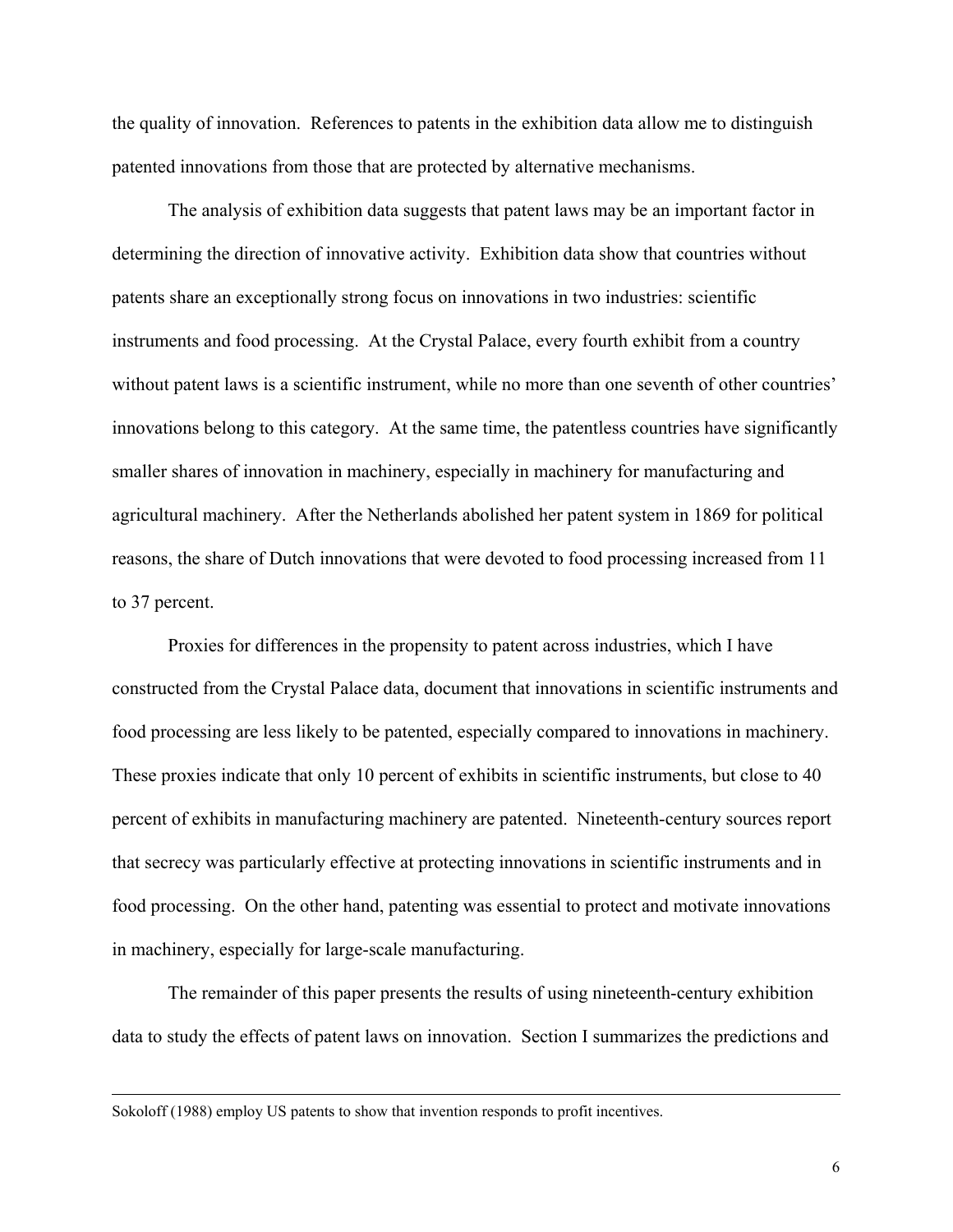findings of previous literature and outlines a model of the effects of patent laws on invention. Section II describes the exhibition data. Section III presents empirical results based on exhibition data. Section IV includes narrative evidence on the use of secrecy to protect intellectual property in the nineteenth century. Section V discusses potential sources of bias in the exhibition data and section VI concludes.

### **I. Effects of Patent Laws on Innovation**

Patent laws are essential to the study of innovation because governments use them to create incentives for invention. Surveys of individual inventors and firms, from the time of the Swiss Congress on Patent Protection in 1883 and Rossman (1931), have shown that most inventions result from deliberate research efforts, which respond positively to expected profits. Previous work, such as Nordhaus (1969), Klemperer (1990) and Gilbert and Shapiro (1990), suggests that patent protection is vital to expected profits because it determines the strength of an inventor's intellectual property.6

This paper concentrates on the effects of two essential characteristics of patent systems: the *existence of a patent system* and *patent length*, the maximal duration of a patent grant. Among the many important features of patent systems, the length of a patent grant is especially important because it establishes how long inventors retain exclusive rights to their inventions.<sup>7</sup> Moreover, patent length is relatively easy to measure and compare across countries; many other features of patent laws, such as patenting costs, patent breadth, or the enforceability of patents in a court of law are difficult to quantify and impossible to compare across countries, especially for

F<br>
<sup>6</sup> Results of the Swiss survey are reported in *Procès-Verbal du Congres Suisse* ...(1883).<br>
<sup>7</sup> Pekes (1986) avamines the value of patent grants as entiens over future returns to inven

 $<sup>7</sup>$  Pakes (1986) examines the value of patent grants as options over future returns to inventions. In the nineteenth</sup> century, most countries prevented this strategic use of patents by requiring that patents be put to practical use within one or two years. See also: Coryton (1855 pp. 265, 255).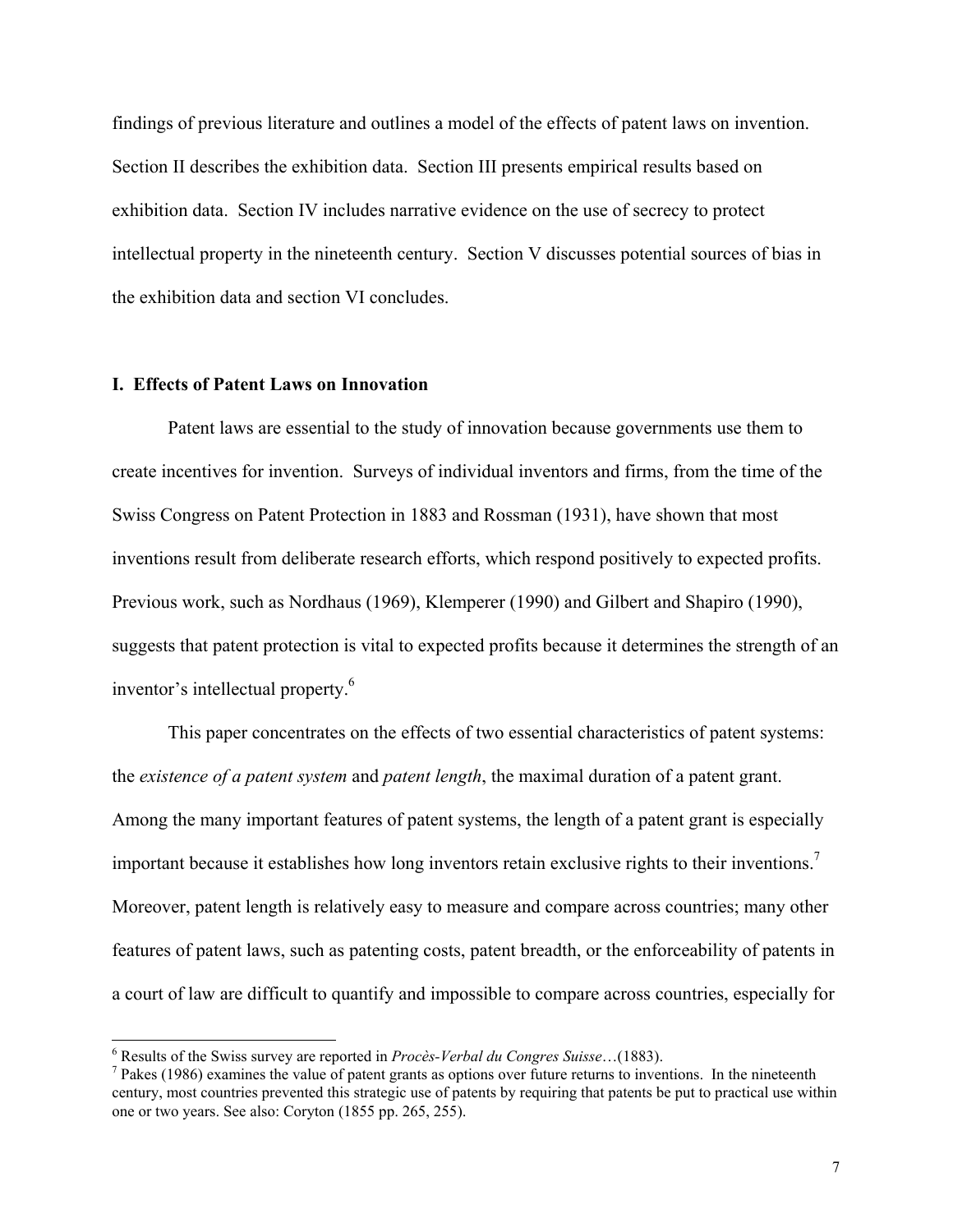the nineteenth century.<sup>8</sup> This paper examines the effect of patent laws on levels of innovation, but it also introduces a richer concept of innovation: It addresses the question of how patent laws influence the direction of innovative activity.

### A. *Effects on the Number of Innovations*

-

The prevalent view in the literature is that patent laws raise levels of innovation and that increases in the length of patent grants encourage inventive activity. Nordhaus (1969), Klemperer (1990), and Gilbert and Shapiro (1990) assume that increases in patent length raise levels of innovation.<sup>9</sup> Baumol (1990) argues that R&D competes for the attention of talented individuals with other high-profile activities, such as political leadership, financial dealings, or manipulation of the legal system, which are often attempts at rent-seeking. Murphy, Shleifer, and Vishny (1991) emphasize three factors that influence talented individuals' decisions whether to pursue activities that are socially productive: the size of the relevant market, the degree of diminishing returns, and the ability to keep the returns from one's activities. To the extent that patent grants increase the ability to keep the returns from innovation, they should raise levels of R&D activity in these views. The following paragraphs check whether these assumptions in the literature – excluding the possibility of adopting foreign inventions and excluding alternative methods to protect intellectual property – would be consistent with the view that increases in patent laws raise levels of innovation.

<sup>&</sup>lt;sup>8</sup> The greatest costs of patenting are fees and the disclosure of patented inventions. For American and British patent data from 1790 to 1850, Khan and Sokoloff (1998) show that patenting activity increases as patent fees decrease. Disclosure of the invention, which is a requirement under most patent systems, increases the costs of patenting as it decreases competitors' costs to invent around the original invention. The risks of disclosure decrease with increases in the probability that the property rights of the original patentee will be enforced in a court of law. See Dutton

<sup>(1984),</sup> Lanjouw (1994), and Khan (1995) for analyses of the effects of enforcement on innovation.<br><sup>9</sup> In contrast, Scotchmer (1991) argues that increases in patent length may lower levels of innovation because increases in patent length reduce expected profits for future generations of inventors.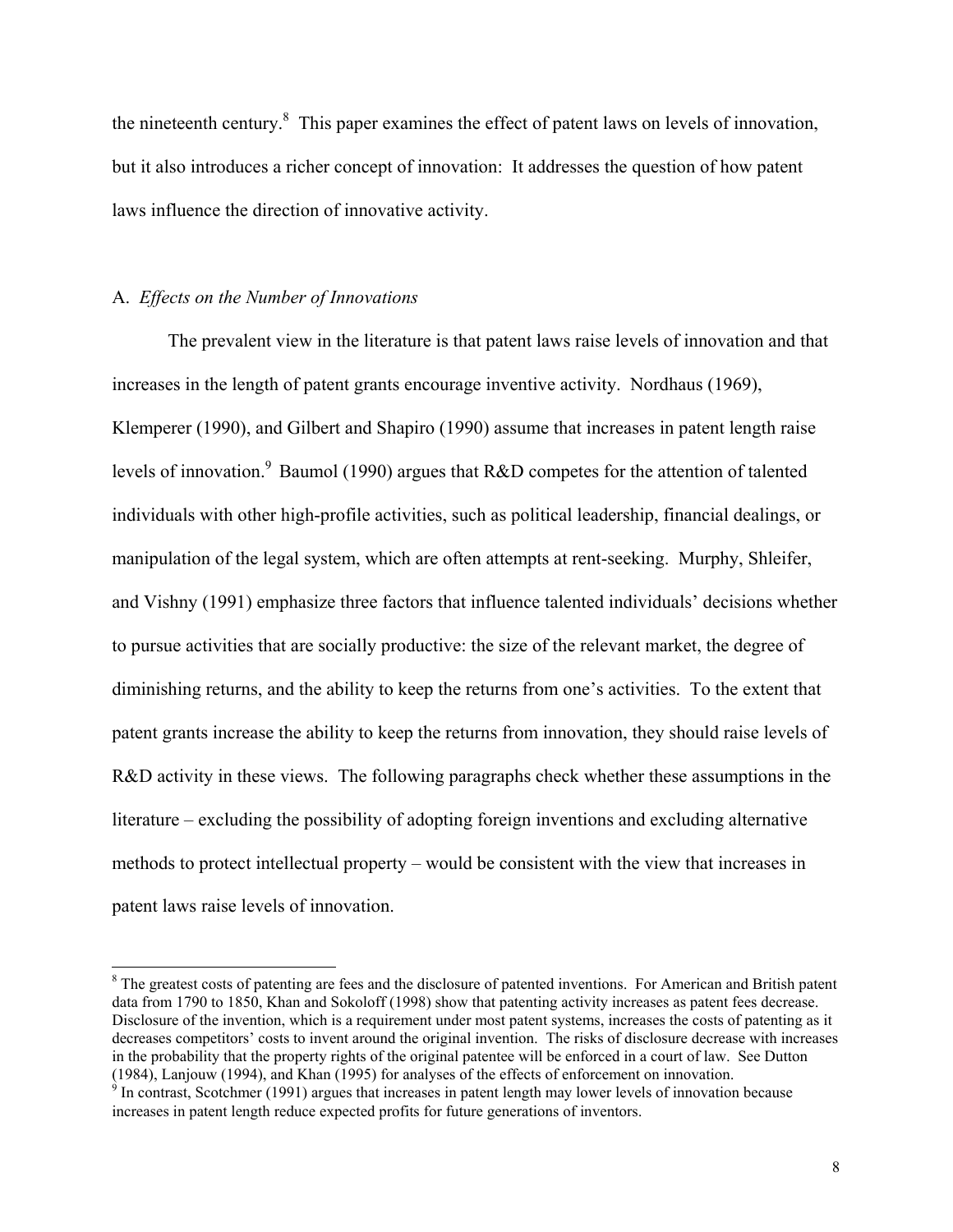Consider a closed economy with two industries. Each country has L potential inventors, where L may be regarded as the country's labor force. Countries differ in the characteristics of their patent systems, specifically the existence of a patent system and in the maximum duration, T, of a patent grant. Within a country, inventors face identical patent fees and patent lengths in all industries. To begin, I assume that patent protection is equally suitable to protect inventions in all industries.

Inventors choose between two industries, which differ in the initial returns to invention, *R*, as well as in the speed at which inventions become obsolete. For simplicity, I assume that development costs, which reduce initial returns *R*, include patenting costs, such as patent fees and time spent in researching prior art. Suppose initial payoffs for patented inventions in the chemicals industry are  $R_c$  and initial payoffs in the machinery industry are  $R_m$ . Initial payoffs to chemical inventions exceed those of machinery inventions, but inventions in chemicals become obsolete more quickly than inventions in machinery. Let  $d_c$  and  $d_m$  represent the proportion of returns that carries over from one period to the next.<sup>10</sup> Then, the payoff to an innovation in chemicals at time t equals  $d_c^{\ t} R_c$  and the payoff in machinery equals  $d_m^{\ t} R_m$  where  $0 \le d_c \le d_m \le 1$ . There exists  $T \in N$  such that  $d_c^t R_c \ge d_m^t R_m$  for all  $t \le T'$  and  $d_c^t R_c \le d_m^t R_m$  for all  $t > T'$ . For patent lengths below *T*′ the payoffs of innovations are higher in chemicals and for patent lengths beyond *T*′ the payoffs are higher in machinery.

I assume that both industries experience decreasing returns to invention. Each inventor picks the most promising project and with each choice the next best available project becomes

<sup>&</sup>lt;sup>10</sup> Schankerman and Pakes (1986) define  $d_i = (1-\delta_i)^{-1}$  such that  $\delta_i$  represents the rate of obsolescence. They discount future returns by  $(1+i)^{-1}$ .  $0 \le d_i \le 1$  may be interpreted as including discounting by the interest rate.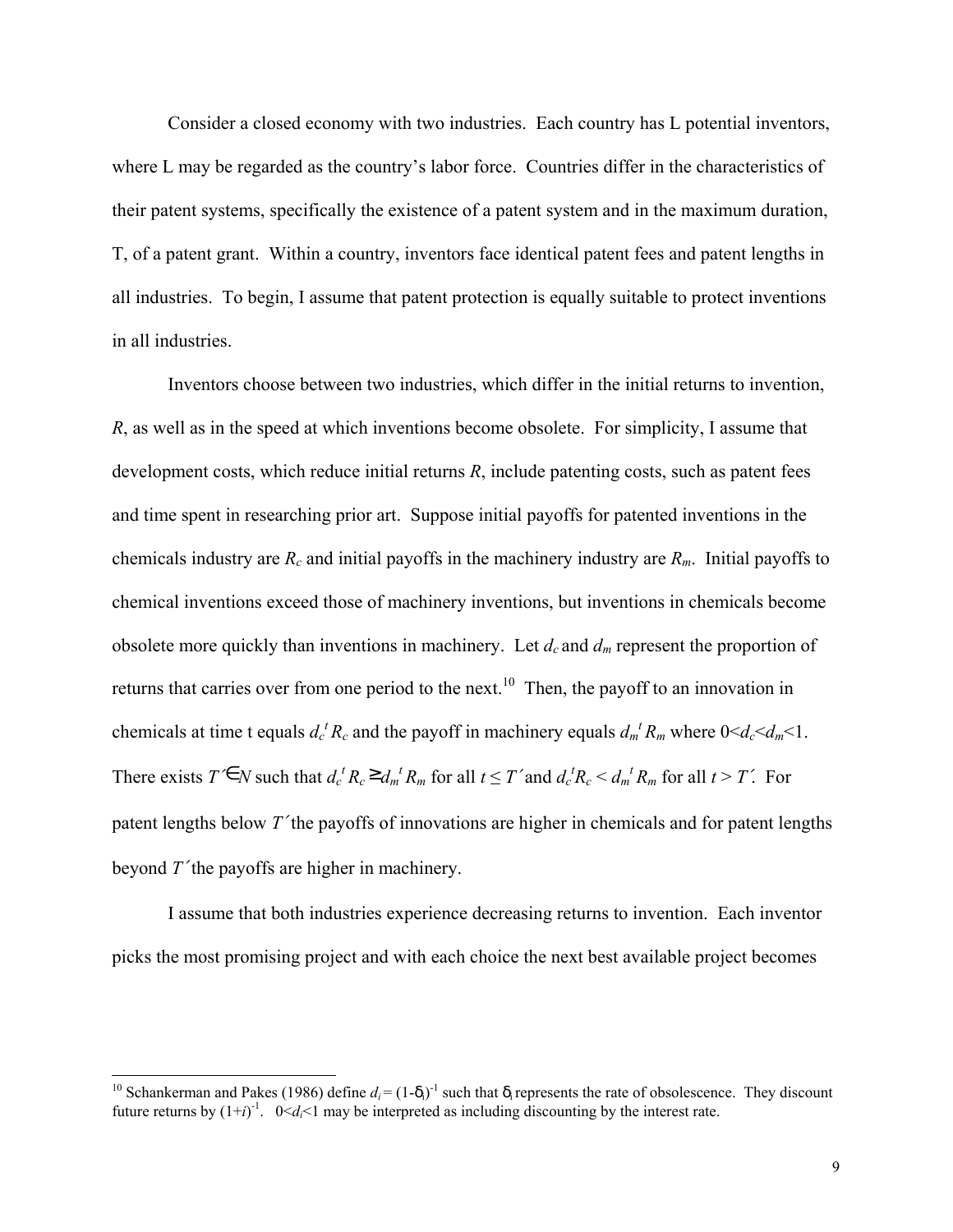less valuable.<sup>11</sup> For simplicity I assume that the quality of projects declines at the same rate in both industries,  $g_c = g_m = g$ . Then the total payoffs to the  $n_c$ -th invention in chemicals are

(1) 
$$
\sum_{t=0}^{T-1} d_c^t g^{n_c-1} R_c = (1 - d_c^T)(1 - d_c)^{-1} g^{n_c-1} R_c
$$

Equation (1) models the assumption that patent protection is the only means to profit from inventions. Its right hand side expresses that the expected profits from invention are zero without patent laws.

It is plausible that competition exists among inventors for the best innovation projects; the number of potential inventors exceeds the number of potential projects:  $L_i > N_i$ , where  $N_i$ represents the maximum number of invention projects in country *j*. Potential inventors enter as long as the payoffs to invention are positive. Entry reduces the maximum returns from invention until they are only slightly greater than patenting costs,  $C^{12}$  Then,

(2) 
$$
(1 - d_i^T)(1 - d_i)^{-1}g^{n_i - 1}R_i = C
$$
 for  $i = m, c$ 

This implies

1

(3) 
$$
n_i = \ln(g)^{-1}[\ln(C) - \ln(R_i) + \ln(1 - d_i) - \ln(1 - d_i^T)] + 1
$$
.

Equation (3) allows me to check the comparative static effects of an increase in patent length on levels of invention. Taking first derivatives yields

(4) 
$$
\frac{\partial n_i}{\partial T} = \ln(g)^{-1} \ln(d_i) d_i^T (1 - d_i^T)^{-1} > 0
$$

 $11$  This assumption follows Machlup (1962) who argues that inventors solve problems with tools available within a given framework of general knowledge. Inventors are able to distinguish easy problems from hard problems and attack the easiest problems first. As research effort increases, inventors pick projects that are less rewarding and the returns to research decrease.

<sup>&</sup>lt;sup>12</sup> With a discrete number of invention projects, returns may not be strictly zero.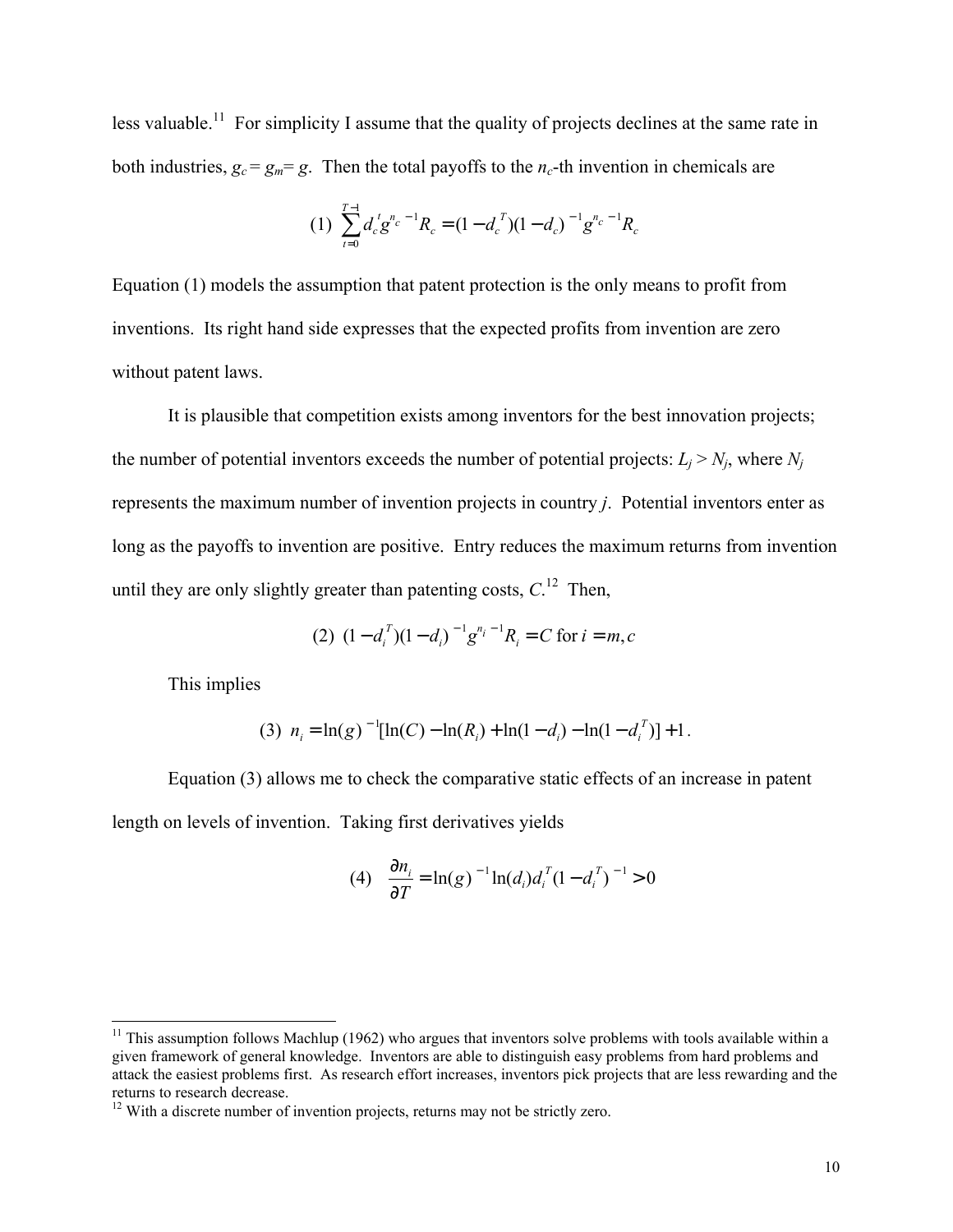Equation (4) confirms that increases in the duration of patent grants increase the number of inventions.<sup>13</sup> Any decrease in patent length lowers the number of innovations. By this reasoning, countries without patent laws should bring forth almost no new technologies.

The assumption that all innovation originates from patentable domestic invention neglects important alternative sources of innovation. First, it neglects the benefits of adopting foreign technologies: While the absence of patent laws lowers incentives for domestic invention, it facilitates the application of inventions that are made abroad. If domestic firms can learn about foreign technologies, they can adopt these technologies without being blocked by foreign inventors and without having to pay licensing fees. Schiff (1971) suggests that both Switzerland and the Netherlands benefited greatly from the adoption of foreign technologies when they did not have patent laws. Then, the effects of introducing patent laws depend on the tradeoff between strengthening incentives for domestic invention and increasing the obstacles to adopting foreign technologies.

### B. *Effects on the Direction of Innovation*

-

Previous literature on innovation has neglected the effects of patent laws on the direction of innovation – the focus of innovation on a specific set of industries and instead deals almost exclusively with effects on levels of innovation.<sup>14</sup> I argue that a richer concept of innovation is required to understand the effects of patent laws. In addition to influencing levels of innovation, patent laws are very likely to influence the industrial composition of innovation, which in turn helps to determine a country's potential for economic growth.

<sup>&</sup>lt;sup>13</sup> Similarly, increases in initial returns and decreases in patenting fees raise the number of inventions.

<sup>&</sup>lt;sup>14</sup> Acemoglu (2002) examines the effects of price and market size on the bias in skill-levels of innovation.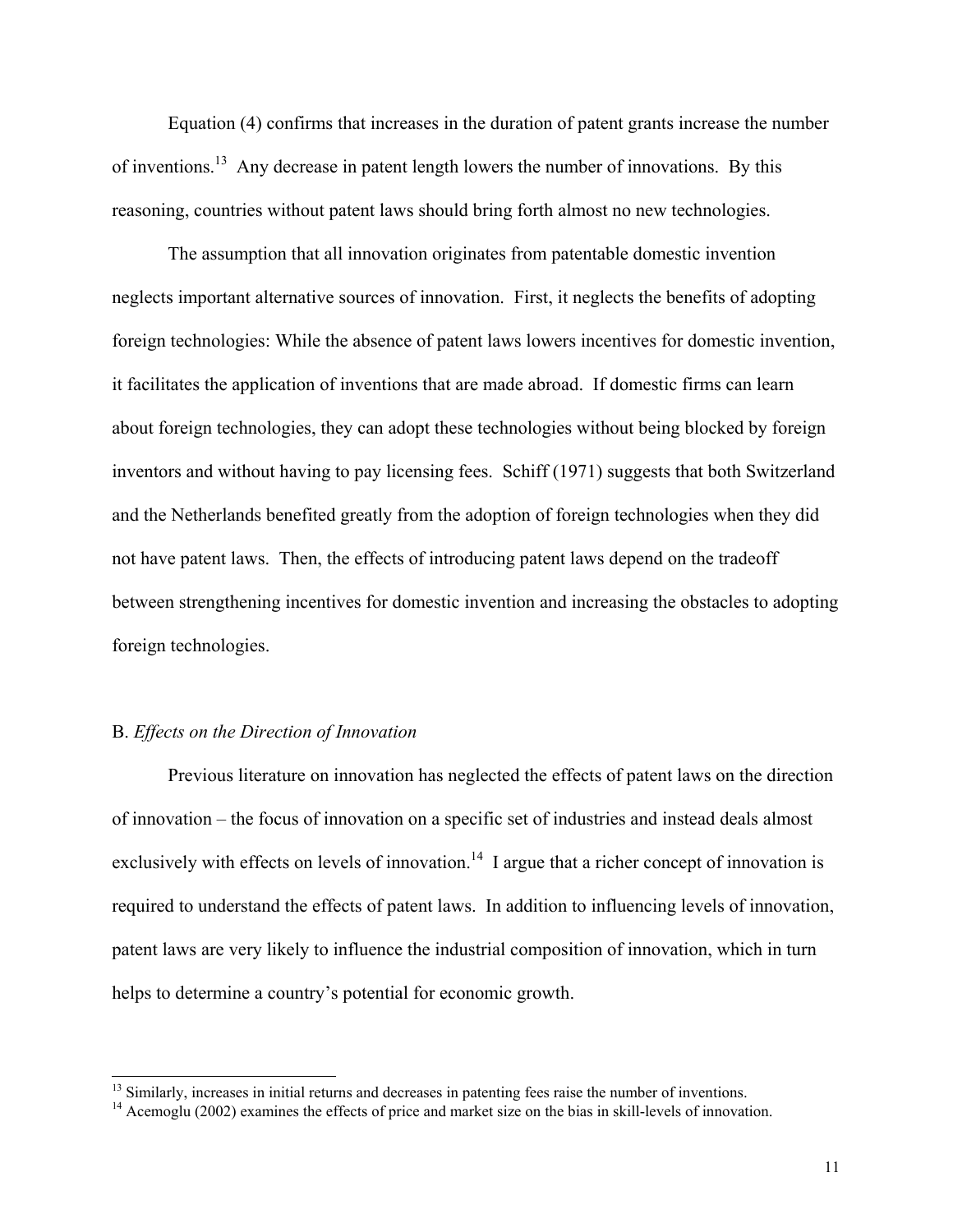Intuitively, the effects of patent laws vary across industries according to the relative importance of patent laws to protect inventions in these industries. In a 1994 survey of 1,478 American manufacturing firms, Cohen, Nelson, and Walsh (2000) find that firms typically rely on a range of mechanisms, including patents, secrecy, lead time, and the use of complementary assets to capture profits from their innovations. Of these mechanisms, patents are unambiguously the least important. In contrast, secrecy, whereby inventors protect their intellectual property by preventing disclosure, appears to be emphasized most heavily. The authors find patenting to be the most frequently used mechanism in two of 33 industries, while secrecy is the most used mechanism in 17 of 33 industries.<sup>15</sup>

Intuitively, the relative usefulness of patent grants should be inversely related to inventor's ability to keep their innovations secret. If patent laws require the disclosure of innovations, as they have done since their inception, applying for a patent grant is especially costly to innovations that are difficult to reverse-engineer, because disclosure raises the risk of imitation and even the safest patent expires at the end of the statutory term. On the other hand, innovations which are easy to reverse-engineer benefit greatly from a patent grant, because disclosure is imminent with or without patenting, while a patent helps to secure intellectual property at least for a limited period.

If the relative effectiveness of patent protection varies across industries, invention in countries without patent laws may be more likely to occur in industries where alternatives to patent protection can be used. Then, countries without patent laws may have larger proportions of innovation in industries where patents are less effective relative to secrecy. For instance, if food innovations in the nineteenth century were less suitable to patent protection than

<sup>&</sup>lt;sup>15</sup> See Cohen, Nelson, and Walsh (2000 p.10). See also Levin, Klevorick, and Nelson (1987) for a survey of 650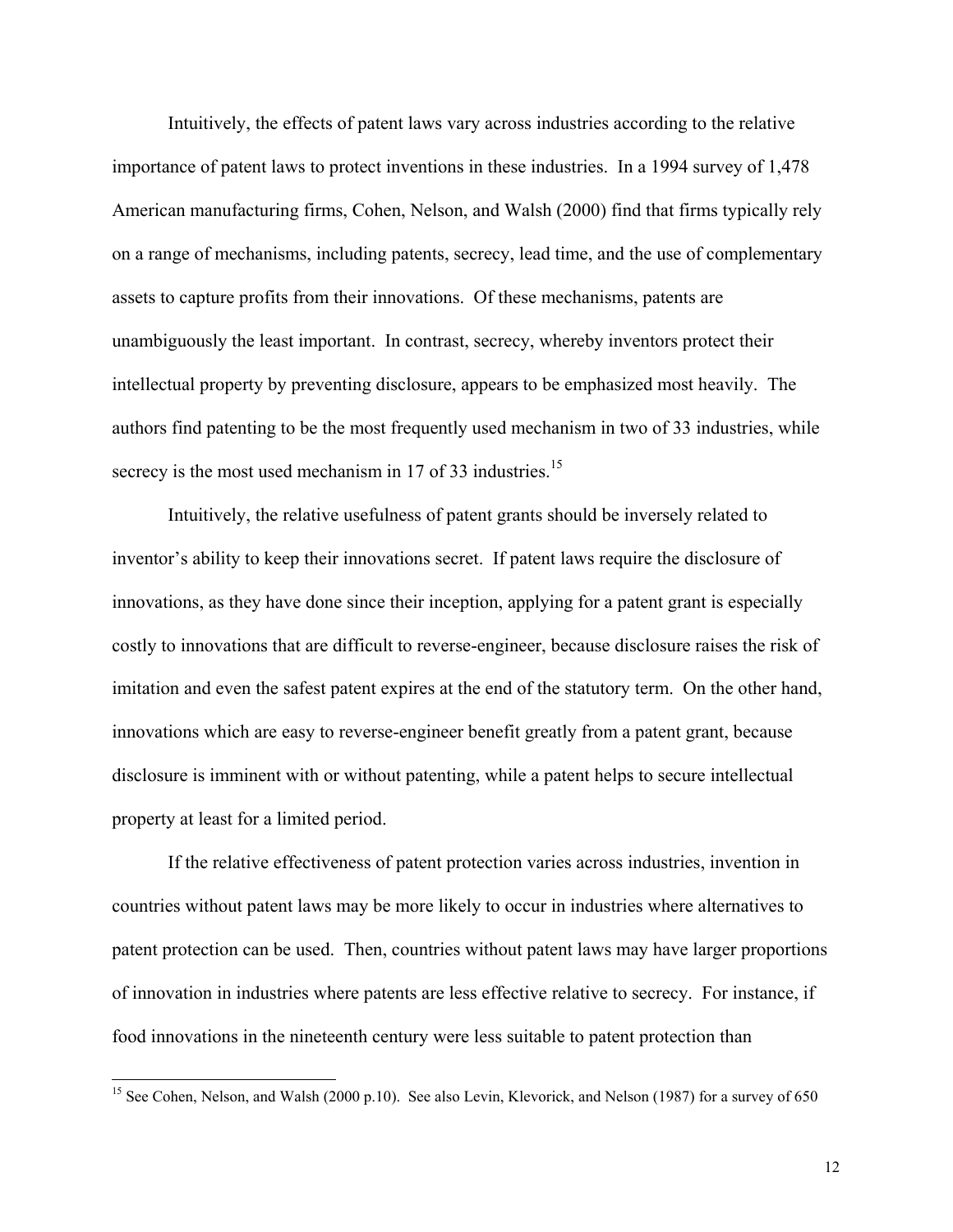innovations in other industries, countries without patent laws should have higher shares of their innovations in foods. At the same time, if innovations in machinery depended on patent protection, countries without patent laws would be less likely to devote significant portions of their innovative energies to machinery and may mechanize more slowly.

In countries with patent laws, the inventor's choice between patenting and secrecy represents a trade-off between certain protection for a finite period of time (through the patent) and uncertain protection to infinity (through secrecy). I define *s* to be the share of inventions that remain secret after one year and suppose that *s* equals 1 for patented inventions. Then (1-*s*) represents the risk of discovery that inventors incur if they choose not to patent their inventions. In period *t* they receive payoffs  $s_i^t R_i$  without patent protection. In industries where patenting is ineffective, payoffs from secrecy exceed payoffs from patenting when

$$
(5) \sum_{t=0}^{T-1} d_i g^{n_i} R_i \le \sum_{t=0}^{\infty} s_i t g^{n_i} R_i \text{ or } (1 - d_i)^T (1 - d_i)^{-1} \le (1 - s_i)^{-1}
$$

This inequality implies that inventors are more likely to patent their inventions as patent length increases. Inventions in industries where secrecy is effective become more attractive as patent length decreases. If patent length equals zero, industries where a portion of inventions can be protected by secrecy become extremely lucrative to inventors relative to inventions in other industries. Then countries without patent laws should have larger proportions of exhibits in industries where secrecy is effective.

Similarly, the effects of increases in patent length should vary with the natural lifetime of innovations in each industry. In industries where inventions remain valuable for many years after the end of the patent grants, increases in patent length would significantly raise expected profits from invention. In contrast, if inventions are most lucrative in the first few years but

1

U.S. firms in 1983, and Harabi (1991) for a survey of 358 Swiss R&D labs.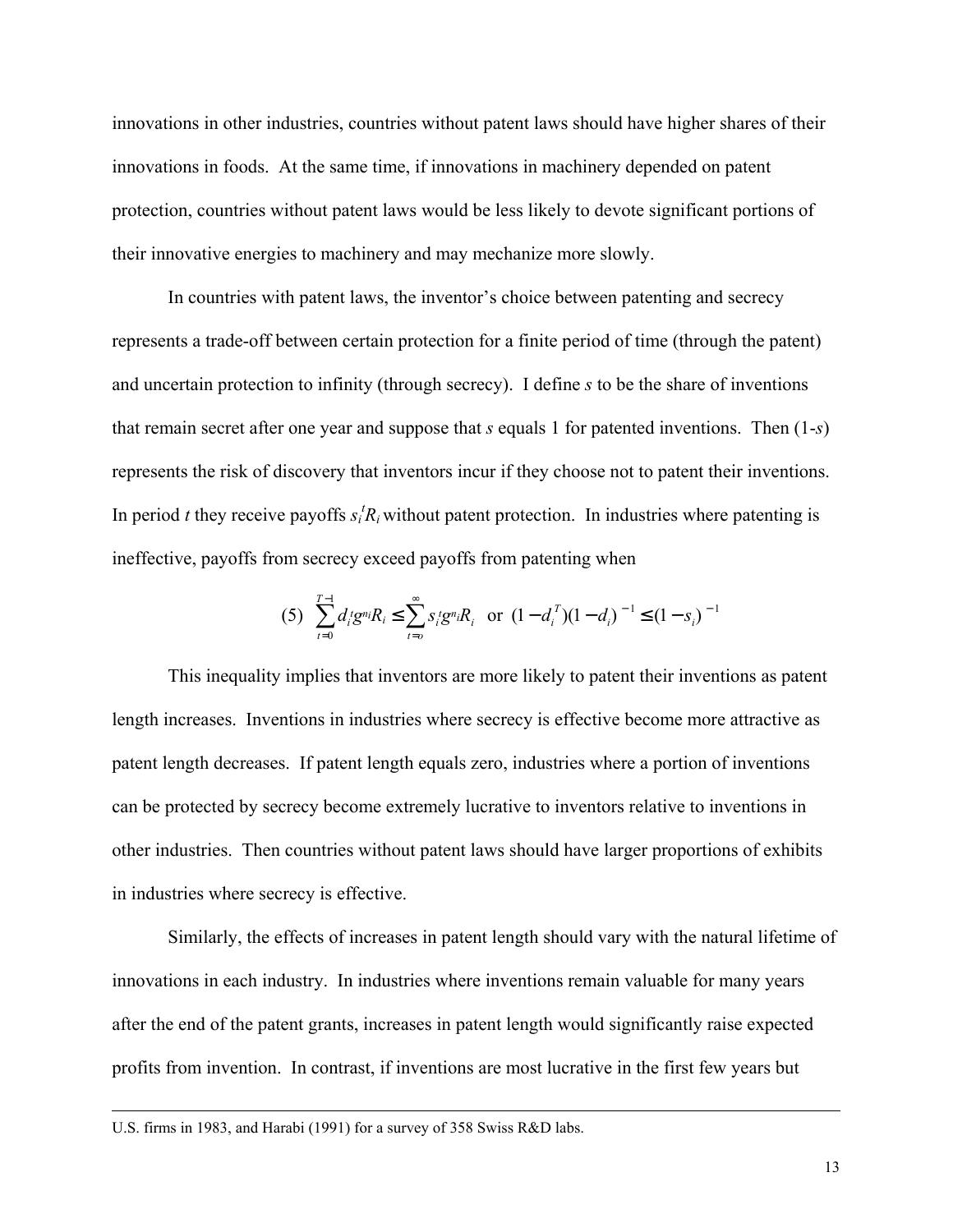become obsolete very quickly, expected payoffs should be insensitive to changes in the duration of patent grants. Then, changes in patent length are likely to influence the distribution of innovation across industries, if patent grants are sufficiently short.

With two industries, inventors choose industry c if the total returns in industry *c* exceed the total returns in industry *m*:

$$
(6) \sum_{t=0}^{T-1} d_c^t g^{n_c-1} R_c > \sum_{t=0}^{T-1} d_m^t g^{n_m-1} R_m
$$

Because the number of potential inventors *L* exceeds the number of potential invention projects *N*, inventors enter both industries until expected returns in both industries are nearly equal. Then, approximately

$$
n_c - n_m = [\ln(1 - d_m^T) - \ln(1 - d_m) - \ln(1 - d_c^T) + \ln(1 - d_c) + \ln R_m - \ln R_c] \ln(g)^{-1}
$$
and  
(7) 
$$
\frac{\partial (n_c - n_m)}{\partial T} = [- (1 - d_m^T)^{-1} d_m^T \ln(d_m) + (1 - d_c^T)^{-1} d_c^T \ln(d_c)] \ln(g)^{-1} < 0
$$

for  $0 \le d_c \le d_m \le 1$  and  $g \le 1$ . Equation (7) implies that invention shifts from industries with early payoffs to industries with later payoffs as patent length increases. If patent life is short, industries with high initial payoffs are more attractive. As patent life increases, the advantages of early payoffs decrease relative to payoffs that are long-lived. Then, countries with long patent grants should have greater shares of their innovations in industries where the natural lifetime of inventions is long, and smaller shares in industries where inventions become obsolete more quickly.

If the length of patent grants exceeds the natural life time of innovations, the effects of further increases in the length of patent grants may become quite small. For European inventions in the second half of the nineteenth century, Schankerman and Pakes (1986) find that only ten percent of all patents survive for the whole statutory term. In pre-1920 Germany, only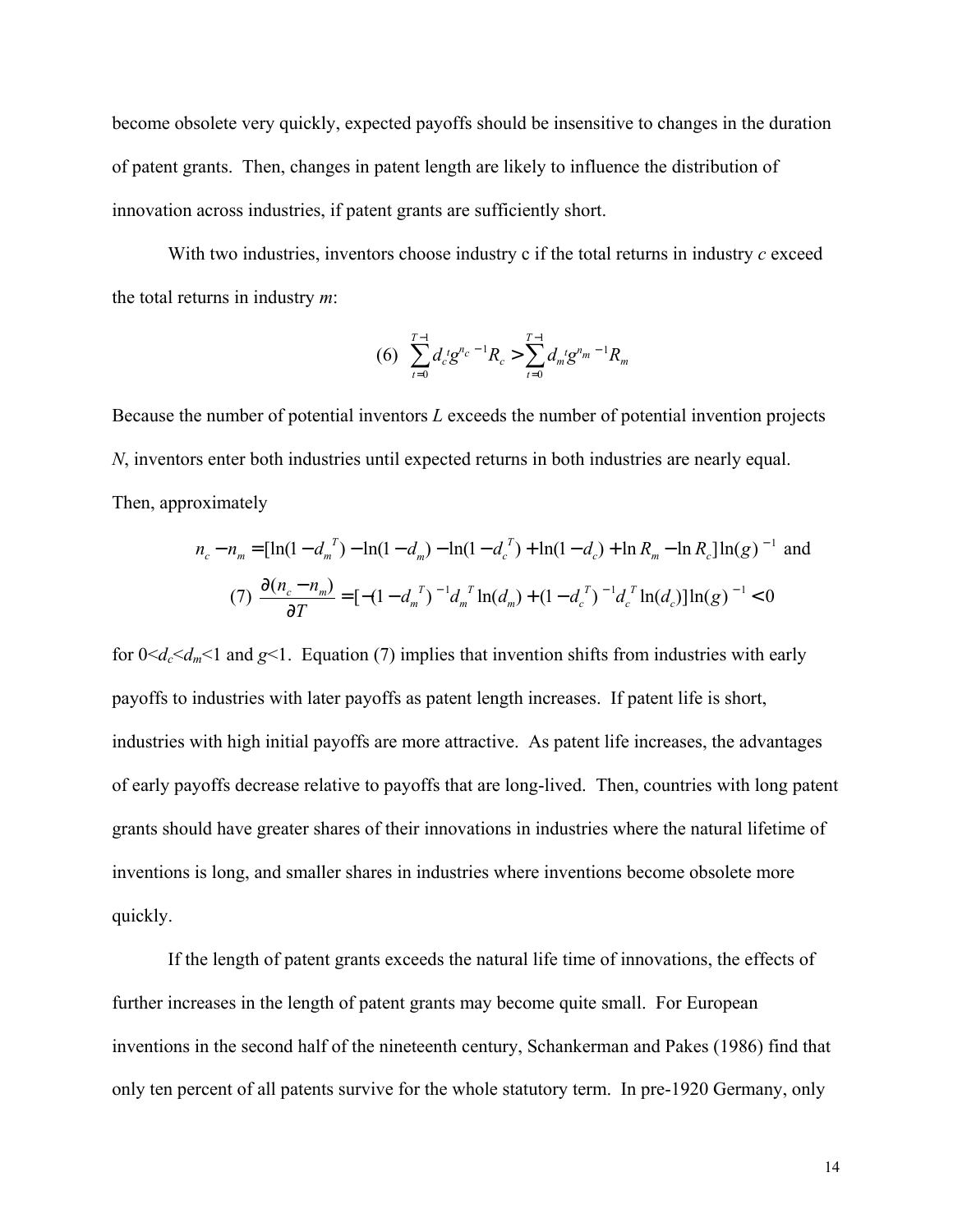four percent survived for the statutory term of 15 years. This suggests that, for countries with long patent grants, small changes in patent length may have only small effects on the economywide levels of innovation. They may however have significant effects on the relative profitability of innovations across industries.

In addition to the features of patent laws, other country characteristics, such as levels of development and the size of domestic markets, are likely to influence levels and the direction of innovation. Kremer (1993) and Sokoloff (1988) show that access to large markets for new goods increases expected profits from innovation and thus encourages innovation. Alternatively, large markets for innovations may create opportunities for specialization and knowledge spillovers among competing firms. Deardorff (1992) and Helpman (1993) argue that the effects of patent laws vary between developing and industrialized countries and that patent laws, which work well in industrialized countries, may prove detrimental to developing economies. In contrast, Diwan and Rodrik (1991) demonstrate that strong patent laws can be beneficial for developing countries if they encourage technologies that differ from those invented in developed countries. My paper uses world's fair data from 1851 and 1876 to examine whether nineteenth-century patent laws influenced the direction of technological change for countries in the early stages of their industrialization.

### **II. The Data**

From the catalogues of the Crystal Palace Exhibition in London in 1851 and the American Centennial Exhibition in Philadelphia in 1876 I have constructed a new,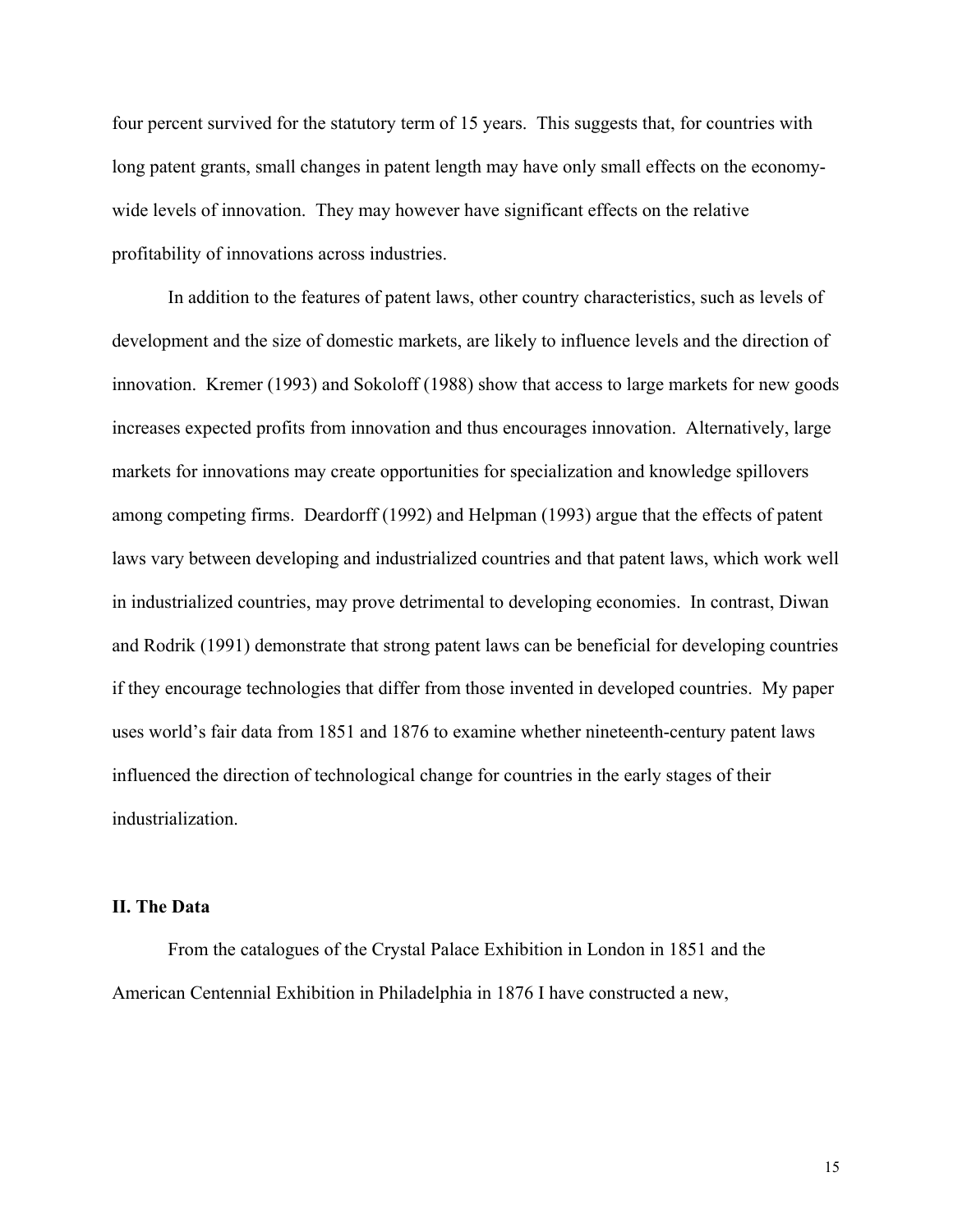internationally comparable data set on nineteenth-century innovation.<sup>16</sup> More than six million people visited the Crystal Palace and almost ten million attended the Centennial Exhibition (see Kroker, 1975 p. 146). A total of 17,062 exhibitors from 25 countries and 15 colonies displayed their innovations at the Crystal Palace; 30,864 exhibitors from 35 countries participated in the U.S. Centennial (see *Bericht III*, 1853 p. 674; Kretschmer, 1999 p. 101). In 1851, the Crystal Palace was the largest enclosed space on earth; its exhibition halls covered 772,784 square feet, an area four times that of St. Peter's in Rome, or six times that of St. Paul's Cathedral in London. In 1876, a visitor at the Centennial Exhibition had to walk 22 miles to see the exhibits in all six principal Exhibition buildings.

A typical entry in the exhibition catalogues includes a brief description of the exhibited innovation as well as the name and the home location of its presenter. For example, consider Britain's exhibit number 32 in class 9 of J. Bendall from Woodbridge, England:

32 Bendall, J. Woodbridge, Manu. – A universal self-adjusting cultivator, for skimming, cleaning, pulverizing, or subsoiling land: pat.

This exhibit is classified in the Crystal Palace industry class number 9, "Agricultural and Horticultural Machines and Implements" and in the Centennial class 670, "Agricultural Machinery and Instruments for Tillage." For the Crystal Palace data, a total of 13,876 such exhibits have been classified according to 30 industry classes. For the Centennial data, I have counted 19,076 exhibits in 344 industry classes. I have been able to match all Centennial classes

<sup>&</sup>lt;sup>16</sup> These fairs have the highest quality of data. Participation in the two most promising alternatives, the 1873 *Weltausstellung* in Vienna and the 1889 International Exposition in Paris suffered from political turmoil that had arisen among participating countries.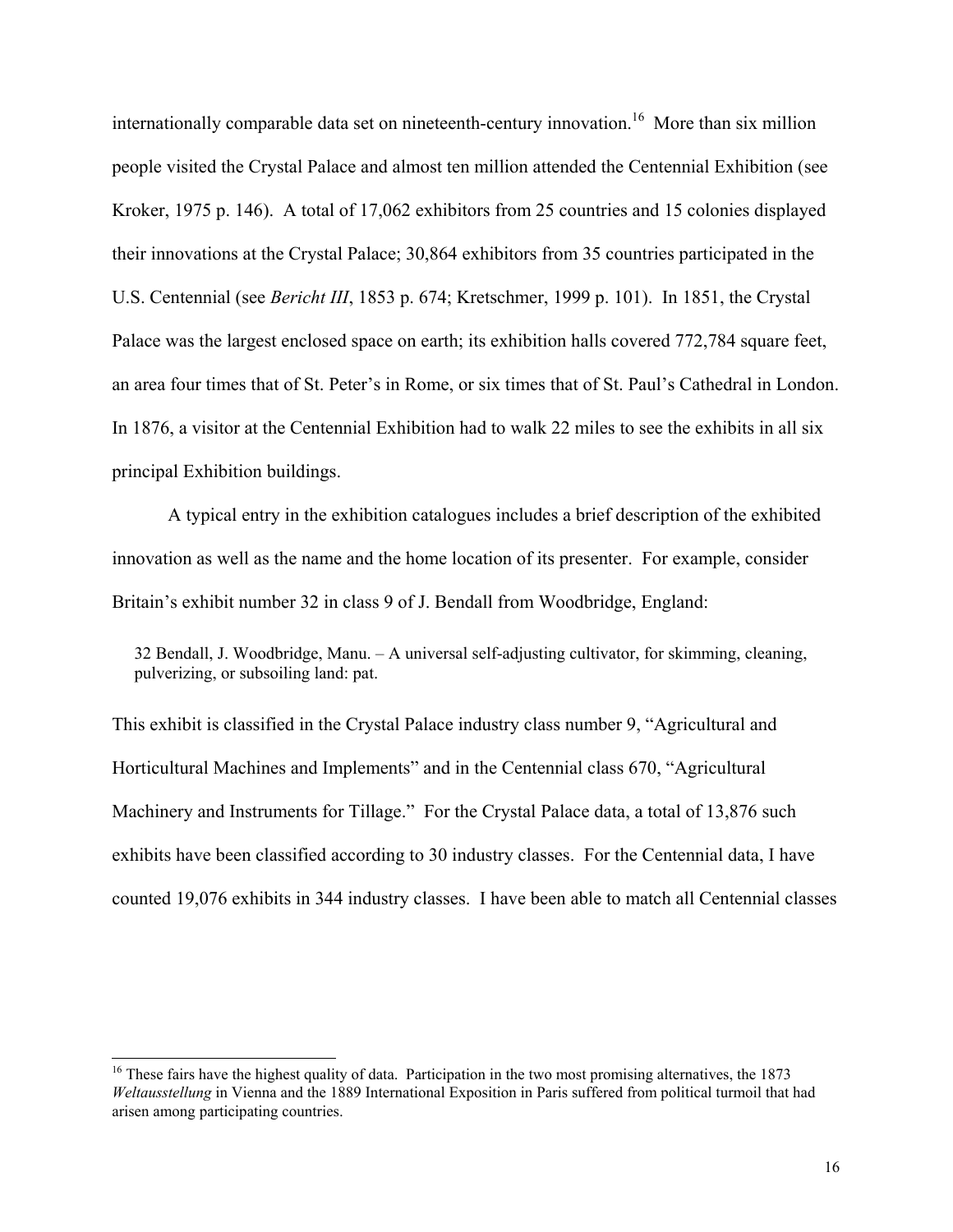to Crystal Palace classes except for categories of innovations that were new to the later exhibition. $17$ 

Among the major benefits of the exhibition data is that the exhibits cover innovations from all industries. Industry classes span the entire spectrum of production: they range from mining and minerals, chemicals, and food processing, to engines, manufacturing machinery, scientific instruments, and art. Such coverage has been difficult to attain with historical patent data; patented inventions are classified by functional principles, and often cannot be assigned to a specific industry of use.<sup>18</sup> For example, studies of historical patent counts have been unable to classify important innovations such as power plant inventions, electric motors, or bearings (Schmookler, 1972 p. 89). Moreover, economy-wide patent data are not available for countries that exclude specific industries from patent protection. In the nineteenth century, Austria, Belgium, France, and Saxony exclude certain industries from patent protection, namely chemicals, foods, and medicines (Coryton, 1855 pp. 241, 244, 249, 266).

 Based on the original classification scheme of the 1851 catalogue, I combine the exhibition data from thirty into seven industry classes: "mineral products", "chemicals", "food", "machinery", "scientific instruments, "textiles", and "manufactures". This classification avoids the problem of treating equally a choice between "woolens" and "flax" (closely related industries in the textiles sector), and a choice between "woolens" and "scientific instruments" (textiles and machinery). It also increases the number of exhibits in each class and thereby avoids the problem that classes with exceptionally small numbers of exhibits receive a disproportional weight in tests of the equality of distributions.

1

 $17$  New Centennial classes were systems of education, other institutions and organizations, marine mammals (live, stuffed, and salted), and ornamental trees.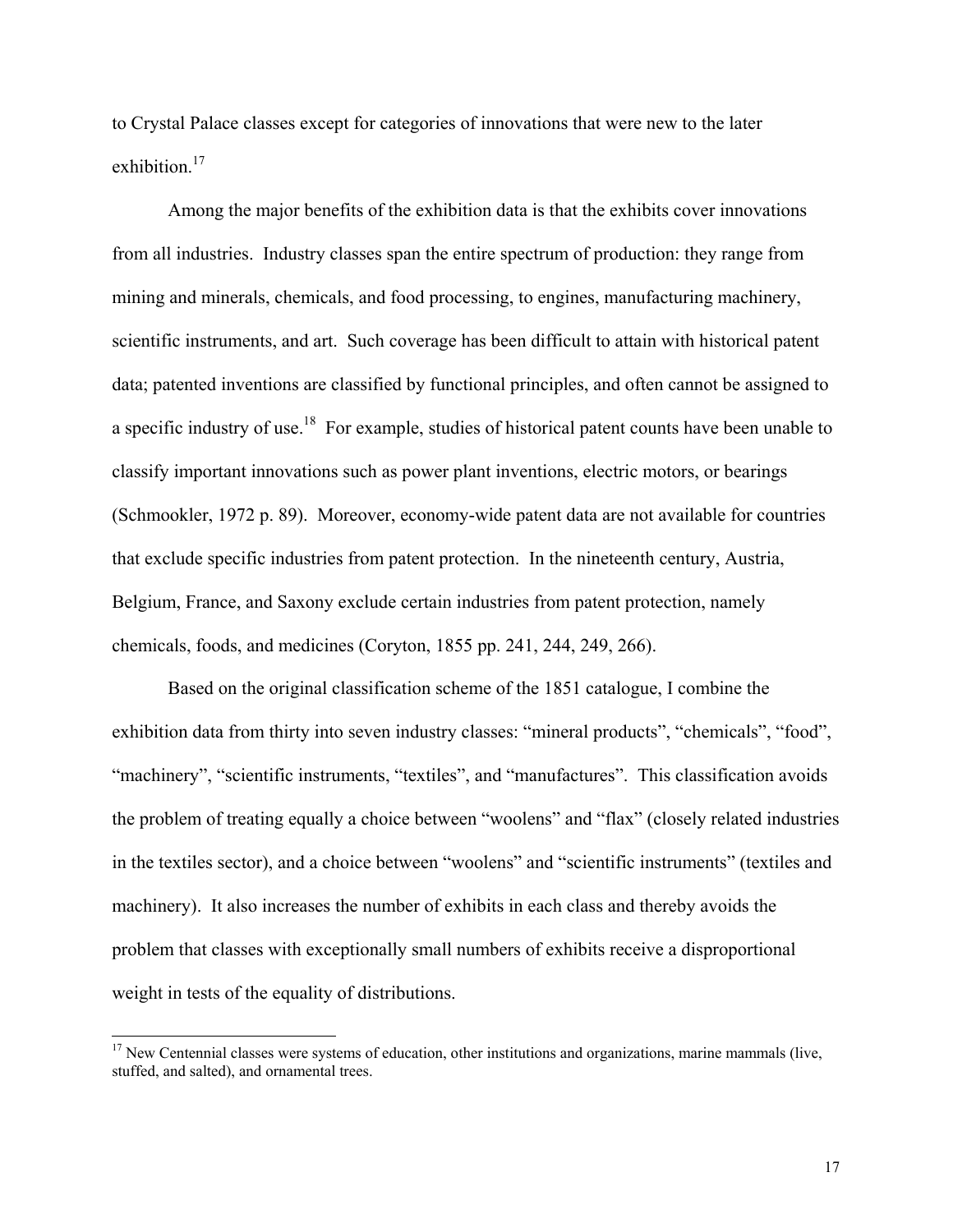A uniform system of selecting exhibits ensured that all participating countries chose exhibits according to the same criteria of novelty and usefulness. National governments valued the exhibitions to showcase their technologies, and often competed to demonstrate their technical supremacy in a certain industry (*The Times*, October 20, 1849). A comprehensive system of reviews by local and national commissions was created to ensure that a country's cutting-edge technologies were presented at the fairs. This combination of national and local commissions guaranteed that innovations from both urban and rural areas were exhibited. National commissions delegated the authority to select exhibits to local branch commissions. For example, Britain's national commission for the Crystal Palace nominated 65 local commissions to select exhibits. Local commissions typically consisted of two to 10 academics and business people, representing the area's main industries (*Bericht*, 1852 pp. 37 and 90). In their applications to the local commissions, all potential exhibitors were required to report "what is novel and important about the product, how its production shows special skillfulness and proves an original approach" *(Bericht,* 1853 pp. 50 and 117). Exhibitors had to cover transportation costs only to these local collection points. After local commissions had selected their exhibits, national commissions checked that no local commission contributed two identical products (*Bericht*, 1853 pp. 40 and 64). Awards to the most innovative exhibits served to enforce the selection of exhibits at the fairs. No participant could excuse himself from the juror's evaluation. Signs such as "Not entered in the competition" were explicitly prohibited. A general ban on price tags was intended to prevent competition through price rather than novelty (*Bericht*, 1853 pp. 29, 50, 98 and 111).

 $18$  To recall a famous example, the functional class "dispensing liquids" includes holy water dispensers along with water pistols, while "dispensing solid" groups tooth paste tubes with manure spreaders. See Schmookler (1972 p. 88).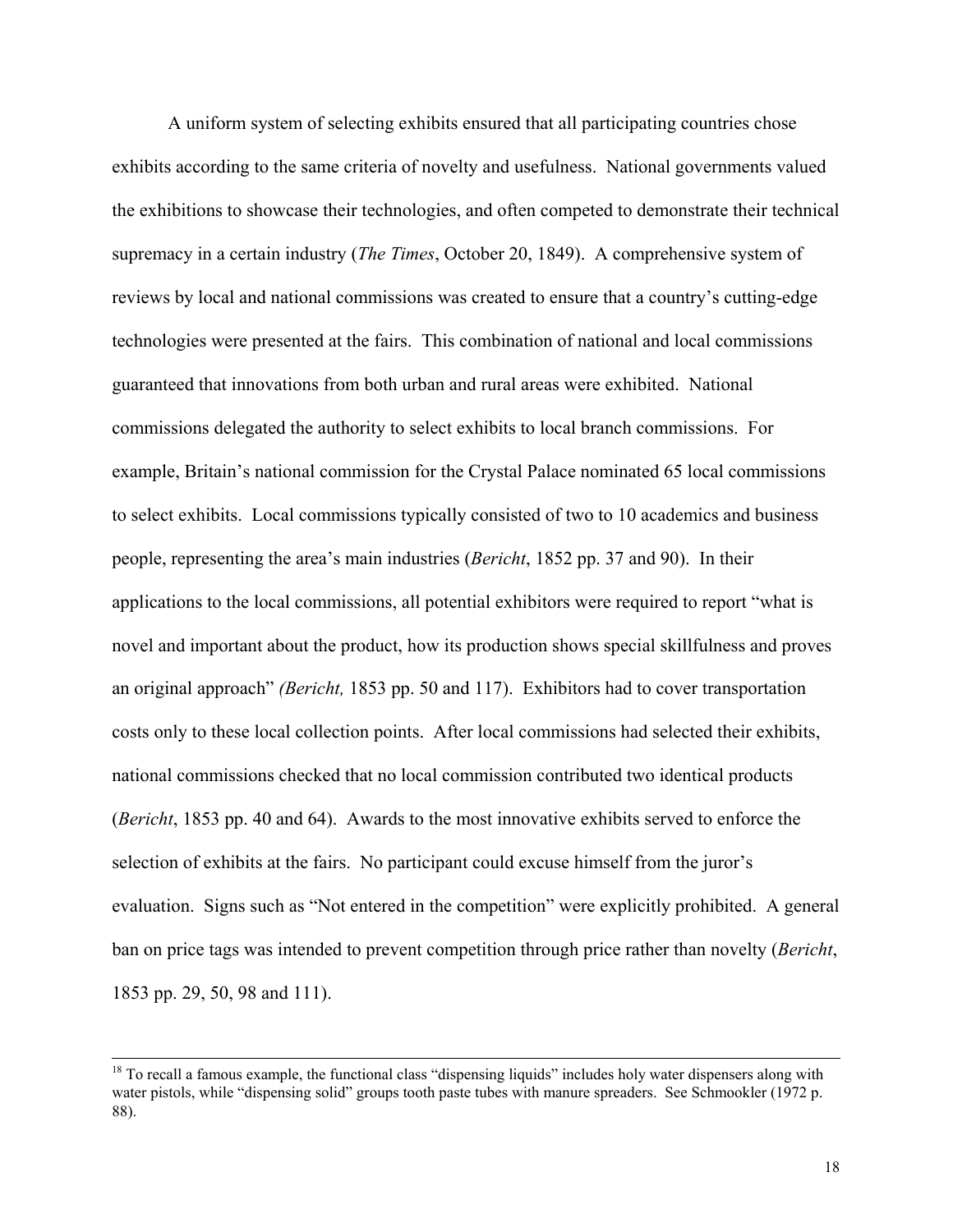Exhibition data are an invaluable complement to patent data because they measure innovations – economically useful applications of new technologies – rather than inventions, as do patent data. Exhibits satisfy a stronger test of practicality than other measures of innovation, because exhibits were selected for usefulness along with inventiveness and because exhibitors typically hoped to sell their innovations at the fairs.<sup>19</sup> For the twentieth century, firm-level surveys have found that only between 5 to 20 percent of patents become economically useful innovations (Meinhardt, 1950 p. 256). In the nineteenth century, utility often was often not even required for a patent grant. $^{20}$ 

Another benefit of exhibition data is that they include awards as a proxy for the quality of innovation. Griliches (1990 p. 1669) observes that patented inventions differ greatly in quality and in the magnitude of inventive output associated with them. Trajtenberg (1990) addresses this problem by constructing measures of the value of patented inventions based on the number of succeeding patents that refer to them. However, citation measures are difficult to collect and not as yet available to measure the quality of nineteenth-century inventions.<sup>21</sup> In contrast, reliable proxies for quality can be created with relative ease from the records of the world fairs. At both exhibitions, international panels of industry experts evaluated all exhibits according to criteria of novelty and usefulness and awarded medals to the exhibits that they considered most inventive and useful. Panels were between 6 and 12 people strong and membership was divided equally among university professors, representatives of professional organizations, and businessmen. At the Crystal Palace, 5,438 exhibits received awards (*Bericht III*, 1853 p. 707;

 $19$  For a comprehensive review of the costs of exhibiting see Haltern (1971).

<sup>&</sup>lt;sup>20</sup> For example, Coryton (1855 pp. 235 and 239). Brown and Jeffcott (1932) compile amusing if slightly unexpected "mad inventions" from the records of the United States Patent Office. Among them are "a novel device for automatically effecting polite salutations by the elevation and rotation of the hat" and an air-cooled rocking chair (No. 562,908, patented March 10, 1896, and No. 92,379, patented July 6, 1869).

 $^{21}$  Currently the 1920s are the earliest period when citation data are available (Nicholas, forthcoming).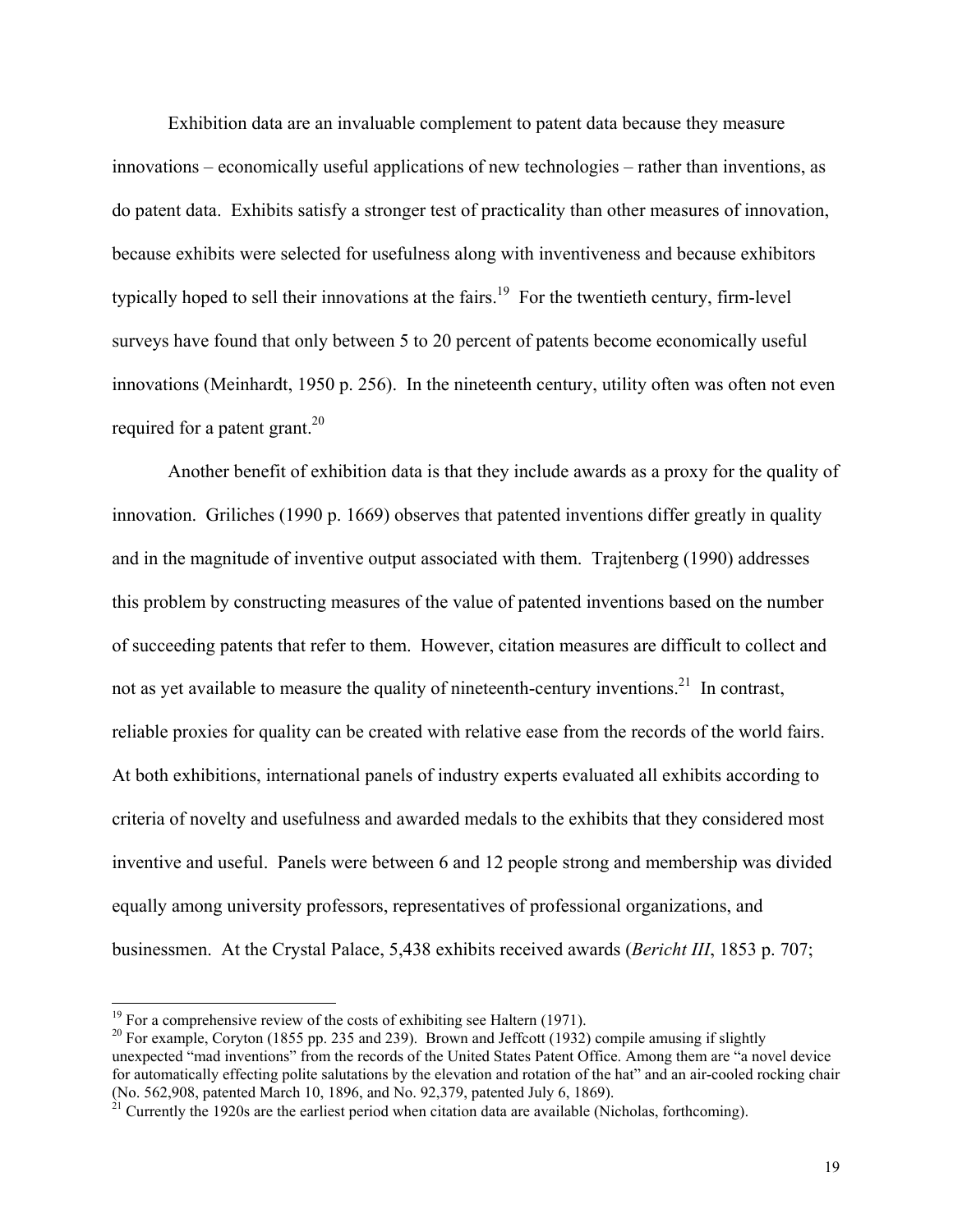Haltern, 1971 p.155). Juries awarded Council Medals, the highest honor, to the most innovative exhibits, Prize Medals to the second-most innovative exhibits, and Honorable Mentions to exhibits that they deemed impressive but not outstanding. One percent of all exhibits received Council Medals, the highest honor for inventiveness, 18 percent received Prize Medals, the second-highest honor, and 12 percent received Honorable Mentions.

In this paper I include data on exhibits from Austria, Bavaria, Belgium, Britain, Denmark, France, the Netherlands, Norway and Sweden, Prussia, Saxony, Switzerland, and Württenberg. Data from these Northern European countries add to 11,610 exhibits in 1851 and close to 6,482 in 1876. Although my data include more than 18,000 exhibits from Northern Europe, country characteristics are the only source of variation. From this point of view, the relevant number of observations equals the number of countries times the number of industry categories. I have exhibition data for 22 counties in 1851 and 1876 combined. These data are divided into seven industry categories. Then, the number of observations in my data set is 154. I restrict the analysis to Northern Europe because I can check the selection process for these countries most carefully and because they are similar in characteristics that I cannot control for, such as climate, culture, and religious beliefs. At the same time, these countries vary considerably in the characteristics of their patent systems.

## A. *Information on Nineteenth-century Patent Laws*

Detailed data on nineteenth-century patent laws allow me to study the effects of patent laws on exhibited innovations. For states whose borders are comparable between 1850 and today I use Lerner's (2000, 2002) data on patent laws. His data, constructed from inventors' manuals on patenting in foreign countries, proceed in twenty-five year intervals that include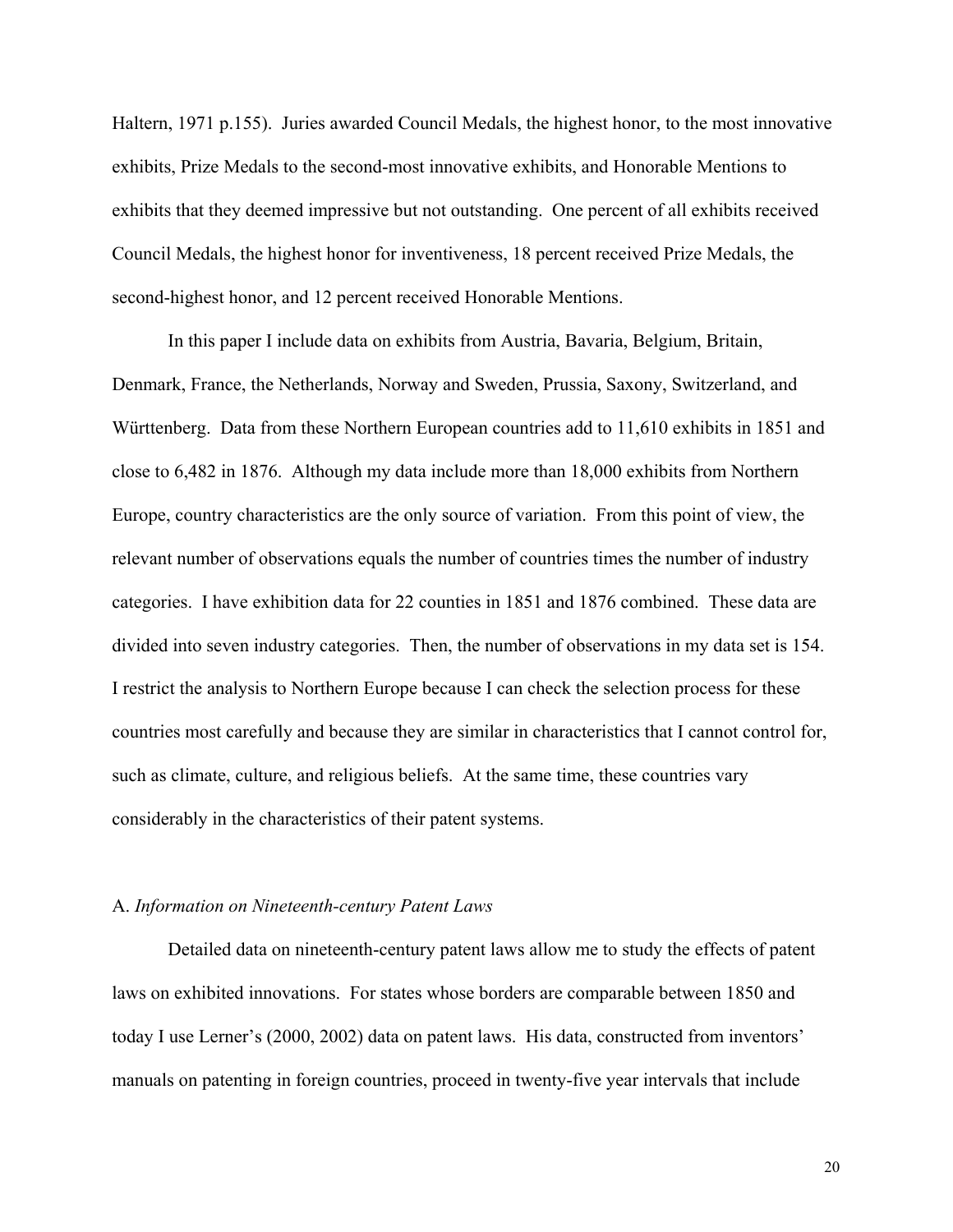1850 and  $1875<sup>22</sup>$  For states with border changes, such as pre-unification Germany, I obtain information from inventors' guides to international patent laws by Godson (1840), Kingsley and Pirsson (1848), and Coryton (1855). I make this distinction because countries that are unified today often had widely divergent patent laws in the mid-nineteenth century. Within Germany, patent lengths varied from 10 years in Württenberg to 15 years and "prolonged at pleasure" in Bavaria. At the same time, Württenberg's patent officers demanded 20 times as much as their Prussian counterparts to be compensated for processing a grant.

The variable "patent length" is defined as the maximal duration of the patent, which inventors can be granted at the time of application.<sup>23</sup> For countries without patent laws, I record patent length to equal zero. Denmark, a country which offered only rudimentary protection to certain types of manufacturing processes, is recorded as having patent length zero. Other countries with zero patent length are Switzerland, which did not adopt its patent laws until the 20<sup>th</sup> century, and the Netherlands after they abolished patent laws in 1869 (Coryton, 1855 pp. 245, 260).

Plots of the patent length variable reveal that patent length clusters around a few values rather than being continuous. To account for the discrete nature of these data, I divide patent length into three categories: no patents, short patents, and long patents. I follow studies of twentieth-century patent renewal data such as Pakes (1986), who chose 10 years as the cutoff point to distinguish short and long patents. Two countries are without patent laws in both 1851 and 1876; one country has short patent grants in 1851 but three have short patents in 1876.

1

 $22$  Lerner's sample includes the sixty countries with the highest gross domestic product in 1997 as they were listed in the International Monetary Fund's *International Financial Statistics*.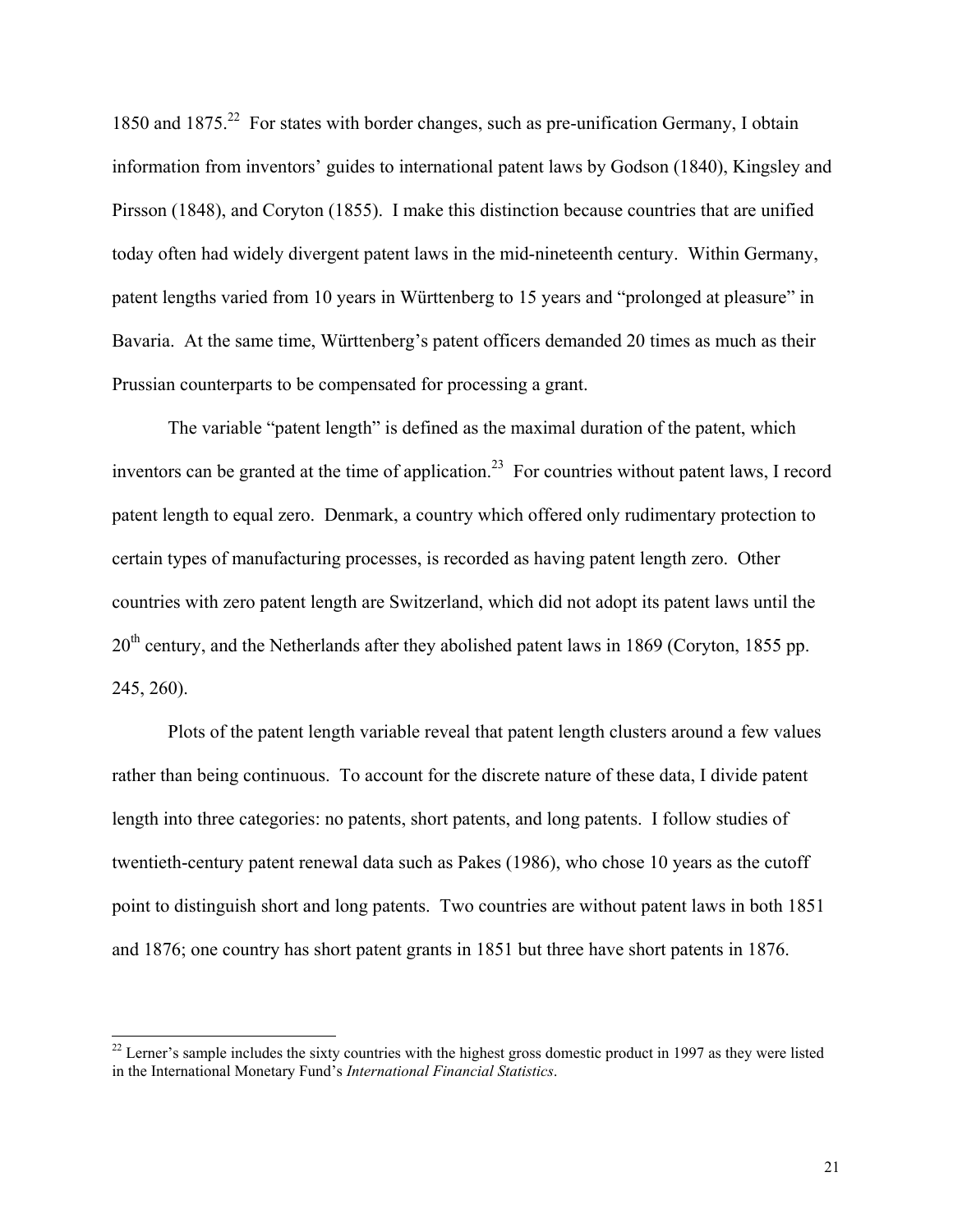### B. *Data on Other Country Characteristics*

To account for the influence of a country's size and other characteristics, I include data on population, GDP, education, and the share of labor in agriculture. I use data from the *Annuaire Statistique* (1916) and from Maddison (1995, 2002) on gross domestic product (GDP) and population in 1850 and 1875. Nineteenth-century data on country characteristics are relatively sparse, especially for 1850. For this year, I do not have separate GDP data for Bavaria, Prussia, Saxony, and Württenberg. I proxy such data by multiplying population figures from the *Annuaire Statistique* with German GDP per capita as reported in Maddison (1995, 2002).

There are no Swiss GDP data for 1851 or 1876; data on Swiss GDP is available only for 1870 and 1899 (Maddison, 1995 p. 182). I use Swiss GDP in 1870 to proxy GDP in 1875 and extrapolate a value for 1850 based on Swiss GDP in 1870 and 1899.<sup>24</sup> These estimates are crude and, for this reason, I repeat all tests excluding them. From Mitchell (1998) I draw data on shares of GDP and of male labor employed in agriculture, fisheries, and forestry.<sup>25</sup> Mitchell has observations on GDP shares for 10, and observations on labor shares for 18 of the 24 countries in my data set. Data for shares of agriculture are missing for Switzerland and Russia in both years and for Germany in 1851. I extrapolate these data and repeat all regressions including shares of agriculture. I also include data on total numbers of students enrolled in primary education and primary-school students per 1,000 children ages 5 to 14 from Lindert (2001). Such data are available for 16 of my 22 country observations.

 $23$  I assume that awards occur very shortly after the application. This assumption is consistent with the way in which data on patent fees in Lerner (2000) are constructed but it ignores differences in the fee structure for patent lengths below the maximal duration of the grant.

<sup>&</sup>lt;sup>24</sup> Swiss GDP in 1850 is approximated linearly from values for 1870 and 1899.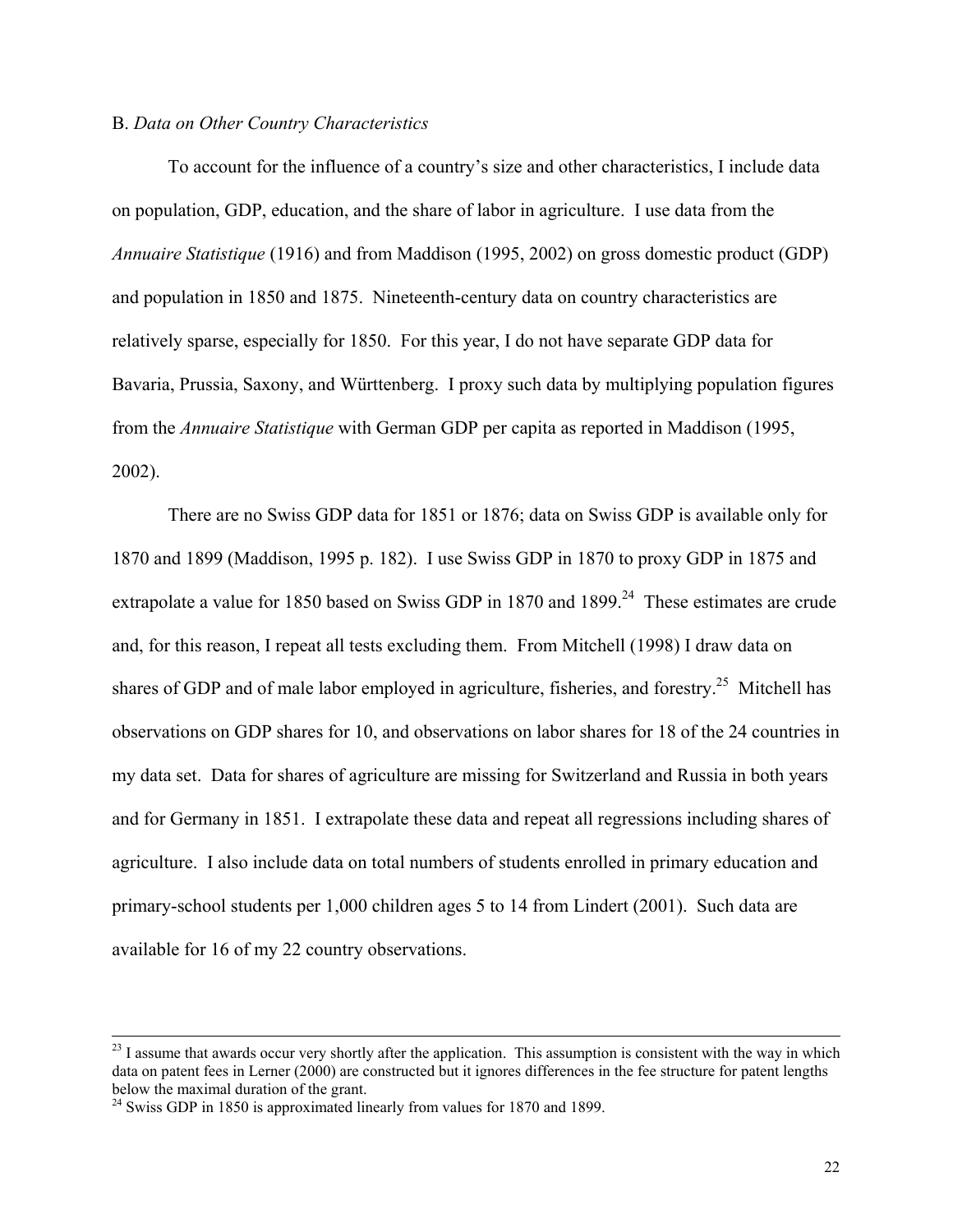### **III. Using Exhibition Data to Examine the Effects of Patent Laws**

This section uses the exhibition data to test the predictions presented in section II. The first part examines the effects of patent laws on levels of innovations; the second checks for effects of patent laws on the direction of innovative activity.

## A. *Effects on the Number of Innovations*

Previous literature on patent laws has assumed that increases in patent length at any level motivate increases in the quantity of innovations. However, innovating firms in countries without patent laws may be able to rely on alternative means to protect their intellectual property, and they may benefit from the freedom of adopting foreign inventions that the absence of patent laws affords. If patentable domestic inventions are the only means to achieve innovation, countries without patent laws should bring few innovations to the fairs. On the other hand, if foreign inventions and domestic inventions without patent grants also lead to innovation, then countries without patent laws should display many innovations at the fairs.

Plots of exhibition data, such as Figure 1, suggest that exhibits per capita are independent of patent lengths. Switzerland, a country that did not adopt patent laws until 1907, exhibited the second largest number of innovations per capita (110 exhibits), after Belgium (117 exhibits).<sup>26</sup> Denmark, the other country without patent laws, contributed 37 exhibits per capita, the median number of exhibits. The coefficients of linear correlation between patent length and exhibits per capita are negative 0.0531 for data from both exhibitions and positive 0.1556 for the Crystal Palace only. Comparisons of medal recipients across countries yield similar results. With 0.8

<sup>&</sup>lt;sup>25</sup> I use "male" rather than total labor because the counting of female labor varies across countries. <sup>26</sup> Exhibits per capita measure total exhibits at the Crystal Palace per million inhabitants in 1851.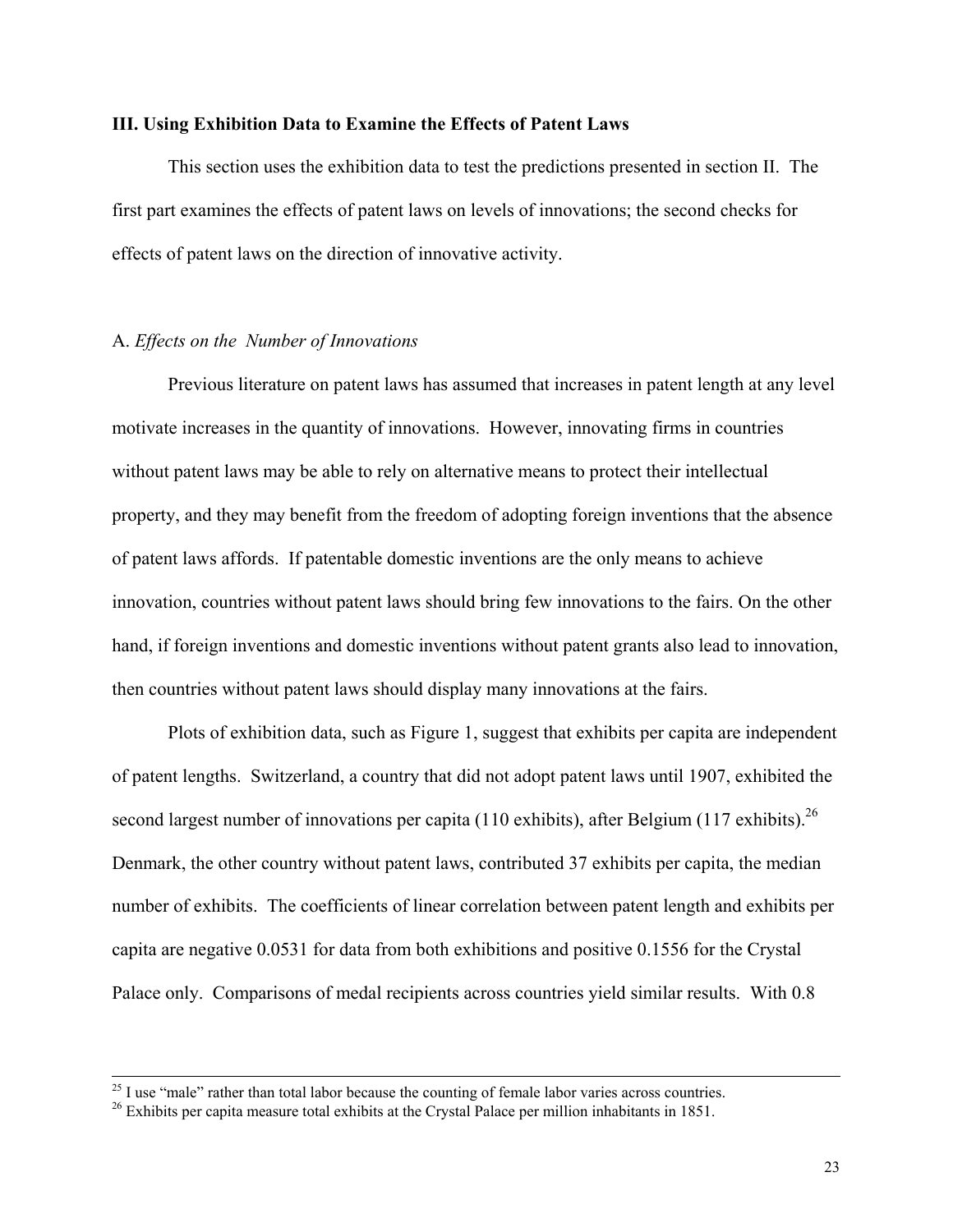Council Medals per million people, Switzerland has the third highest share of awards per capita among all participating countries.

Regressions of exhibits on country characteristics yield some evidence against the hypothesis that patent laws raise the levels of innovation. Table 4 reports the results of negative binomial regressions of the total number of exhibits on country characteristics. I use negative binomial regressions instead of ordinary least squares because data for the dependent variable "numbers of exhibits" are counts and the distribution of these counts is skewed to the left. Negative binomial are preferable to Poisson regressions because the data are overdispersed: Log-likelihood ratio tests in the second to last row in Table 4 confirm that the variance of the dependent variable exceeds its mean.<sup>27</sup> The coefficients in column (1) suggest that countries without patent laws or with short patent grants exhibit fewer innovations than countries with long patent lives. However results in columns (2) to (4) indicate that other country characteristics, such as population and the status as a host country, are better predictors for the number of exhibited innovations. Similar results hold when the dependent variable includes award-winners only; the positive effects of patent laws disappear as I control for population.<sup>28</sup> All results are robust to the inclusion of variables for education, geographical distance to the exhibitions, and labor shares in agriculture.

Both data plots and regression results suggest that countries without patent laws were able to bring forth a considerable number of innovations, despite possibly weaker incentives for domestic invention. For Denmark, Switzerland, and the Netherlands, the benefits of not having

<sup>&</sup>lt;sup>27</sup> In the Poisson regression model the dependent variable  $y_i$  has mean *and* variance  $\mu_i = \exp(x_i/\beta)$ . The negative binomial model generalizes the variance function to V [ $v_i$  | $x_i$ ] =  $\mu_i$  + α $\mu_j$ , where the parameter α measures dispersion around the mean. For descriptions of the Poisson and negative binomial models see Cameron and Trivedi (1998 pp. 70-85) or Hausmann, Hall and Griliches (1984).

<sup>&</sup>lt;sup>28</sup> I have repeated all tests with an alternative measure of patent length: patent length with extensions, which takes account of differences in the ability to renew a patent. All results are similar.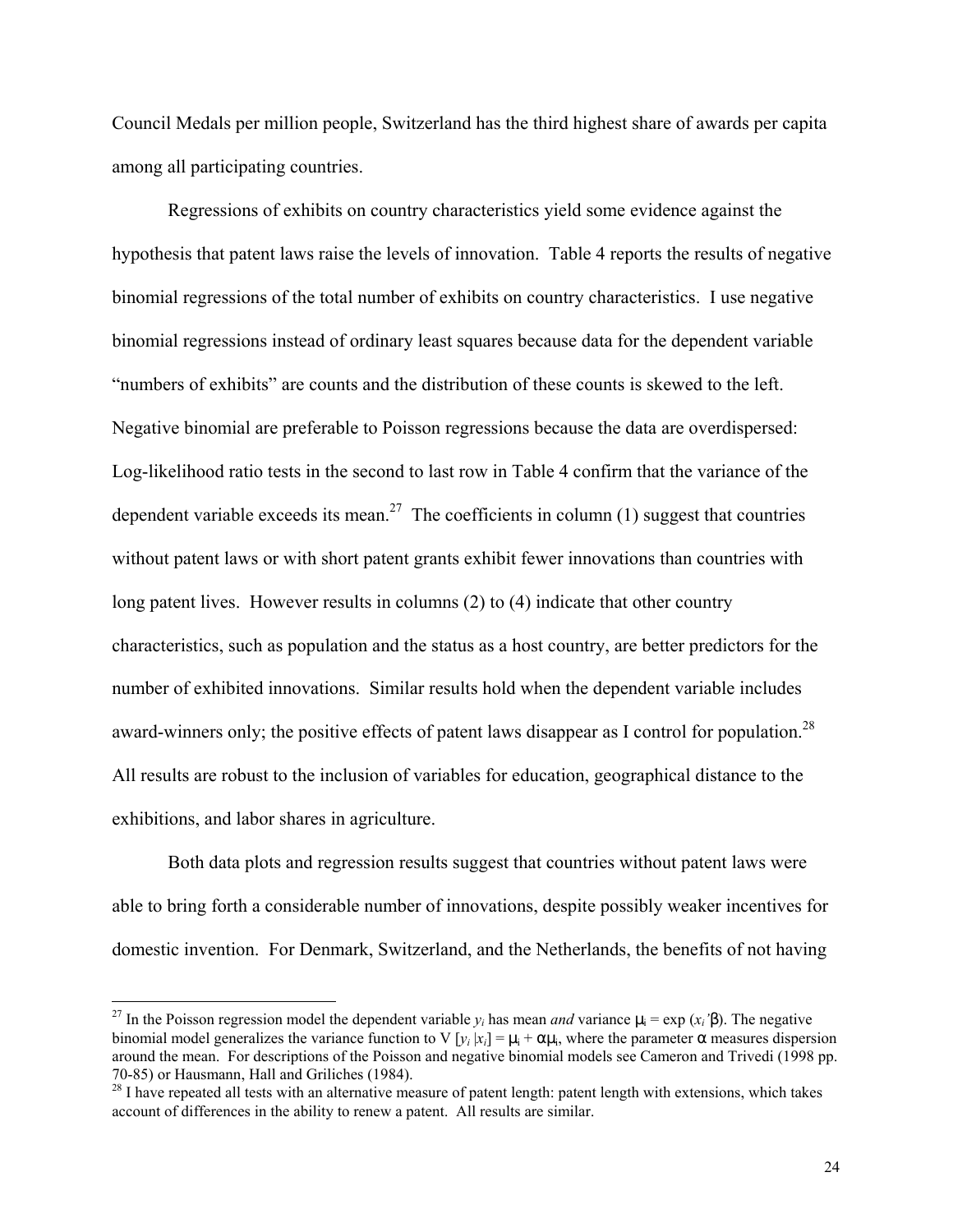patent laws (particularly the ability to legally copy foreign inventions) appear to have neutralized the negative effects on the incentives for domestic invention. Two caveats apply. First, exhibition data may be an imperfect measure of innovation, because the number of exhibits may be biased by other country characteristics such as country size or economic strength. My regressions include controls such as population, GDP, levels of education, and shares of employment in agriculture, but some omitted variable bias might remain. All countries without patent laws are small and this may be why including population reduces the statistical significance of patent laws. Second, although the theoretical and empirical literature on innovation has emphasized the effects of patent lengths, other features of patent systems, such as the breadth of patent grants and inventors' expectations about the enforcement of patent grants may be equally important. Nonetheless, even the most cautious interpretation of the data confirms that mechanisms other than patent protection must have existed to protect intellectual property and that the absence of patent laws did not unambiguously hinder innovation in countries without patent laws. Innovators in countries without patent laws found ways to mitigate the disadvantages of their position, possibly by focusing on industries that relied less on patent laws.

#### B. *Effects on the Direction of Innovative Activity*

A major benefit of exhibition data is that they enable us to study the effects of patent laws on the direction of innovation. Exhibition data are the first source of comprehensive data on innovation in all of a country's industries. To the best of my knowledge, there are no alternative sources of economy-wide data on innovation which are comparable across countries.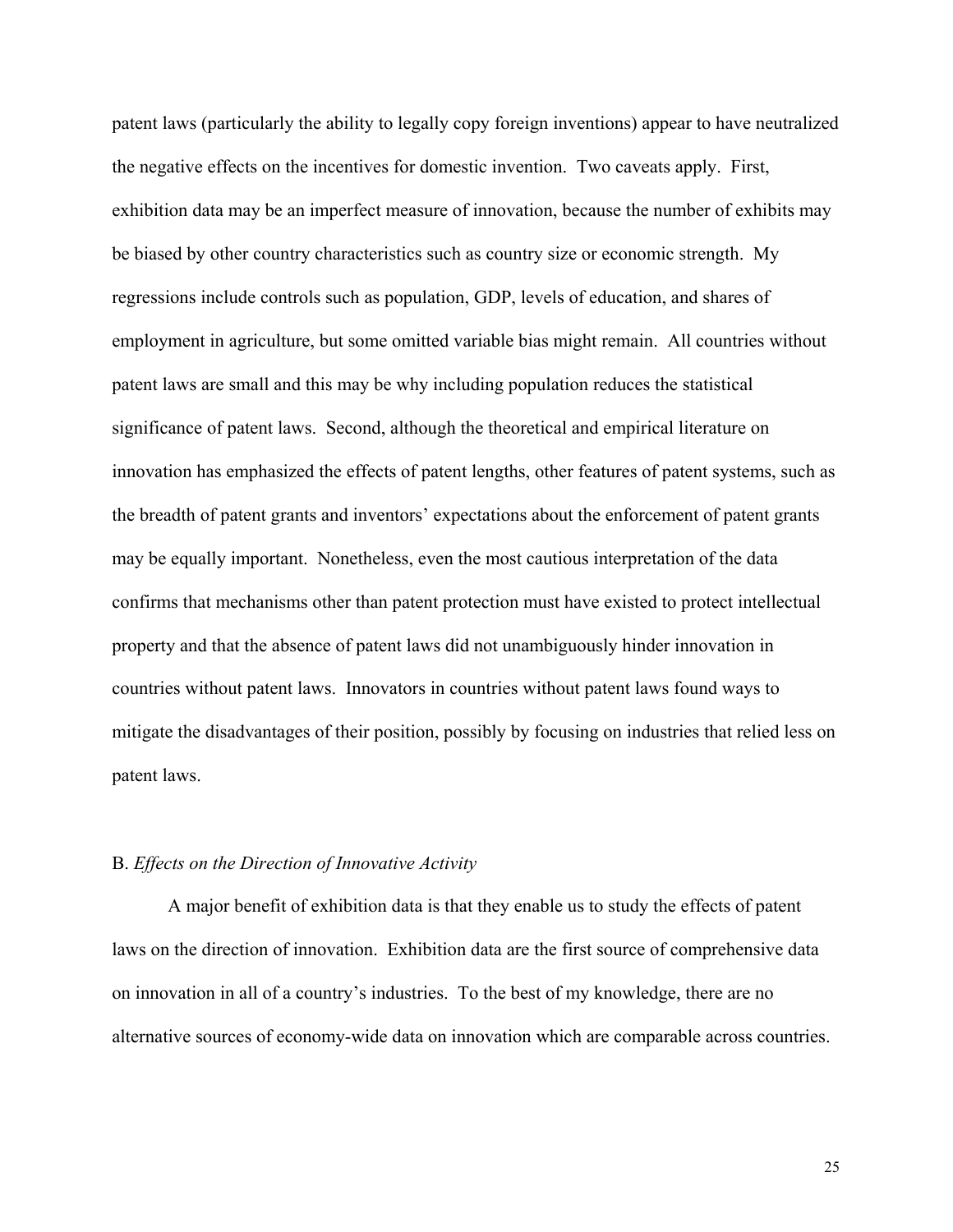I use the exhibition data to investigate how country characteristics, and specifically patent laws, influence inventors' choice of industry and thus the direction of innovative activity.

If patent laws influence the direction of innovative activity in the way that I outlined in section II, the distribution of innovations across industries should differ strongly across countries with widely divergent patent laws. In contrast, the distributions of innovations across industries should be similar across countries with identical patent lengths. Chi-square tests of homogeneity suggest that differences in the direction of innovation increase with patent length. Distributions of exhibits from countries with long-lived patents are more different from each other than are distributions from countries with short-lived patent grants. One plausible explanation for this fact is that changes in patent length have little effect if patents are long-lived because innovations become obsolete prior to the expiration of the patent grant. Schankerman and Pakes' (1986) finding that only 10 percent of European inventions in the second half of the nineteenth century survive for the whole statutory term lends support to this hypothesis. If the lifetime of patent grants exceeds the natural lifetime of innovations, other determinants of innovation may outweigh the influence of patent laws and create differences in the direction of innovations across countries.

In contrast, countries with short patent grants and those without patent laws patent laws are more similar to each other than countries with long patent grants. In Figures 2 and 3, histograms of exhibits at the Crystal Palace reveal that distributions of exhibits across industries are remarkably similar for the two patentless countries in 1851: Switzerland and Denmark. Chisquare tests of homogeneity fail to reject the hypothesis that the distribution of exhibits across industries is identical for Switzerland and Denmark. For eight categories, the chi-square statistic is 6.37 including art and 5.01 excluding art, both of which are significant at the five percent

26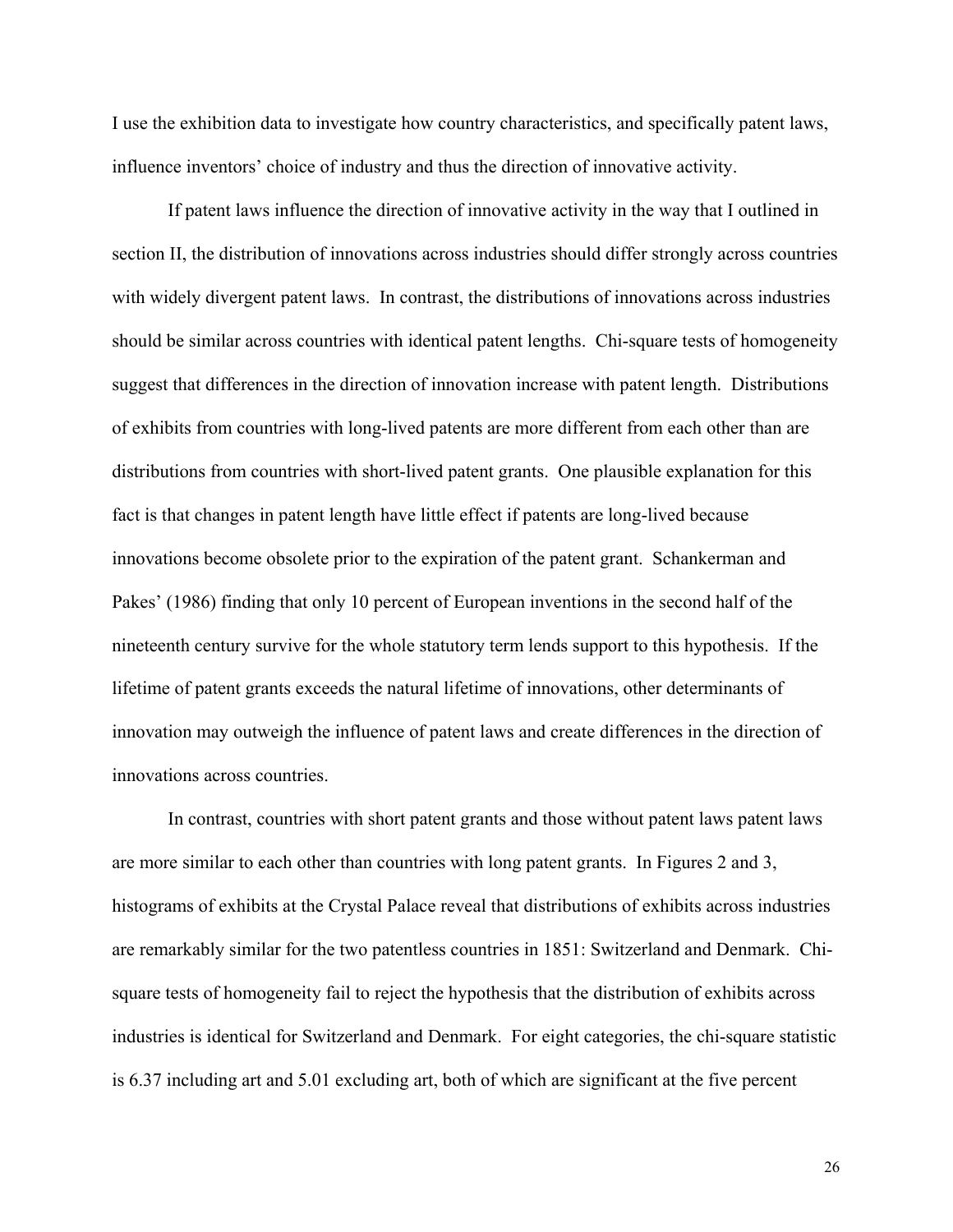level. Differences in the natural endowments between landlocked, mountainous Switzerland and sea-swept Denmark make these similarities in the direction of innovation even more remarkable.

Within machinery, the countries without patent laws reveal a striking resemblance in their focus on scientific instruments. Figure 3 shows that both countries allocate about one fourth of their total exhibits to this category, which includes optical instruments and watches along with instruments for scientific measurement, thermometers, theodolites, and barometers. At customary significance levels, the chi-square statistic of 7.82 fails to reject the hypothesis that the distributions of Swiss and Danish exhibits across machinery are identical. Twenty-seven percent of Switzerland's exhibits and 23 percent of Denmark's exhibits at the Crystal Palace are of scientific instruments.

No other country has comparable shares of innovations in scientific instruments. Figure 4 shows that only eight percent of Britain's exhibits are in instruments. Britain, as the most developed country in 1851, devotes a significantly smaller portion of her innovations to this nineteenth-century, cutting-edge industry. Britain's share equals the mean across all countries, and slightly exceeds the median of six percent. Bavaria, where patents last up to 15 years, has the third highest share: 14 percent of her exhibits are in instruments. France, where patents last 15 years, and Württenberg, where patents last ten years, each devote 10 percent of their innovations to scientific instruments. In comparison, American patents last 14 years, and only 13 percent of American exhibits are in scientific instruments.

In the following paragraphs I use data from both exhibitions in multinomial regressions to check more rigorously how patent laws influence the direction of innovation. Experiment *j* is to draw a count from the exhibition records for country *j* and determine the industry it belongs to. For example, I draw an exhibit from the exhibition data for Germany and determine whether

27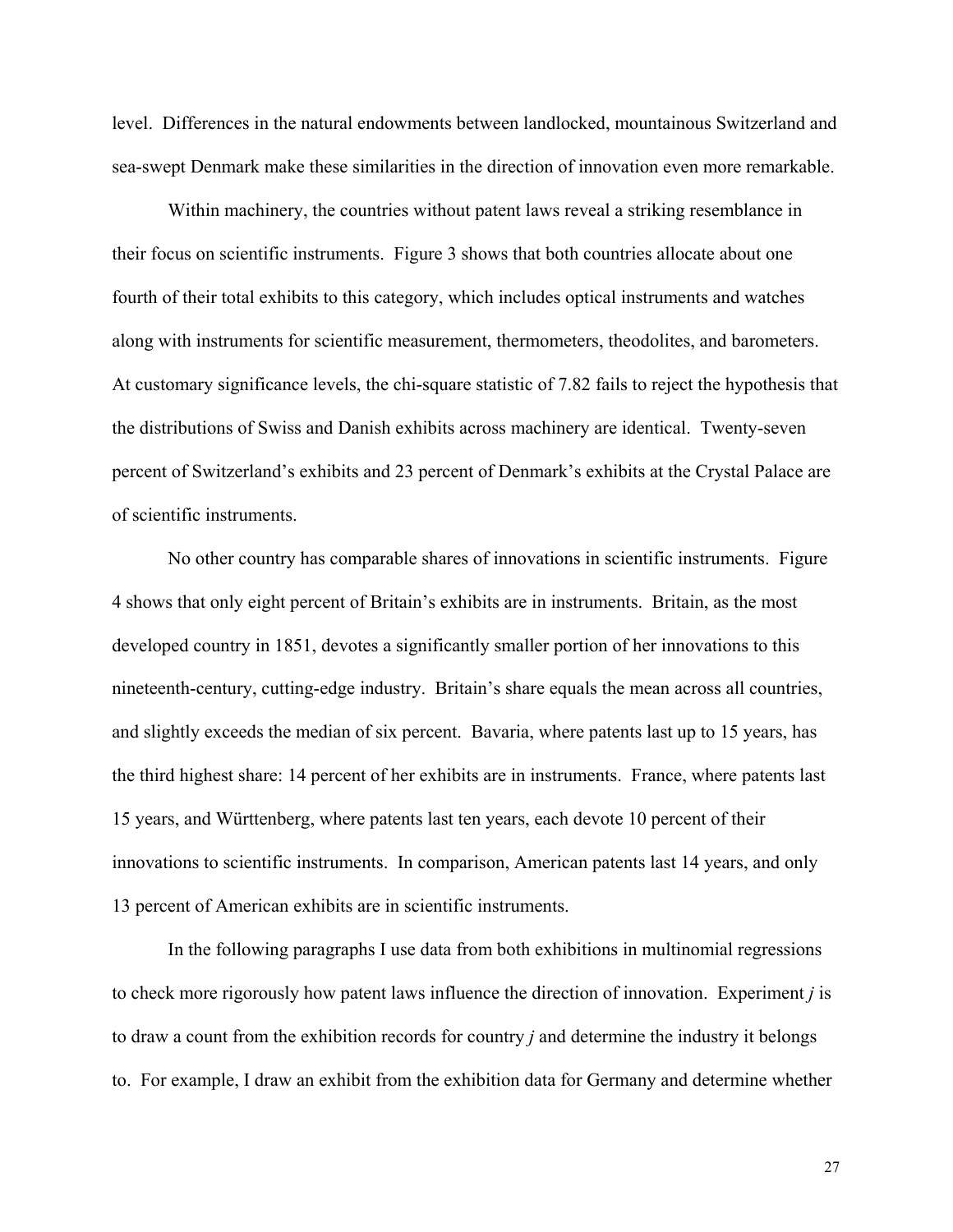it belongs to "mining and metals", "chemicals", "food", "machinery", "scientific instruments", "textiles", or "manufactures". Clearly the outcomes of these experiments are mutually exclusive, and therefore the probabilities that counts fall within a specific subclass add to one. I make the strong (but not implausible) assumption that draws for the 22 country observations in 1851 and 1876 constitute experiments that are independent of each other. Under these conditions, the data represent independent draws from a multinomial distribution. Let  $\pi_i(x_{ii})$  denote the probability that an exhibit in country *j* occurs in industry *i* (where  $i =$  "mining",

"chemicals"..."manufactures") at values of *k* explanatory variables  $x_i = (1, x_i)$  no patent laws",  $x_i$  short patent grants",  $X_{\text{ilog (population)}}$ ,  $X_{\text{igdp per capita}, \dots}$ ). Then,

$$
\pi_i(x_{ij}) = \exp(\alpha_i + \beta_i x_j) / [\exp(\alpha_{\text{mining}} + \beta_{\text{mining}} x_j) + ... + \exp(\alpha_{\text{manufactures}} + \beta_{\text{manufactures}} x_j)].
$$

One pair of coefficients is redundant. I set  $\alpha_{\text{manufactures}} = \beta_{\text{manufactures}} = 0$  for the largest industry class, which is manufacturing. I use multinomial logit regressions to estimate values for these coefficients and to calculate predictions (according to the equation above) for industry shares under different types of patent systems. This method fits the multinomial logit model by maximizing the likelihood subject to *simultaneously* satisfying the six equations that satisfy the model (seven industry categories minus one). Alternatively, I have fitted logit models *separately* for the six pairings of responses. Parameter estimates obtained in separate fitting of logit models are less efficient than those obtained by simultaneously fitting the multinomial logit, especially when the probability of being classified in the omitted (baseline) category is small. I omit "manufactured goods", because it is the largest class.

I divide the data into two separate samples and run regressions with different sets of country characteristics. To assess changes over time, I analyze data from the Crystal Palace and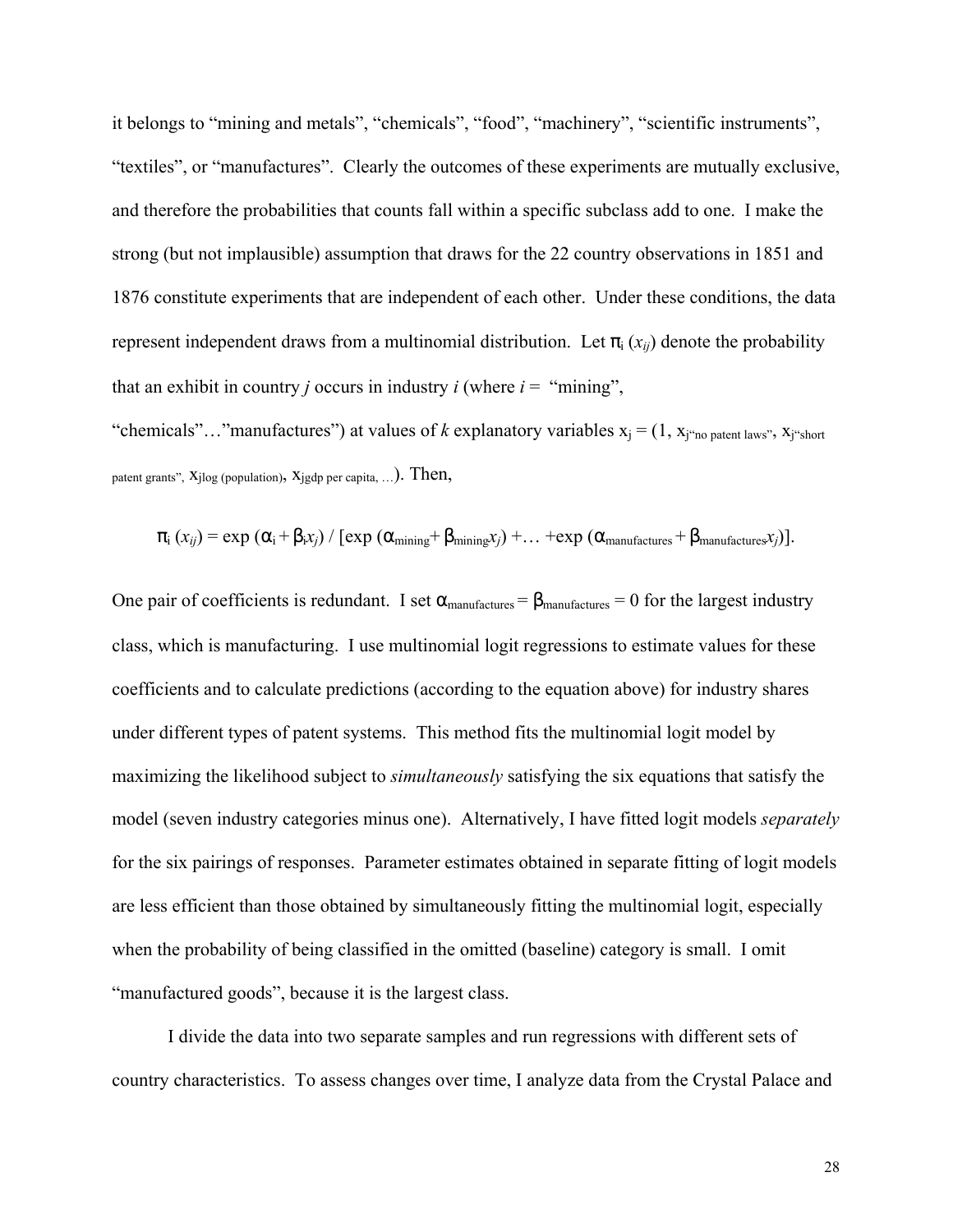the Centennial separately as well as jointly. This division avoids the problem that the distribution of exhibits for a given country in 1876 is not independent from the distribution of exhibits for the same country in 1851. Regressions control for country size through logarithms of population and for levels of development through GDP per capita. I have repeated all regressions excluding GDP and population and found all results robust to those changes. I have also replicated all tests with information on all countries for which I have data, including Russia, Spain, Portugal, Italy, Canada, and the United States.

Multinomial regressions of exhibition data indicate that patent laws help to determine the direction of innovative activity. Coefficient values in Table 5 and predicted values in Table 6 confirm that countries without patent laws have significantly larger shares of innovation in scientific instruments than do other countries. Countries without patent laws also have significantly smaller shares in manufactures and somewhat smaller shares in machinery and manufactures. In the period between the two exhibitions, the focus of innovation shifted away from textiles, scientific instruments, and manufacture. For countries without patent systems, the share of textiles did not fall as rapidly. In contrast, the decline in manufactures was pronounced. Innovation in countries without patent systems became more concentrated on food processing. At the same time, innovation became distributed more evenly in countries that had patent systems. Strong patterns of concentration within economies disappeared and patterns of innovation became more similar to each other across countries.

For countries without patent laws, predicted shares of innovations in scientific instruments are significantly higher than for other countries. Patentless countries have almost one fourth of their exhibits in scientific instruments, while other countries have less than one fifteenth of their exhibits in instruments. This difference is larger at the earlier exhibition: In

29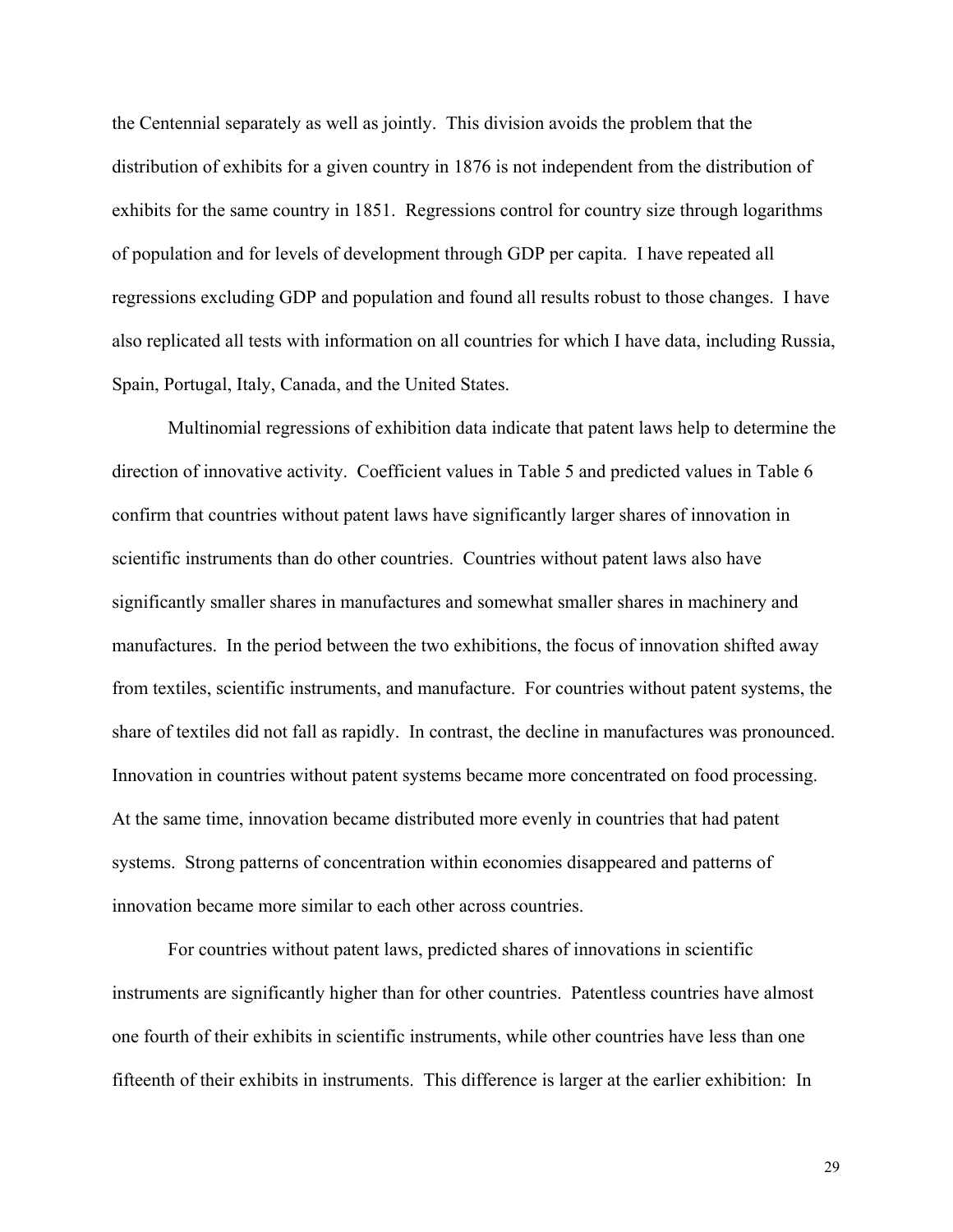1851, 28 percent of all exhibited innovations from patentless countries are in scientific instruments compared to eight percent for other countries. Figure 5 illustrates predicted shares for the smallest industry classes in 1851 and 1876. It shows that the share of scientific instruments declines between 1851 and 1876 but continues to be greater for countries without patent laws. In Figure 5b shares for 1876 are 19 and 6 percent, respectively.<sup>29</sup>

Countries without patent laws also have larger proportions of their innovations in food processing. In 1851, most innovations in food processing are new methods of preservation; in 1876, instant meals, such as beef extracts, and mass-produced foodstuffs, such as margarine, have become more prominent. In regressions with data from both exhibitions, the predicted shares for foods are 13.5 percent for countries without patent laws and 9 percent for countries with patent laws. Similarly, predicted values for countries with short and long patent grants indicate that countries with short patent grants have significantly higher proportions in food than those with long patent grants. In 1851, innovations in foodstuffs have shares of about two percent in countries without patent laws and four percent in other countries. By 1876, the share of foodstuffs has risen to about one quarter for countries without patent laws and to nearly 16 percent for countries with patent laws.

The Netherlands, which for political reasons abandoned her patent system in 1869, experienced a strong shift towards food processing after this change in patent laws (see Penrose, 1951). The proportion of Dutch innovations that were devoted to food processing increased from 11 to 36 percent between 1851 and 1876, replacing textiles as the most prominent industry for Dutch innovations.

<sup>&</sup>lt;sup>29</sup> These results are robust to changes in the definition of "short patents". They do not change if patent length is included as a continuous or squared variable. I have also repeated all tests controlling for shares of agriculture and various measures of education, though such data are sparse until the 1870s.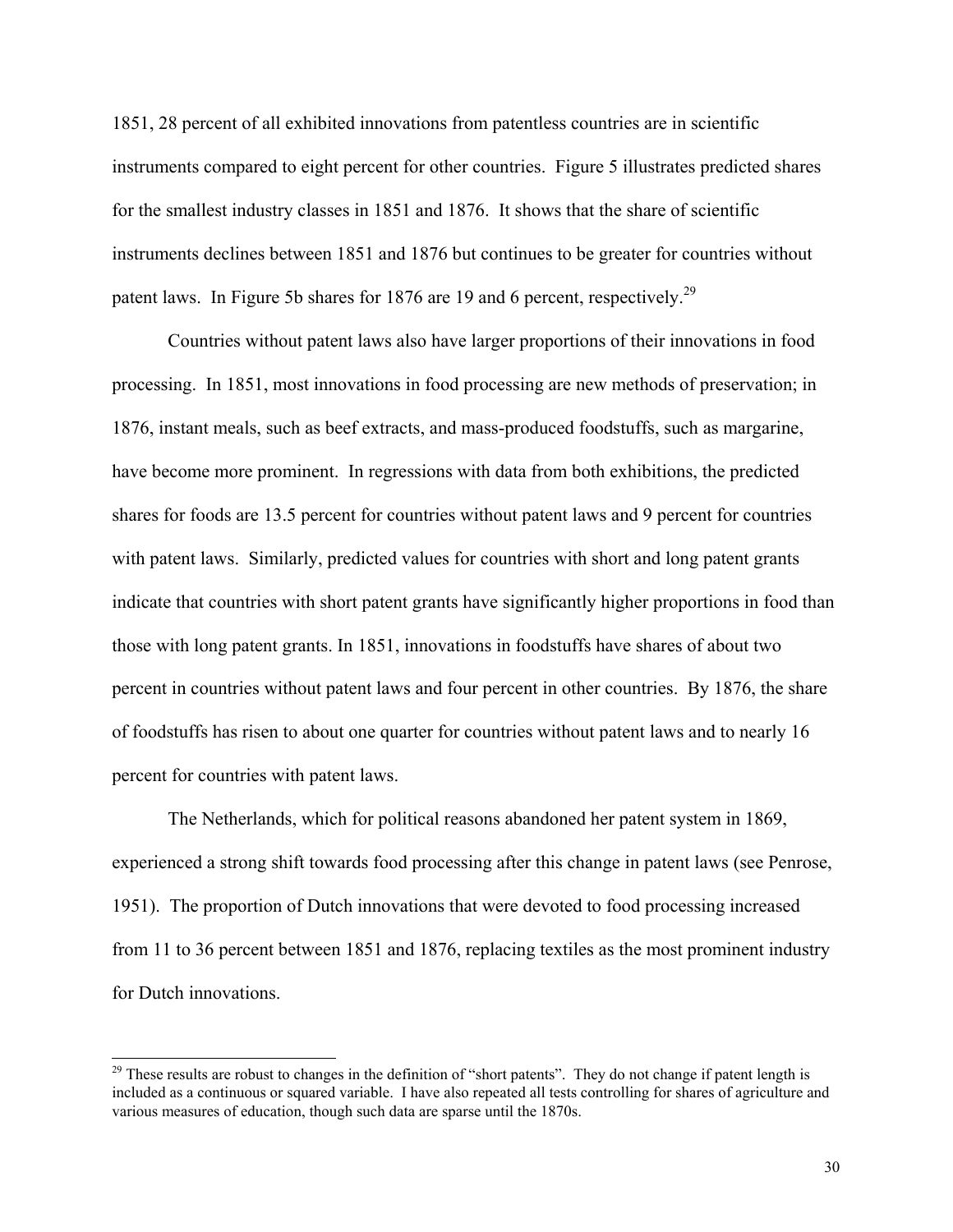Countries without patent laws also have significantly lower proportions of their exhibits in the class "mining and mineral products." This difference may be a result of resource endowments rather than differences in patent laws. In the nineteenth century, patenting played a crucial role in protecting innovations in machinery for resource extraction. For example, Beatty (1996) finds that mining and metallurgy were the most frequent industry categories among nineteenth-century patents in Mexico (p. 155). However, Switzerland, Denmark, and the Netherlands lack good deposits of iron and coal along with the protection of a patent system.<sup>30</sup> Their inadequate resource endowments offer a compelling alternative explanation for the paucity of innovations in these industries. To account for this possibility, I omit mining and metallurgy from the regressions. This does not change the coefficient values for other categories.<sup>31</sup>

Predicted industry shares, which are represented in Figure 5 suggest that the existence of domestic patent laws mattered more in 1851 than it did in 1876. In 1851, the emphasis on scientific instruments in countries without patent laws is striking. By 1876, differences in distribution are still significant, but both types of countries have shifted innovations towards similar industries, albeit to varying degrees. A likelihood ratio test statistic of 122.4 rejects the null hypothesis that the coefficients on patent laws and other country characteristics are identical between 1851 and 1876.<sup>32</sup> This is consistent with the results of studies of the history of patent laws such as Lamoreaux and Sokoloff (1999) who suggest a strengthening of international markets for patent protection towards the turn of the nineteenth century. Data in these studies, as well as Lerner (2000) indicate that the level of discrimination against foreign patentees

 $30$  For an example of a country study that treats resource endowments see Schiff (1971). The Netherlands, for instance had no ore, and only limited coal deposits. (Schiff, 1971 p. 35)

 $31$  The Hausmann-McFadden test statistic for IIA is 6.65.

<sup>&</sup>lt;sup>32</sup> The likelihood ratio test statistic is -2(lnL<sub>pooled</sub> -(lnL<sub>1851</sub> + lnL<sub>1876</sub>) = 122.24. Degrees of freedom are equal to the sum of the parameters in the separate regressions for 1851 and 1876 minus the number of parameters in the pooled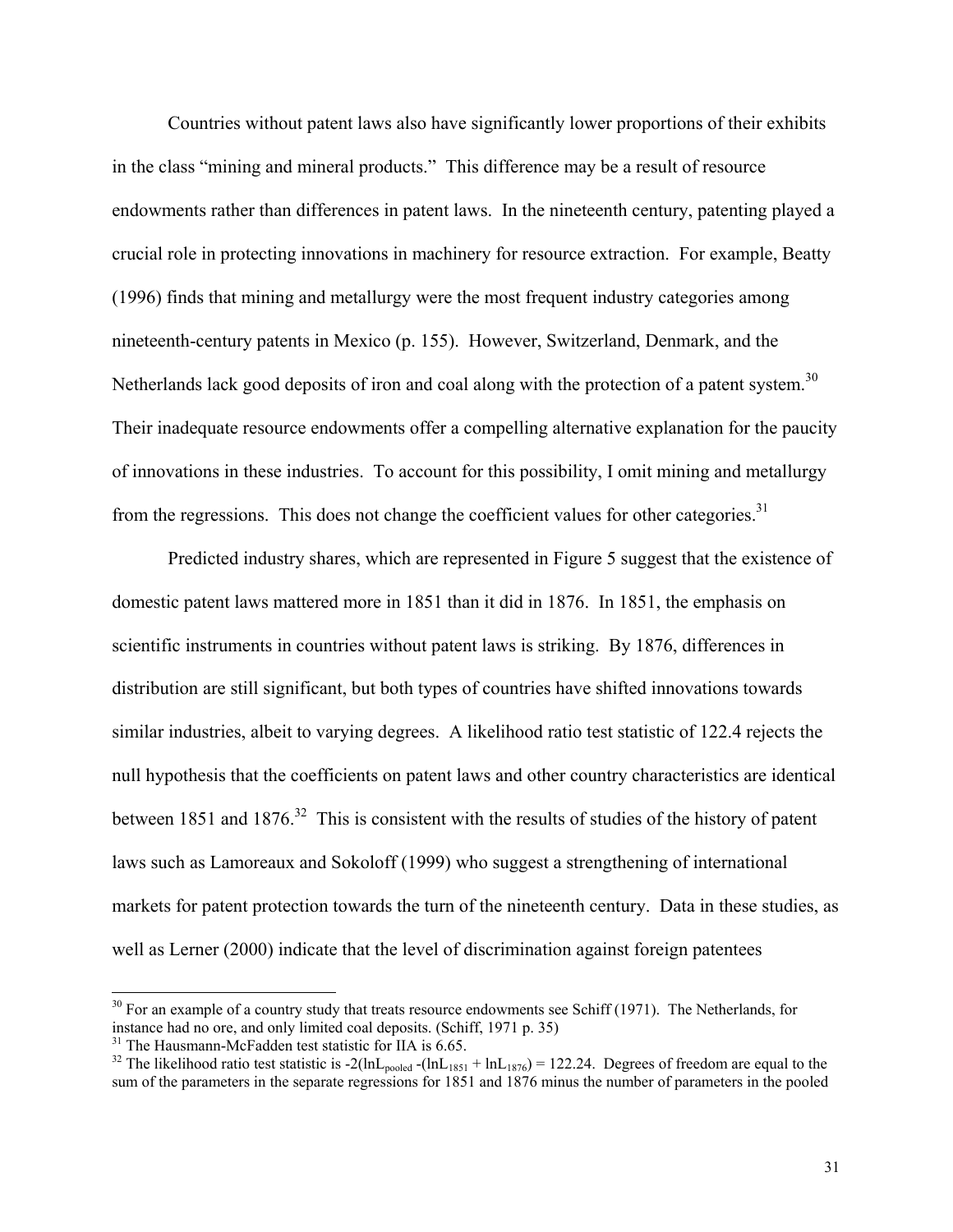decreased over the course of the nineteenth century. Although further evidence is necessary, I would cautiously argue that the importance of domestic patent laws decreased with improvements in international markets for patent protection.

Population and GDP per capita are other important influences on the distribution of innovative activity across industries. The logarithm of population is significant in all specifications. Likelihood ratio tests reject the hypothesis that country size has no effect on the distribution of innovation across industries. These results confirm the arguments of Sokoloff (1988) and Kremer (1993) that population and the size of the domestic market influence innovation. In contrast to previous work, which has focused on levels of innovation, I find that country size also influences the direction of innovation. Size may allow large economies to develop innovative capacity in sectors where innovations depend on large scale to be profitable.

In industries where alternative mechanisms are effective relative to patent protection, smaller shares of exhibits should refer to patents. Moser (2003) uses British exhibition data to construct a proxy for the proportion of innovations that are patented across industries and geographic locations. This proxy is calculated as the number of exhibits that refer to a patent divided by the total number of exhibits. It would be a perfect measure of patenting rates if exhibitors listed patents if and only if they held patent grants. As an approximation, this assumption seems plausible: exhibitors with patents advertise their patents to raise the value of their innovations; exhibitors without patents are unlikely to claim patents, because they would be discovered easily.

Patenting rates for British exhibits vary between 5 and 38 percent across industries. Less than five percent of innovations in mining and metallurgy refer to patent grants, compared to

regression. Degrees of freedom are 3 (4 plus 5 minus 6) and the critical value of the chi-square distribution at 5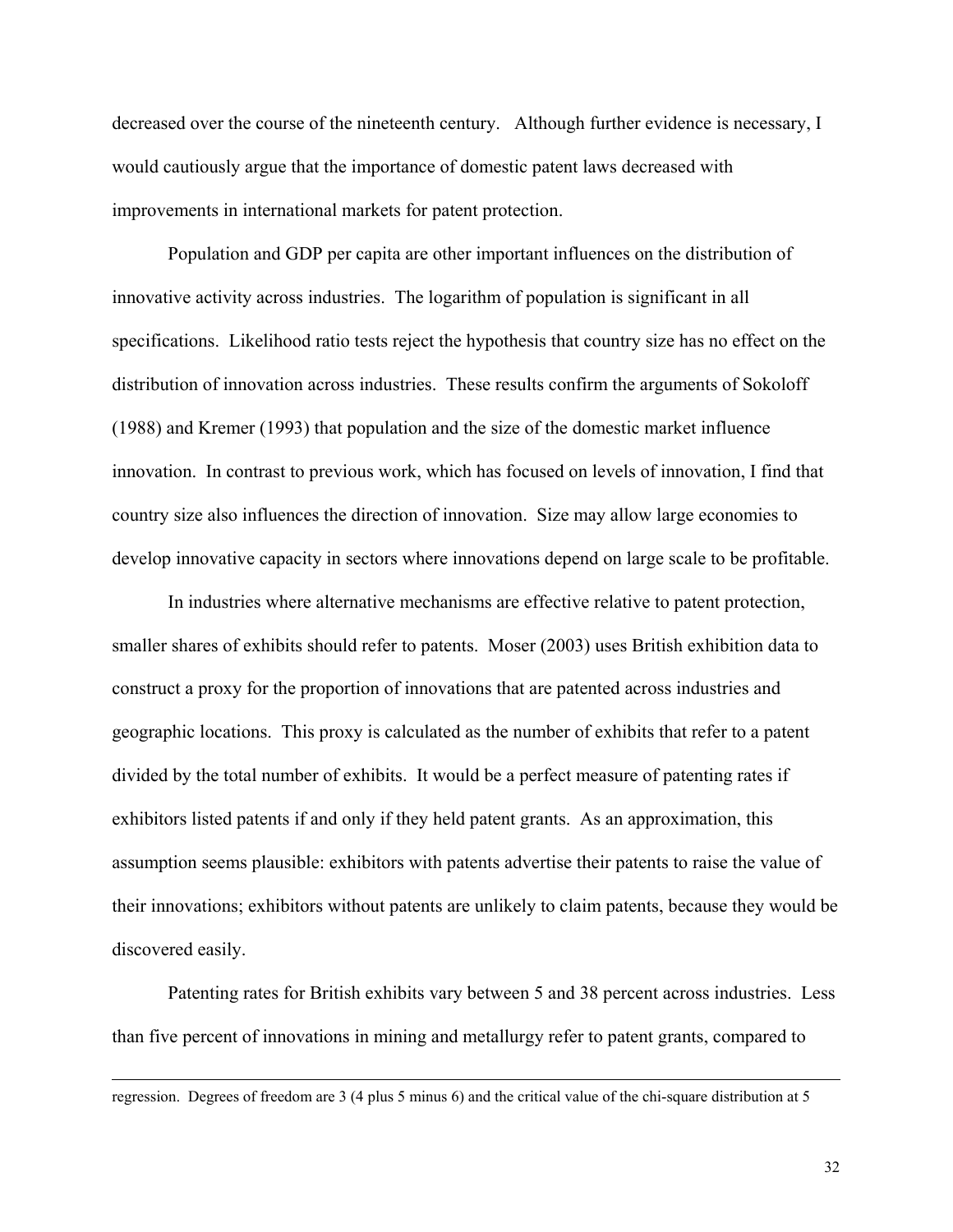almost 39 percent of innovations in manufacturing machinery. In scientific instruments, less than nine percent of innovations appear to be patented. This share is astonishingly small given the prominent position of scientific instruments at this time. In food, less than 10 percent of innovations are patented. At the same time, almost every fourth innovation in machinery refers to a patent. The proportion of patented innovation is highest in manufacturing machinery, with more than 38 percent, and in engines (29 percent) and agricultural machinery (23 percent).

Comparisons of patenting rates across industries confirm that patent protection is relatively less important in scientific instruments and food processing, key industries on which inventors in countries without patent laws focus innovation. In the next section, I summarize narrative evidence from nineteenth-century sources which confirms that secrecy was important in scientific instruments and food processing

### **IV. The Use of Secrecy in Scientific Instruments and Food Processing**

Narrative evidence confirms that secrecy was widely used to protect innovations in scientific instruments and food processing. For example, the report of the German Crystal Palace Commission describes how 12 industry experts unsuccessfully attempted to reconstruct the watch springs invented by F. Lutz of Switzerland. Similarly, the Commission reports relate that Dutch and Swiss inventions in optical instruments, such as the rectangular prisms of Swiss glassmaker T. Daguet of Soleure, or Danish barometers and surgical instruments, proved impossible to reverse-engineer (*Bericht I*, 1852 pp. 813, 819, 930, and 941).

Jaquet and Chapuis (1945) relate many instances when Swiss watchmakers went through great troubles to keep new production processes secret. For example:

percent significance is 7.81.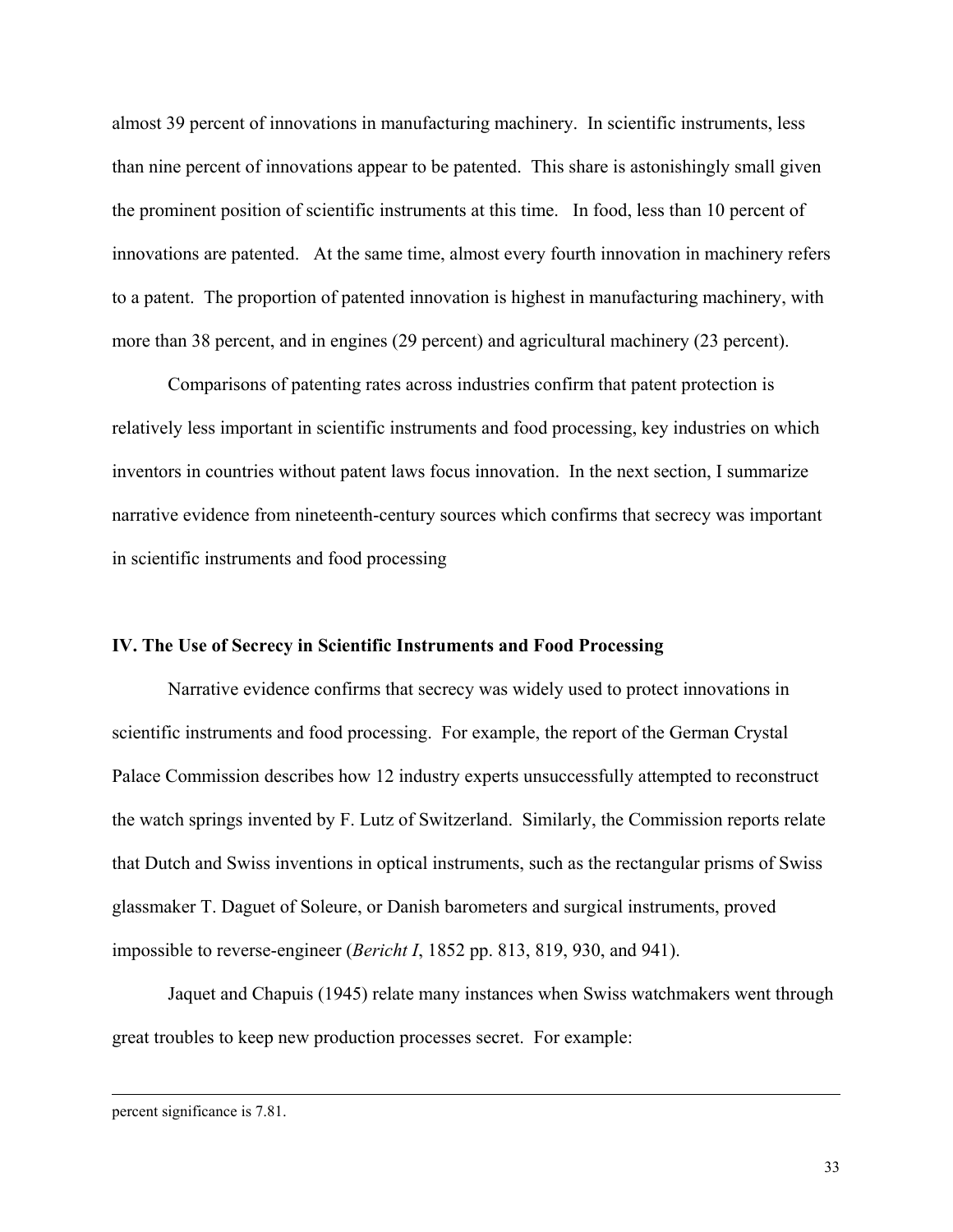Many of Geneva's watchmakers – Lovousy, Latard, Boureaux, Geneqund, Girod, Bagan, Boinche, to name a few – employed their own inventions of new tools, which they did not allow anybody to see. Nobody was permitted to enter their workroom, not even those who brought work to them.<sup>33</sup>

Another group of watchmakers in the Valleé de Joux, who shared the secret of the "sonnerie des minutes" – measuring minutes, entered into a verbal agreement not to take any apprentices in order to protect their inventions from imitation. They succeeded in honoring this agreement from 1823 to 1840 (see Jaquet and Chapuis, 1945 p. 165).

In food processing, the history of margarine illustrates the relative effectiveness of secrecy. Margarine first turned profitable in the Netherlands, at a time when this country did not have patent laws. Two Dutch firms, Jurgens and Van den Bergh, began to manufacture margarine in 1871, after the original patent holder, a French chemist by the name Mège Mouriès, willingly described how margarine could be made, considering himself protected by his 1869 French patent. Trade secrets protected future improvements: When the Van den Bergh factory succeeded in producing a new and less repulsive type of margarine, they kept this innovation secret. As late as 1905, long after the original patent would have expired, the Jurgens firm had not succeeded in reverse engineering by chemical analysis or by efforts to obtain information from his rival's workers. Many other important innovations in food processing originated in late nineteenth-century Switzerland: milk chocolate, liquid soup seasoning, bouillon, and baby food (see Schiff, 1971 pp. 54-58, 111-112).

#### **V. Potential Sources of Bias and Endogeneity**

-

One common problem with analyzing the effects of patent laws is that patent laws may be endogenous to innovation. Anecdotal evidence for the late nineteenth and for the twentieth

<sup>&</sup>lt;sup>33</sup> Jaquet and Chapuis (1945 p.170), my translation. See Landes (1983) for further examples.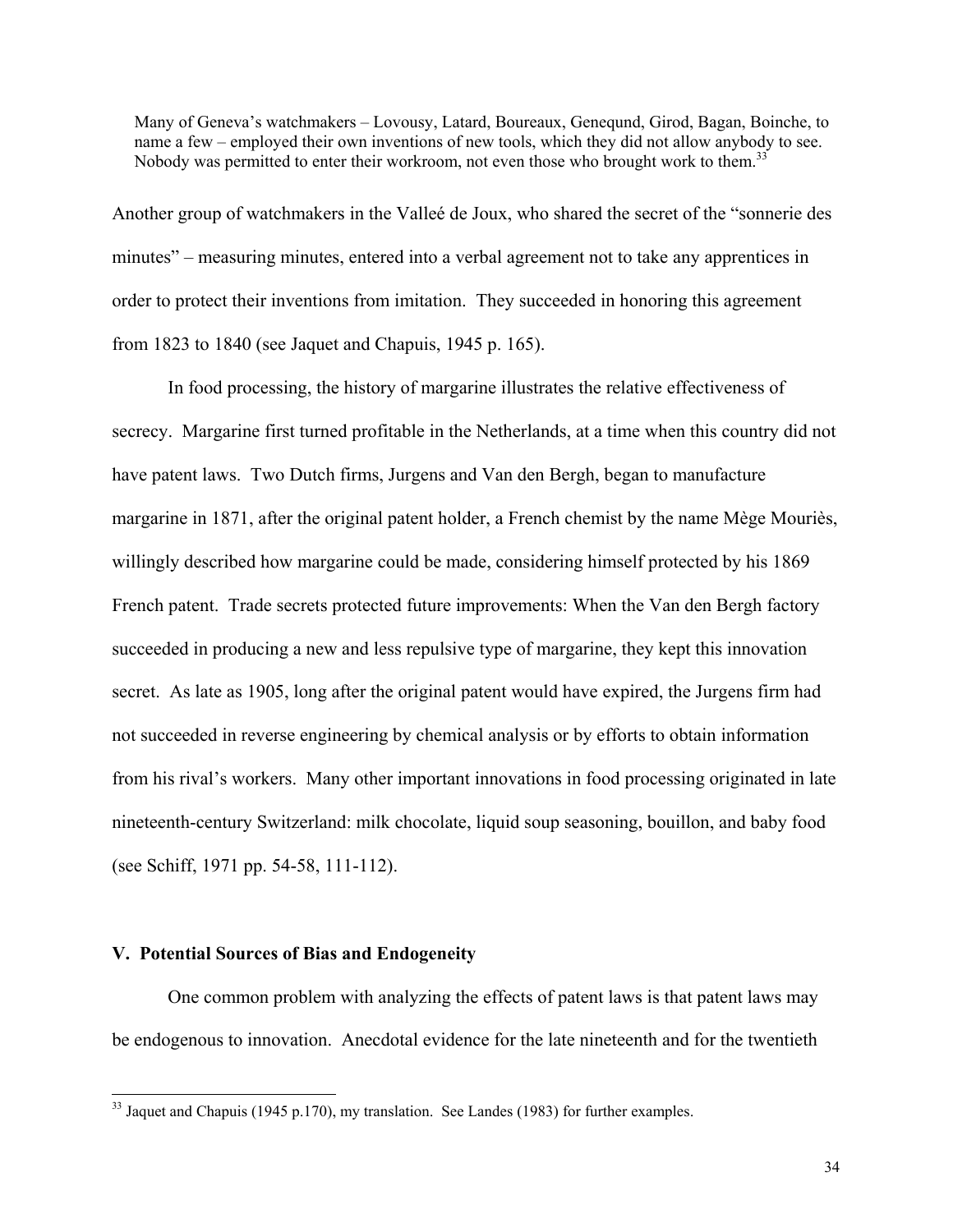century suggests that a country's choice of patent laws was often influenced by the nature of her technologies. In the 1880s, for example, two of Switzerland's most important industries – chemicals and textiles – were strongly opposed to the introduction of a patent system, as it would restrict their use of processes developed abroad. When Switzerland adopted her first patent laws, the Swiss laws excluded inventions which could not be represented by a model or physical replica, effectively excluding all inventions in dyeing and chemical processes (see Penrose, 1951 p. 16; Schiff, 1971 pp. 86, 92).

However, endogeneity appears to be a much smaller problem in the mid-nineteenth century than in any other period. Historical records suggest that early patent laws were determined by cultural and political factors rather than by the nature of technologies. Table 2 shows that most European countries adopted their patent systems well before 1851 (for data, see Machlup and Penrose, 1950; Penrose, 1951; Machlup, 1958). Early patent laws appear to have evolved with little planning or concern for existing clusters of innovation: "The patent system as it stands today has to a considerable extent 'just grow(n)' without much reference to fundamental principles, escaping the social planning of men into unexpected byways …" (Penrose, 1951 p. 19). Lerner (2000) argues that key characteristics of patent laws across 60 countries from 1850 to 1990 are best explained by political systems and legal tradition: Countries with democratic institutions are more likely to have patent protection and they grant longer-lived awards.

A related concern is that Switzerland's focus on scientific instruments was a result of historical accidents or, as has been proposed, Switzerland's mountainous terrain, and had nothing to do with patent laws. This is unlikely because, although the beginnings of the Swiss watch-making industry can be traced back to the revocation of the Edict of Nantes in 1685, Switzerland became a prominent seat of watch-making only in the second quarter of the

35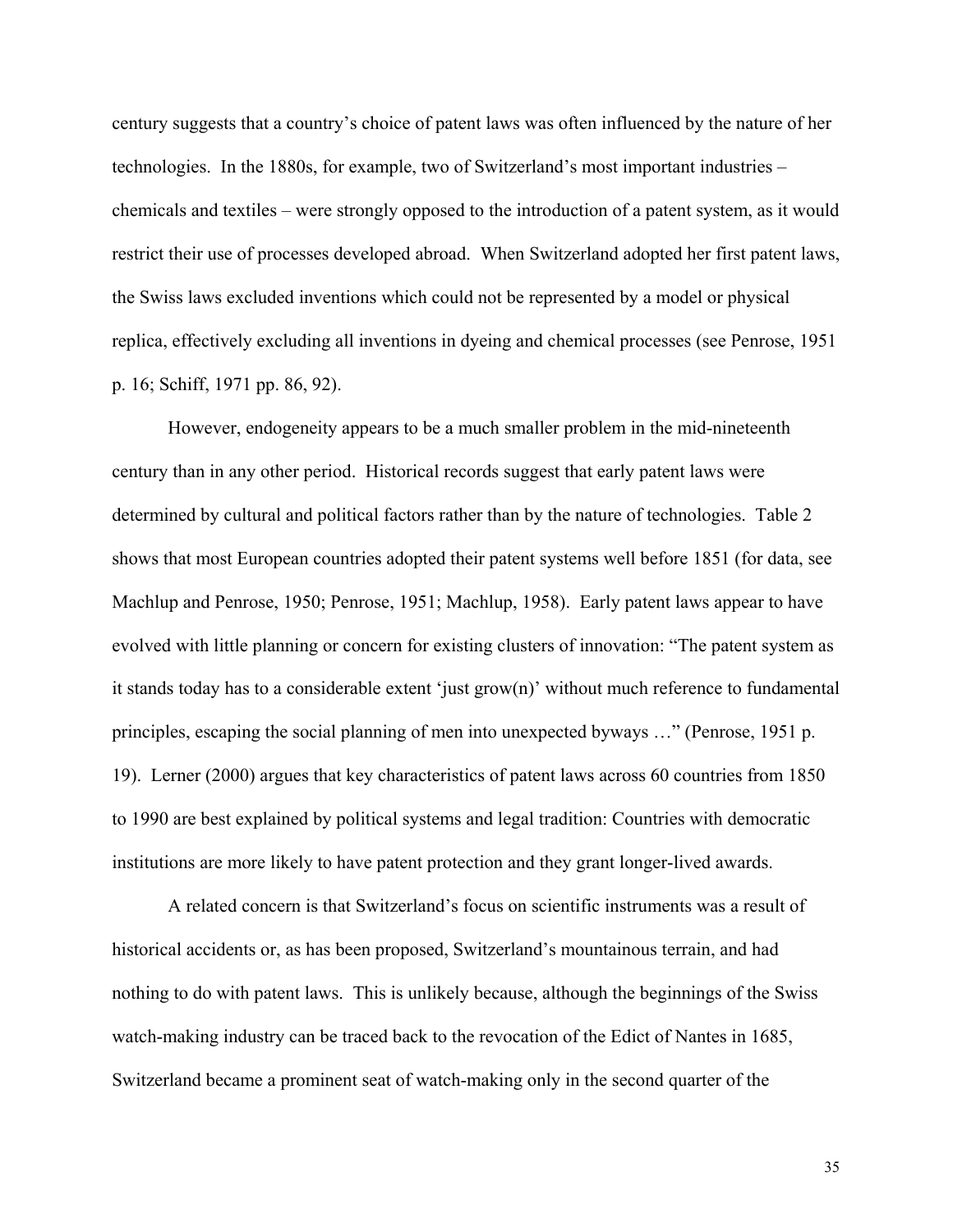nineteenth century. In earlier years, Paris and London had been the centers of European watchmaking and prominent Swiss watchmakers were active in both of these foreign cities, rather than in their home country (Jaquet and Chapuis, 1945 p. 123). As late as the first quarter of the nineteenth century, unemployment among Swiss watchmakers in the Jura was so high that local authorities attempted to retrain watchmakers for other professions. It was only towards the midnineteenth century that Switzerland came into her own as a center of watch-making. At that time, most of the growth occurred outside of Geneva, in towns where watch-making was a relatively new trade, such as Bern, Neufchatel, and Fribourg (see Landes, 1983 pp. 275-289).

In addition to endogeneity and heterogeneity that is unrelated to patent laws, one needs to consider potential sources of bias in the way in which exhibition data measure innovation. In general, bias appears to be a lesser problem for measuring the distribution rather than the absolute number of innovations. One potential source of bias for the number of innovations is that Britain's Central Commission allocated space to individual countries according to their own perception of a country's relative importance as an innovator. But these restrictions on space do not appear too stringent. Visiting countries could request larger allocations or construct additional buildings to house their exhibits.<sup>34</sup> When the United States Commission to the Crystal Palace thought that U.S. exhibitors would be short on space, it asked the British Commission for more room and was granted its request (Haltern, 1971 p.150). Floor plans for the Centennial exhibition show that countries built additional exhibition spaces on the Centennial grounds: Australia, Brazil, Canada, Egypt, Germany, Great Britain, Japan, Morocco, Spain, Sweden, and

<sup>34</sup> Local commissions asked potential exhibitors to include space requirements in their applications (*Bericht*, 1852 p.35). If it was harder for large exhibits to be accepted, large exhibits may be more innovative. To check this, I have calculated the floor space per exhibitor for each of the 30 industry classes at the Crystal Palace. By this measure, exhibits of agricultural machinery and machines for direct use would be most innovative because they took 91 and 95 square feet of floor space compared to an average of 28.5. On the other hand, judging inventiveness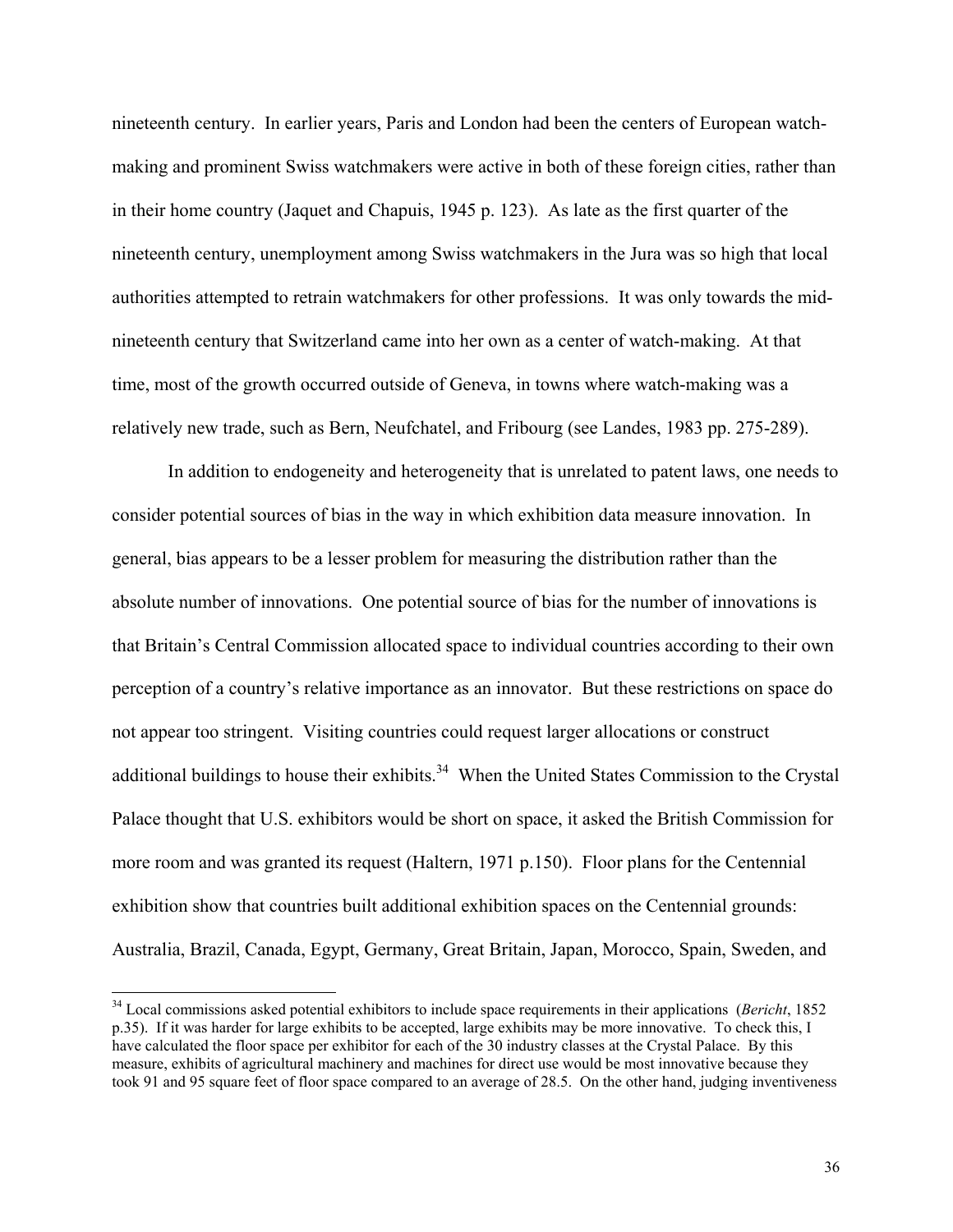Turkey constructed cheap and temporary structures to house additional exhibits.<sup>35</sup> To address potential distortions that remain, I control for country size and analyze distributions of exhibits, by dividing exhibits in each industry by the total number of exhibits.

Exhibition data may underreport technological innovations that are easy to imitate or reverse-engineer, if such innovations were not exhibited for fear of imitation. Contemporary records indicate that this fear of copying was a more serious concern if the host country to the exhibition did not have patent laws. Yet even in these countries only a few exhibitors decided to withdraw their innovations from the fairs:

In a meeting of the Central Commission for the Swiss Exposition in Lucerne, they had declared that they would not exhibit at Zurich unless Switzerland would adopt patent laws…It is a fact though, that, despite this false alarm, of the 5000 exhibitors only 50, no more than 1 percent, retracted their applications (*Procès-verbal du Congres Suisse*, 1883 p. 68).

At the Crystal Palace, a system of registration, which was available to all exhibitors, acted as a cheap and fast patent system; only 500 of 13,750 exhibitors took advantage of it (see *Bericht III*, 1853 pp. 697-701).

 At both fairs, exhibitors found ways to advertise their innovations without disclosing the secrets of their inventions. Rather than exhibiting a new piece of machinery, or describing a new process, many exhibitors displayed samples of their final output. For example, Drewsen & Sons of Silkeborg, Jutland, exhibited "Specimens of paper, glazed by a machine constructed by the exhibitor", instead of his papermaking machine, which he kept secret (see *Official Catalogue,* 

by floor space implies that china, porcelain and earthenware are significantly more innovative than chemical exhibits, which seems unreasonable.

<sup>&</sup>lt;sup>35</sup> *Visitor's Guide* (1875 p. 18). The average number of acres per exhibitor was approximately equal at the two exhibitions. It was 0.00118 in 1851 and 0.00125 in 1876.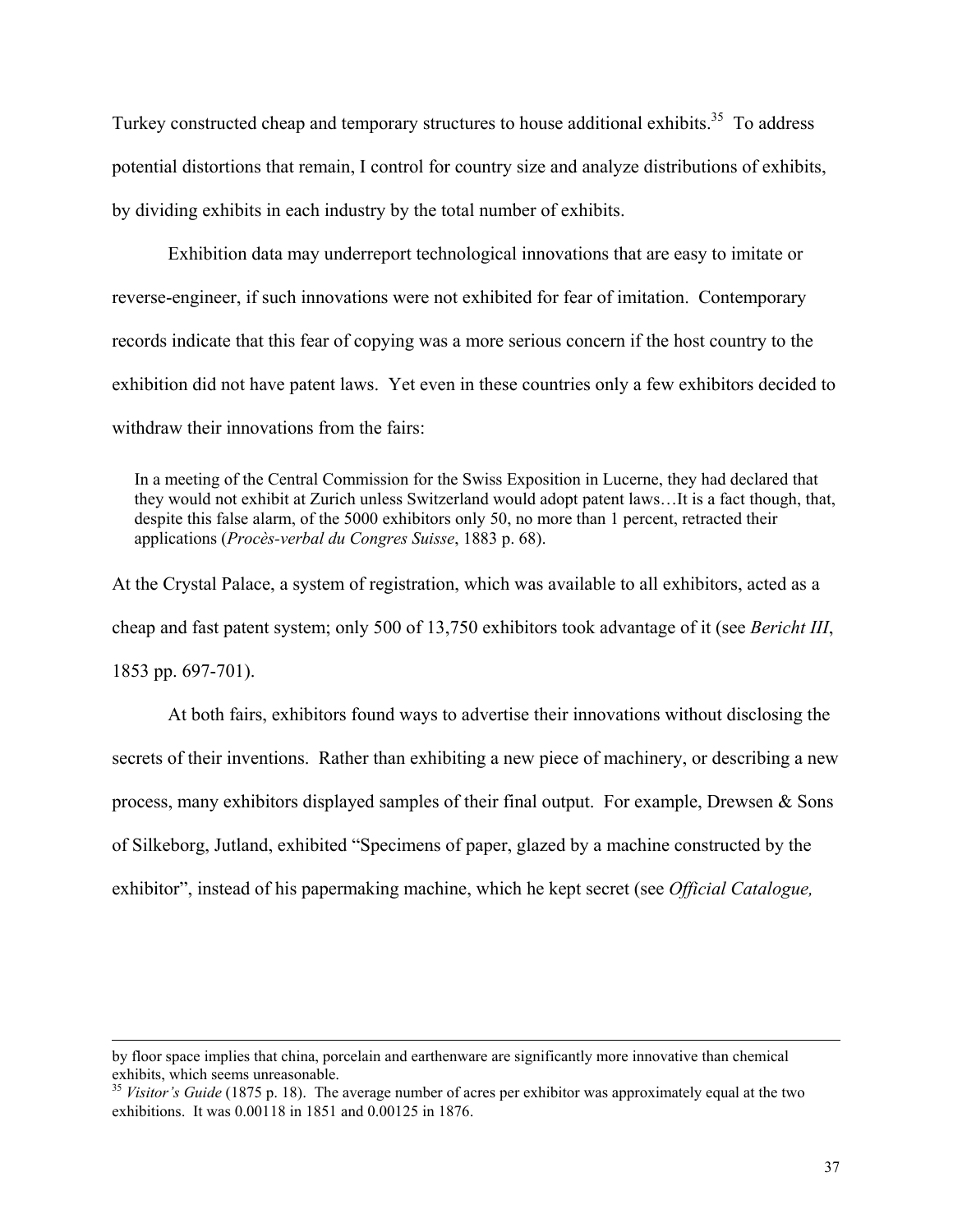*First Edition*, 1851 p. 210). P. Claussen of London, an inventor and patentee, exhibited "Samples of flax in all its stages, from straw to cloth, prepared by the exhibitor's process."<sup>36</sup>

Heavy and fragile exhibits, which would otherwise have been under-represented due to transportation costs, were exhibited as models or blueprints. Of 194 British exhibits in class 7, "Civil Engineering, Architecture, and Building Contrivances", 88 exhibits, or 45 percent, were represented by models. For example, T. Powell of Monmouthshire, Britain, exhibited a "Model for apparatus used for shipment of coals from boats or waggons at Cardiff dock"; A.Watney of Llanelly, Wales, exhibited "Models of anthracite blast furnaces."<sup>37</sup> Among the engineering exhibits there was a model of the suspension bridge that was being constructed across the Dnieper at Kiev. Robert and Alan Stevenson (respectively the grandfather and the uncle of Robert Louis Stevenson) showed models of lighthouses they had designed for the Bell Rock and for Skerryvore (see Rolt, 1970 p. 157). In sum, the records indicate that exhibition data are a useful measure of innovation. Bias and problems of endogeneity, to the extent that they exist, are unlikely to be severe enough to invalidate analyses of the effects of patent laws.

#### **VI. Conclusions**

-

This paper has introduced a new data set that permits an empirical investigation of the effects of patent laws across countries. The data have been constructed from the catalogues of two nineteenth-century world fairs: the Crystal Palace Exhibition in London in 1851 and the Centennial Exhibition in Philadelphia in 1876. Exhibition data have revealed no evidence that patent laws increased levels of innovative activity, but they indicate that patent laws influenced

<sup>&</sup>lt;sup>36</sup> *Official Catalogue* (1851 p.28). Some inventors even considered it safe enough to disclose production processes at the world fairs. For example, a British inventor exhibited "Patent railway carriage and other axles, with illustrations of the processes of manufacture…" (Exhibit 543, Official catalogue, 1851 p. 33).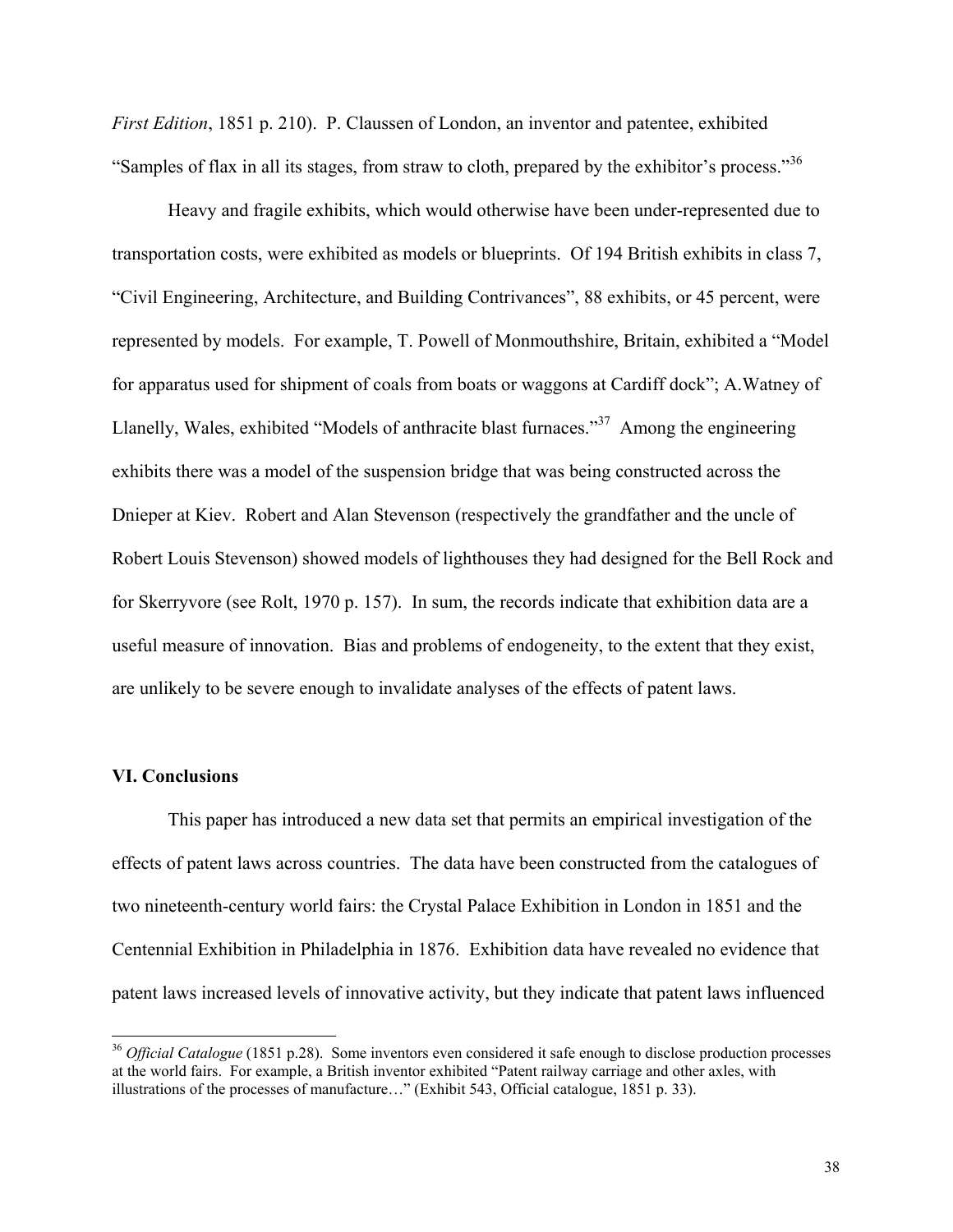the direction of innovative activity. The absence of patent laws appears to have guided innovative activity towards industries where mechanisms other than patent laws protected intellectual property; in the nineteenth-century, inventors in countries without patent laws concentrated innovation in industries where secrecy was an effective alternative to patent grants. Secrecy was especially effective in scientific instruments, and every fourth exhibit from countries without patent laws came from that industry while no more than one seventh of other countries' innovations were in scientific instruments. Between 1851 and 1876, the manufacture of scientific instruments became mechanized. Further progress in this industry required innovations in manufacturing machinery, which depended crucially on patent protection. During this time, inventors in countries without patent laws began to specialize in food processing, another industry where secrecy was effective. The Netherlands, where the free trade party succeeded to abolish patent laws in 1869, increased her share in food processing from 11 to 33 percent after the abolition of her patent laws. These finding suggest an important consideration for international patent policies: The introduction of strong and effective patent laws in countries without patents may have stronger effects on changing the direction of innovative activity than on raising the number of innovations.

#### REFERENCES

**Acemoglu, Daron.** "Technical Change, Inequality, and the Labor Market." *Journal of Economic Literature*, March 2002, *40*(1), pp. 7-72.

**Baumol, William.** "Entrepreneurship: Productive, Unproductive and Destructive." *The Journal of Political Economy*, October 1990, *98*(5), pp. 893-921.

<sup>&</sup>lt;sup>37</sup> *Official Catalogue* (1851, pp. 18-19). The German Commission also reports on the wide-spread use of models. For example, see *Bericht* (1853 pp. 196, 201, 210, 215, 230).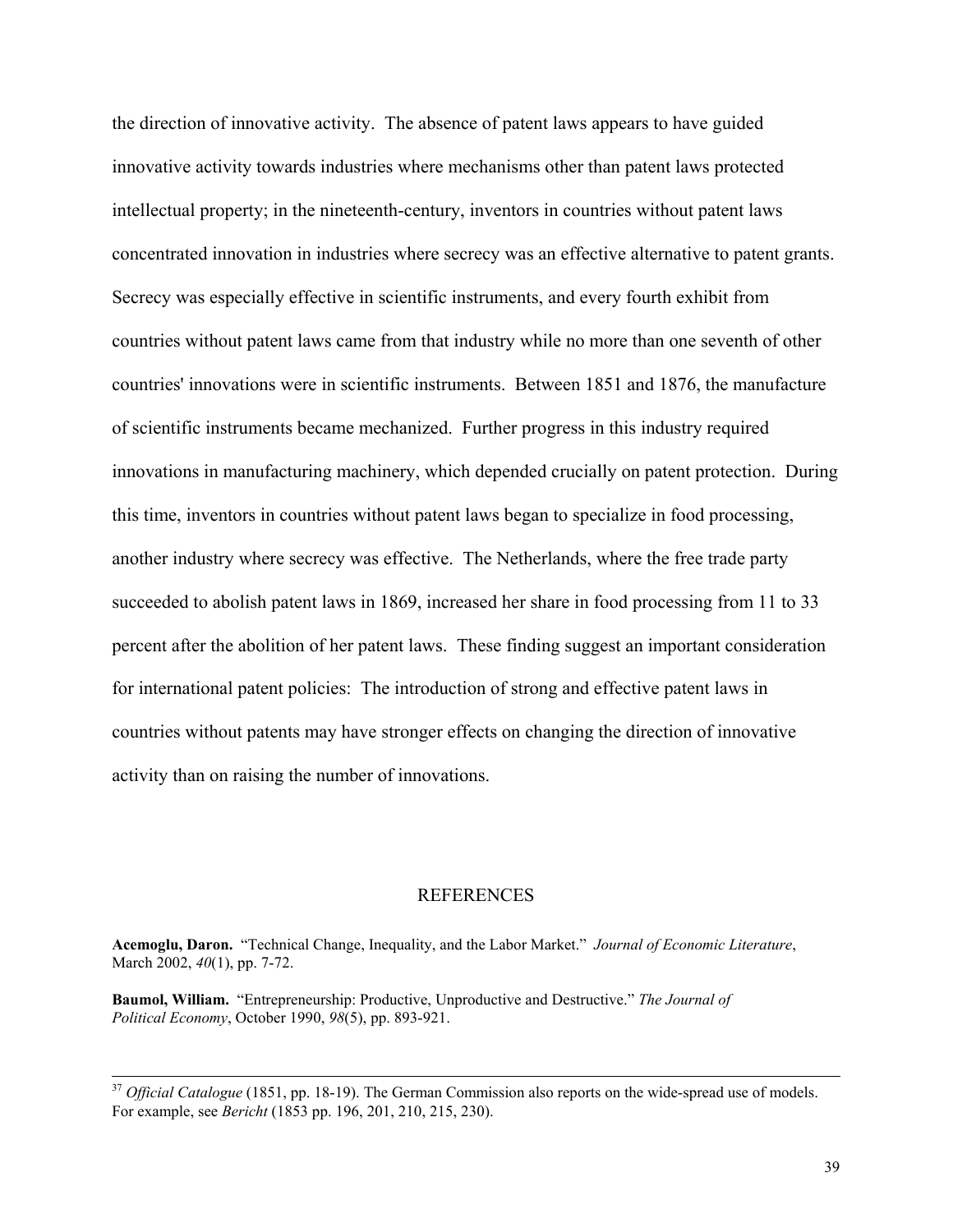**Beatty, Edward.** "The Political Basis of Industrialization in Mexico before 1911." Ph.D dissertation, Stanford University, 1996.

**Berichterstattungs-Kommission der Deutschen Zollvereins-Regierungen,** *Amtlicher Bericht über die Industrie-Austellung aller Völker zu London im Jahre 1851.* Volumes I-III. Berlin, Prussia: Verlag der Deckerschen Geheimen Ober-Hofbuchdruckerei, Volumes I and II, 1852, and Volume III, 1853.

**Bowring, Edgar Alfred.** *Journal 1850*, London, England, 363 pages, in Rare Books and Special Collections, Duke University, Durham, N.C.

**Brown, A.E. and Jeffcott, H.A.** *Absolutely Mad Inventions.* New York: Viking Press, 1932.

**Cameron, Colin A. and Trivedi, Pravin K.** *Regression Analysis of Count Data, Econometric Society Monographs No. 30*. Cambridge: Cambridge University Press, 1998.

**Centennial Board of Finance**. *Visitor's Guide to the Centennial Exhibition and Philadelphia*, Philadelphia: Lippincott & Co., 1875.

**Cockburn, Ian, and Grilliches, Zvi.** "Industry Effects and Appropriability Measures in the Stock Market's Valuation of R&D and Patents." *American Economic Review,* May 1988, *78*(2), pp. 419-423.

**Cohen, Wesley; Nelson, Richard R. and Walsh, John P.** "Protecting Their Intellectual Assets: Appropriability Conditions and Why U.S. Manufacturing Firms Patent (or Not)." Working Paper No. 7552, National Bureau of Economics Research (Cambridge, MA), February 2000.

**Cole, Henry.** "The International Results of the Exhibition of 1851." *Lectures on the Results of the Great Exhibition of 1851, delivered before the Society of Arts, Manufactures, and Commerce, at the Suggestion of H.R.H. Prince Albert, President of the Society*, Second Series, London: David Bogue 1853.

**Coryton, John.** *A Treatise on the Law of Letters-patent, for the sole use of inventions in the United Kingdome of Great Britain and Ireland; including the practice connected with the grant; to which is added a summary of the patent laws in force in the principal foreign states; with an appendix of statutes, rules, practical forms, etc.,* Philadelphia: T. & J.W. Johnson, 1855.

**Curti, Merle.** "America at the World Fairs, 1851-1893." *The American Historical Review*, July 1950, *55*(4), pp. 833-856.

**Deardorff, Alan, V.** "Welfare Benefits of Global Patent Protection." *Economica*, February 1992, *59*(233), pp. 35- 51.

**Depew, Chauncey, M.** *1795 -1895, One Hundred Years of American Commerce.* New York: D.O. Haynes, 1895.

**Diwan, Ishac, and Rodrik, Dani.** "Patents, Appropriate Technology, and North-South Trade." *Journal of International Economics*, February 1991, *30*(1,2), pp. 27-47.

**Dutton, Harold, I.** *The Patent System and Inventive Activity During the Industrial Revolution, 1750- 1852.*  Manchester, England: Manchester University Press, 1984.

**Gilbert, Richard and Shapiro, Carl.** "Optimal Patent Length and Breadth." *RAND Journal of Economics,* Spring 1990, *21*(1), pp. 106-112.

**Gilfillan, S.C.** "Inventiveness by Nation: A Note on Statistical Treatment." *Geographical Review*, April 1930, *20*(2), pp. 301-304.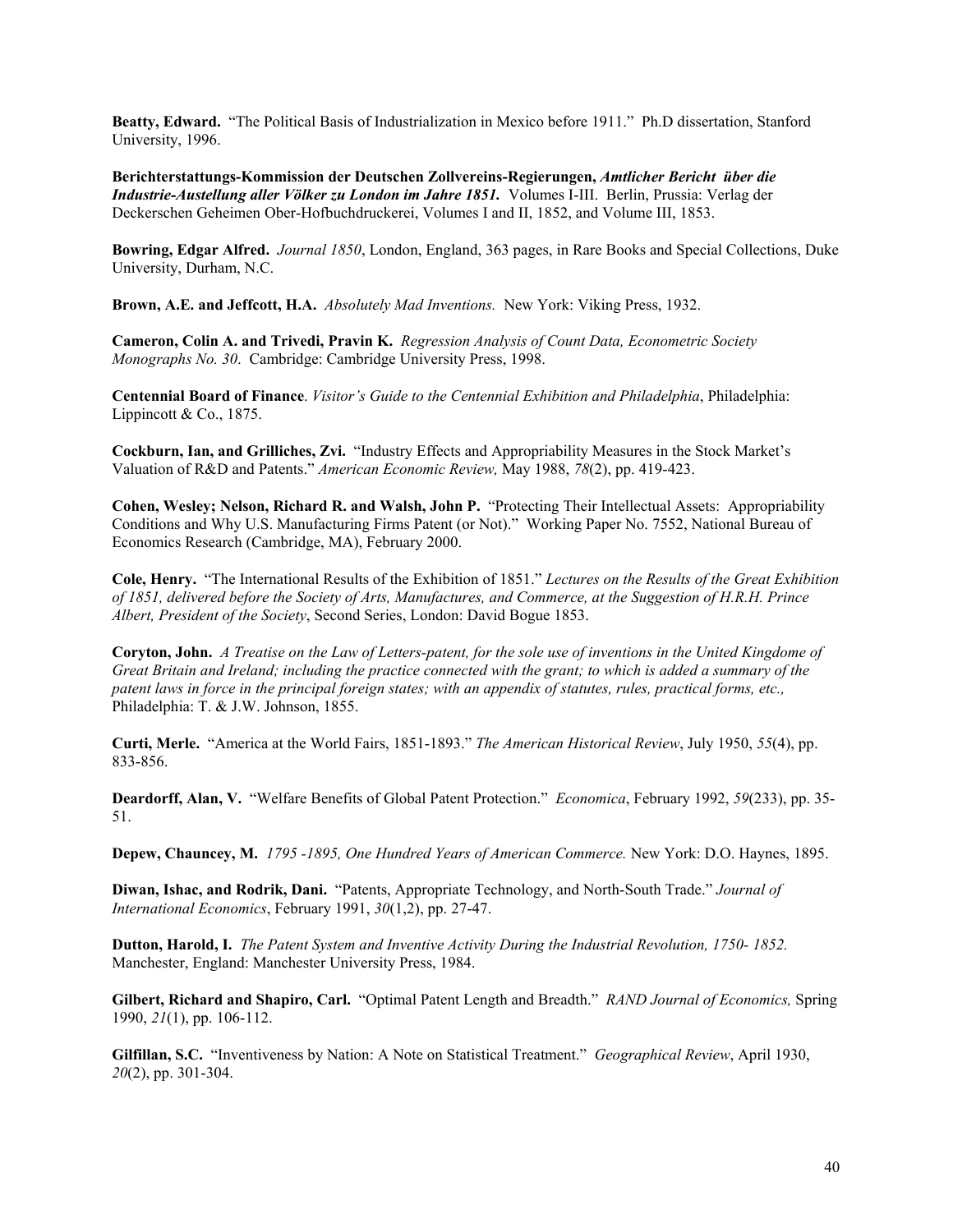**Godson, Richard.** *A Practical Treatise on the Law of Patents for Inventions and of Copyright: Illustrated by Notes of the Principal Cases; with an abstract of the laws in force in foreign countries.* Second Edition, London: Saunders and Benning, Law Booksellers, 1840.

**Griliches, Zvi.** "Patent Statistics as Economic Indicators." *Journal of Economic Literature*, December 1990, *28*(4), pp. 1661-1707.

**Haltern, Utz.** *Die Londoner Weltaustellung von 1851. Ein Beitrag zur Geschichte der bürgerlich-industriellen Gesellschaft im 19. Jahrhundert.* Münster: Aschendorff, 1971.

**Harabi, Najib.** "Einflussfaktoren von Forschung und Entwicklung (F&E) in der Schweizer Industrie. Ergebnisse einer schriftlichen Expertenbefragung." *Die Unternehmung – Schweizerische Zeitschrift für betriebswirtschafltiche Forschung und Praxis*, 1991, 45, pp. 349-368.

**Hausman, Jerry, Hall, Bronwyn and Griliches, Zvi.** "Econometric Models for Count Data with an Application to the Patents - R&D Relationship." *Econometrica*, July 1984, *54*(4), pp. 909-938.

**Helpman, Elhanan.** "Innovation, Imitation, and Intellectual Property Rights." *Econometrica,* November 1993, *61*(6), pp. 1247-1280.

**Jaquet, Eugène and Chapuis, Alred.** *La Montre Suisse*. Bale and Olten: Editions Urs Graf, 1945.

**Jefferson, Mark.** "The Geographic Distribution of Inventiveness." *The Geographical Review,* October 1929, *19*(4), pp. 649-661.

**Khan, Zorina.** "Property Rights and Patent Litigation in Early Nineteenth-Century America." *Journal of Economic History*, March 1995, *55*(1), pp. 58-97.

**Khan, Zorina, and Sokoloff, Kenneth.** "Patent Institutions, Industrial Organization and Early Technological Change: Britain and the United States 1790-1850," Berg, Maxine and Bruland, Kristine (eds.), *Technological Revolutions in Europe: Historical Perspectives*. Cheltenham, UK: Edward Elgar, 1998.

**Kingsley, John, L. and Pirsson, Joseph P.** *Laws and Practice of All Nations and Governments Relating to Patents for Inventions; with Tables of Fees and Forms, also an Editorial Introduction with Explanations of Practice and Proceedings used in Procuring Patents Throughout the World.* New York: Kingsley and Pirsson, 1848.

**Klemperer, Paul.** "How Broad Should the Scope of Patent Protection Be?" *RAND Journal of Economics,* Spring 1990*, 21*(1), pp. 113-130.

**Kremer, Michael.** "Population Growth and Technological Change: One Million B.C. to 1990." *Quarterly Journal of Economics*, August 1993, *108*(3), pp. 681-716.

**Kretschmer, Winfried.** *Geschichte der Weltaustellungen*. Frankfurt: Campus Verlag, 1999.

**Kroker, Evelyn.** *Die Weltaustellungen im 19. Jahrhundert*. Göttingen, Germany: Vandhoeck Ruprecht, 1975.

**Kuznets, Simon.** "The Meaning and Measurement of Economic Growth," Supple, Barry (ed.), *The Experience of Economic Growth, Case Studies in Economic History*. New York: Random House, 1963.

**Lamoreaux, Naomi R. and Sokoloff, Kenneth L.** "Inventive Activity and the Market for Technology in the United States, 1840-1920." Working Paper No. 7107, NBER, May 1999.

**Lanjouw, Jean O.** "Economic Consequences of a Changing Litigation Environment: The Case of Patents." Working Paper No. 4835, National Bureau of Economics Research, August 1994.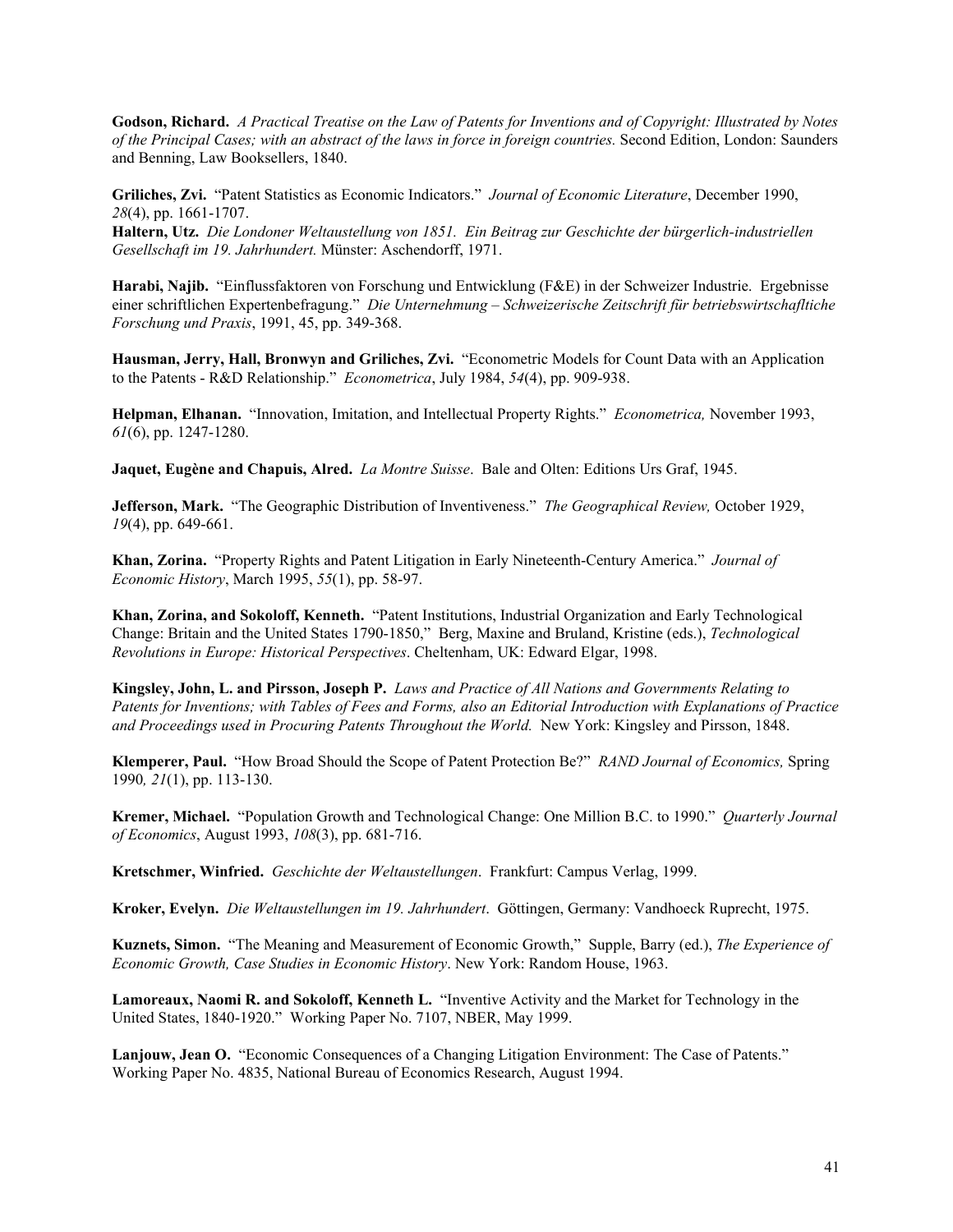**Lanjouw, Jean O. and Cockburn, Iain.** "Do Patents Matter? Empirical Evidence After GATT." Working Paper No. w7495, NBER, January 2000.

**Landes, David.** *Revolution in Time. Clocks and the Making of the Modern World.* Cambridge: The Belknap Press of Harvard University Press, 1983.

**\_\_\_\_\_\_\_.** *The Unbound Prometheus*. Cambridge: Cambridge University Press, 1969.

**Lerner, Josh.** "150 Years of Patent Protection." Working Paper No. 7478, National Bureau of Economics Research, January 2000.

**Lerner, Josh.** "150 Years of Patent Protection." *American Economic Review,* May 2002, 92(2), pp. 221-225.

**Levin, R.C.; Klevorick, A.K. and Nelson, Richard.** "Appropriating the Returns from Industrial R&D." *Brookings Papers on Economic Activity*, 1987, 3, pp. 783-820.

**Lindert, Peter.** "Democracy, Decentralization, and Mass Schooling Before 1914." Working Paper No. 105, University of California, Davis, California, 2001.

**Machlup, Fritz.** "The Supply of Inventors and Inventions," Nelson, Richard R. (ed.), *The Rate and Direction of Inventive Activity*. Princeton: Princeton University Press, 1962.

**\_\_\_\_\_\_\_.** "An Economic Review of the Patent System." *Study of the Subcommittee on Patents, Trademarks, and Copyrights of the Committee on the Judiciary United States Senate*, Eighty-Fifth Congress, Second Session, Pursuant, to S. Res. 236, Study No. 15, Washington, 1958.

**Machlup, Fritz and Penrose, Edith.** "The Patent Controversy in the Nineteenth Century." *Journal of Economic History*, May 1950, *10*(1), pp. 1-29.

**Maddison, Angus.** *The World Economy: A Millennial Perspective*. Paris: Development Centre of the Organization for Economic Co-operation and Development, 2002.

**\_\_\_\_\_\_\_.** *Monitoring the World Economy, 1820-1992*. Paris: Development Centre of the Organization for Economic Co-operation and Development, 1995.

Mitchell, B.R. *International Historical Statistics, Europe 1750-1993* (4<sup>th</sup> edition). Stockton: Grove's Dictionaries, 1998a.

**Murphy, Kevin M.; Shleifer, Andrei and Vishny, Robert W.** "The Allocation of Talent: Implications for Growth." *The Quarterly Journal of Economics,* May 1991, *106*(2), pp. 503-530.

**L' Office permanent de l'institut international de statistique.** *Annuaire International de Statistique, 1916, vol. 1, Etat de la population (Europe),* La Haye, 1916.

**Moser, Petra.** "What Do Inventors Patent?" Unpublished working paper, MIT Sloan, July 2003.

**Nicholas, Tom**, "Why Schumpeter was Right? Innovation, Market Power and Creative Destruction in 1920s America." *Journal of Economic History,* forthcoming.

**Nordhaus, William D.** "An Economic Theory of Technological Change (in Theory of Innovation)." *The American Economic Reivew,* May 1969, *59*(2), pp. 18-28.

**Pakes, Ariel.** "Patents as Options: Some Estimates of The Value of Holding European Patent Stocks." *Econometrica*, July 1986, *54*(4), pp. 755-784.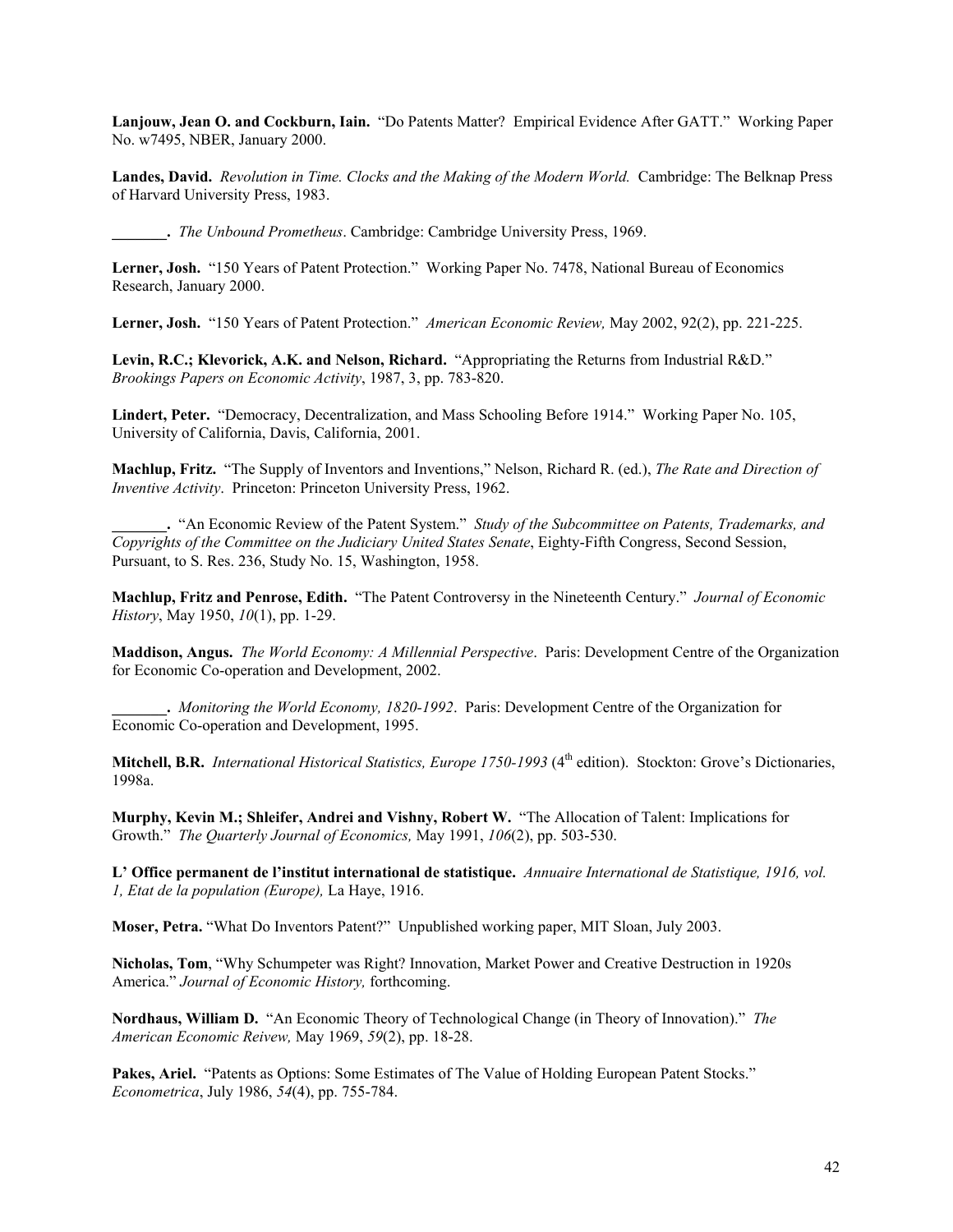**Penrose, Edith Tilton.** *The Economics of the International Patent System.* Baltimore: John Hopkins University Press, 1951.

*Procès-Verbal du Congres Suisse de la Proprieté Industrielle tenu à Zurich dans la salle du Grand Conseil les 24 et 25 Septembre 188*3, Zurich: Impremierie Zurcher & Furcher, 1883.

**Ralston, William C.** *Correspondence 1864-1875*, Manuscript Collections of the Collections of the Bancroft Library, U.C. Berkeley.

**Rolt, L.T.C.** *Victorian Engineering.* Harmondsworth, UK: Penguin Books, 1970.

**Romer, Paul.** "Increasing Returns and Long Run Growth." *Journal of Political Economy*, October 1986, *94*(5), pp. 1002-37.

**Rosenberg, Nathan.** *Technology and American Economic Growth.* New York: Harper, 1972.

**\_\_\_\_\_\_\_.** *The American System of Manufactures*. Edinburgh: Edinburgh University Press, 1969.

**Rossman, Joseph.** "The Motives of Inventors." *Quarterly Journal of Economics*, May 1931, *45*(3), pp. 522-528.

**Royal Commission.** *Official Catalogue of the Great Exhibition of the Work of Industry of All Nations 1851*, Third Corrected and Improved Edition, London: Spicer Brothers, 1851.

**Rubolski and Lutter.** *Patentrecht, Handwörterbuch der Staatswissenschaften* (4th ed.). Jena, Fischer, 1920, Vol. VI.

**Sakakibara, Mariko and Branstetter, Lee G.** "Do Stronger Patents Induce More Innovation? Evidence from the 1988 Patent Reforms." *RAND Journal of Economics,* Spring 2001, *32*(1), pp. 77-100.

**Schankerman, Mark and Pakes, Ariel.** "Estimates of the Value of Patent Rights in European Countries During the Post-1950 Period." *The Economic Journal,* December 1986, *96*(384), pp. 1052-1076.

**Schiff, Eric.** *Industrialization Without National Patents*. Princeton: Princeton University Press, 1971.

**Schmookler, Jacob.** *Patents, Invention and Economic Growth - Data and Selected Essays,* Grilliches, Zvi and Hurvicz, Leonid (eds.), Cambridge: Harvard University Press, 1972.

**\_\_\_\_\_\_\_.** *Invention and Economic Growth*. Cambridge: Harvard University Press, 1966.

**\_\_\_\_\_\_\_.** "Economic Sources of Inventive Activity." *Journal of Economic History*, March 1962, *22*(1), pp. 1-20.

**Scotchmer, Suzanne.** "Standing on the Shoulders of Giants: Cumulative Research and the Patent Law." *Journal of Economic Perspectives*, Winter 1991, 5(1), pp. 29-41.

**Sokoloff, Kenneth.** "Inventive Activity in Early Industrial America: Evidence from Patent Records, 1790-1846." *Journal of Economic History,* December 1988, *48*(4), pp. 813-850.

**Trajtenberg, Manuel.** "A Penny for Your Quotes: Patent Citations and the Value of Innovations." *RAND Journal of Economics*, Spring 1990, *21*(1), pp. 172-187*.*

**Turner, Gerard L'Etrange.** *Nineteenth-Century Scientific Instruments*. London: Sotheby Publications, 1983.

**United States Centennial Commission.** *International Exhibition 1876 Official Catalogue, Second and Revised Edition*, Philadelphia: John R. Nagle and Company, 1876.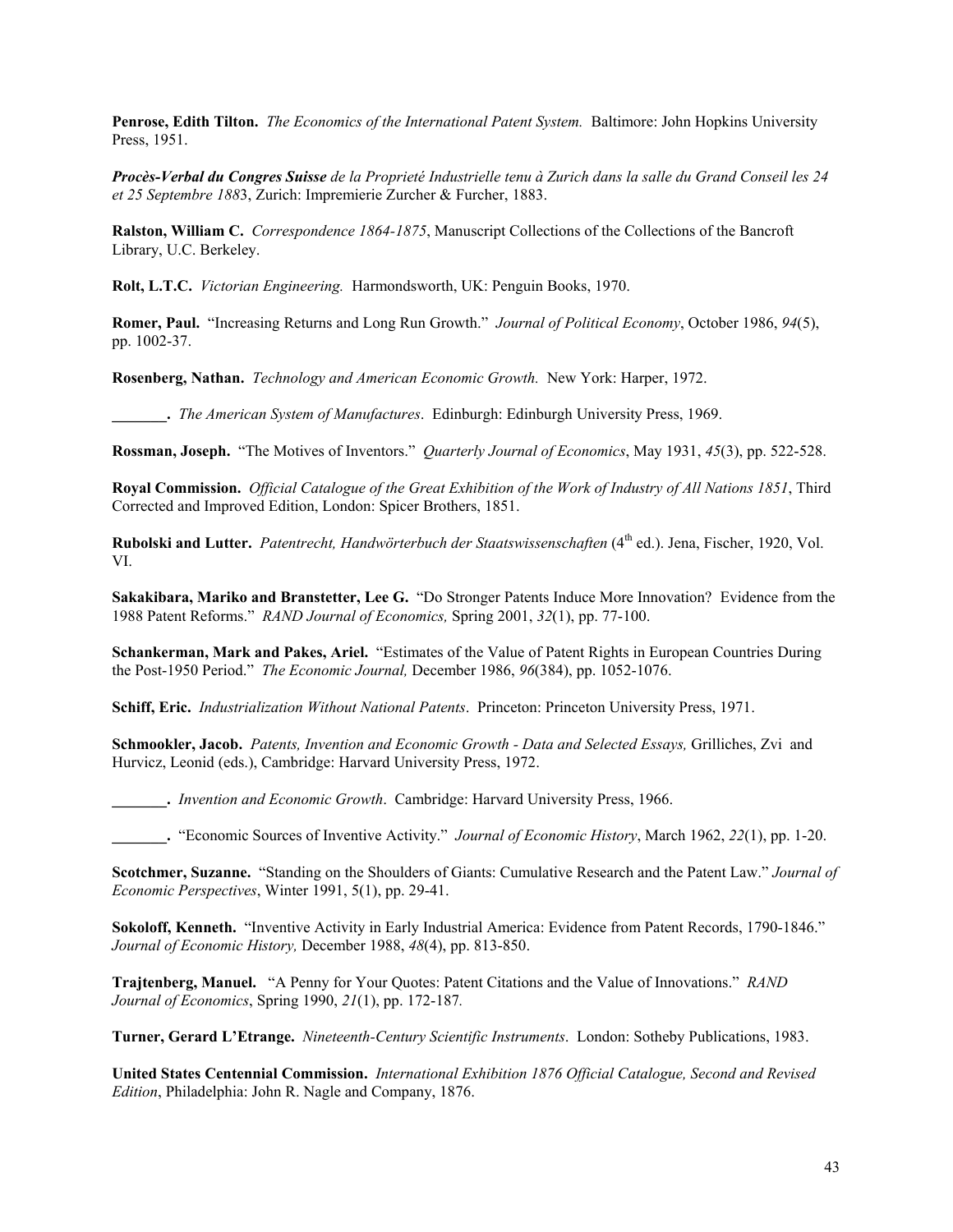### FIGURE 1 – PATENT LENGTHS AND EXHIBITS PER MILLION PERSONS IN 1851



Notes: Exhibits per million population in 1851 measures the total number of a country's exhibits at the Crystal Palace divided by that country's population in millions in 1851 or the closest of two preceding years if there are no data for 1851. I have excluded Britain to get a clearer picture of the remaining countries. Britain's has 383 exhibits per one million population. Data on population are drawn from Annuaire Statistique (1916) and Maddison (1995); data on patent length from Coryton (1855) and Lerner (2001).

## FIGURE 2 – DISTRIBUTION OF EXHIBITS ACROSS INDUSTRIES IN 1851



Notes: This classification follows the original classification of exhibits in 1851 as reported in Bericht (1853). The class machinery includes scientific instruments along with engines, carriages, and railway equipment, manufacturing machinery, machinery for construction, as well as guns and other military equipment.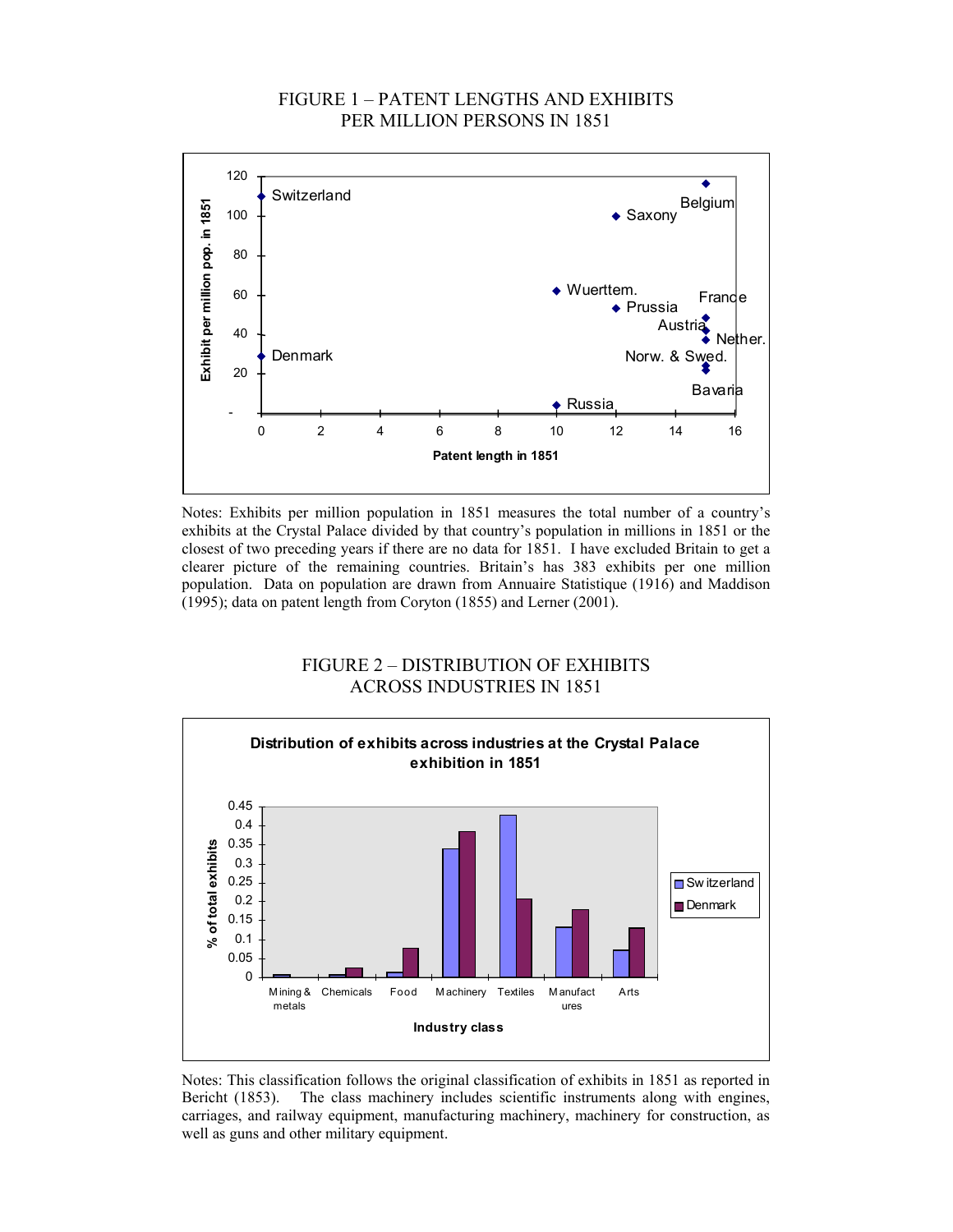## FIGURE 3 – SWISS AND DANISH EXHIBITS OF DIFFERENT TYPES OF MACHINERY IN 1851



## FIGURE 4 – SHARES OF EXHIBITS IN SCIENTIFIC INSTRUMENTS AGAINST PATENT LENGTH IN 1851



Sources: Data are from Bericht (1852), Coryton (1855), and Lerner (2000). "Share of instruments" measures the proportion of a country's exhibits that occur in the industry class "scientific instruments." Patent length measures the maximum duration of a patent grant in 1851 and at least five years preceding 1851.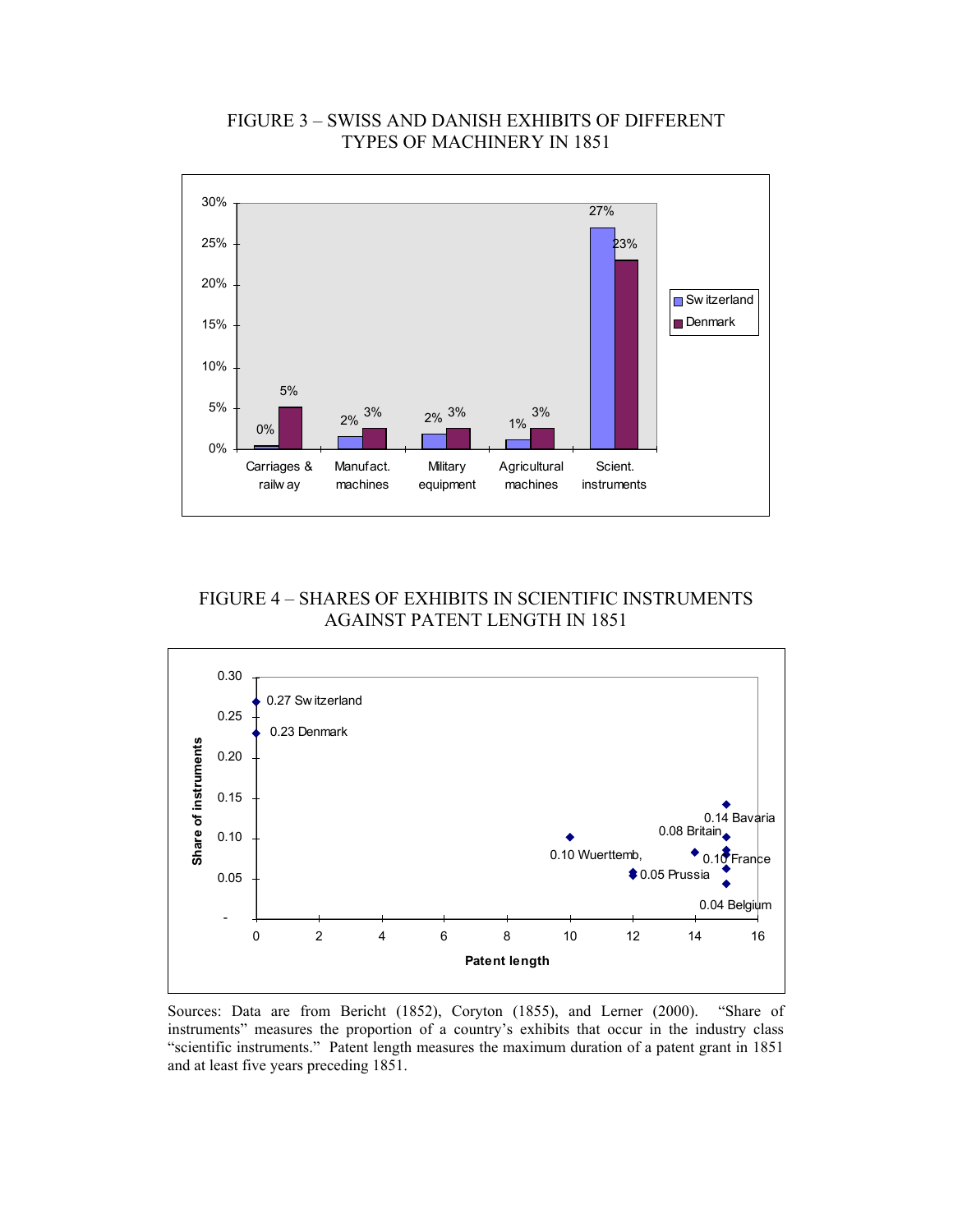

FIGURE 5a – PREDICTED INDUSTRY SHARES IN 1851

FIGURE 5b – PREDICTED INDUSTRY SHARES IN 1876



Notes: Predicted values are calculated as  $\pi_i(x_{ij}) = \exp(\alpha_i + \beta_i x_i) / [\exp(\alpha_{\text{mining}} + \beta_{\text{mining}} x_i)]$ +... +exp  $(\alpha_{\text{manufactures}} + \beta_{\text{manufactures}}x_j)$ ] from multinomial regressions that control for the logarithm of population, GDP per capita, and time. Table A2 reports the values for multinomial coefficients  $\alpha_i$  and  $\beta_i$ . The Newton-Raphson iterative maximum likelihood method is used to calculate multinomial coefficients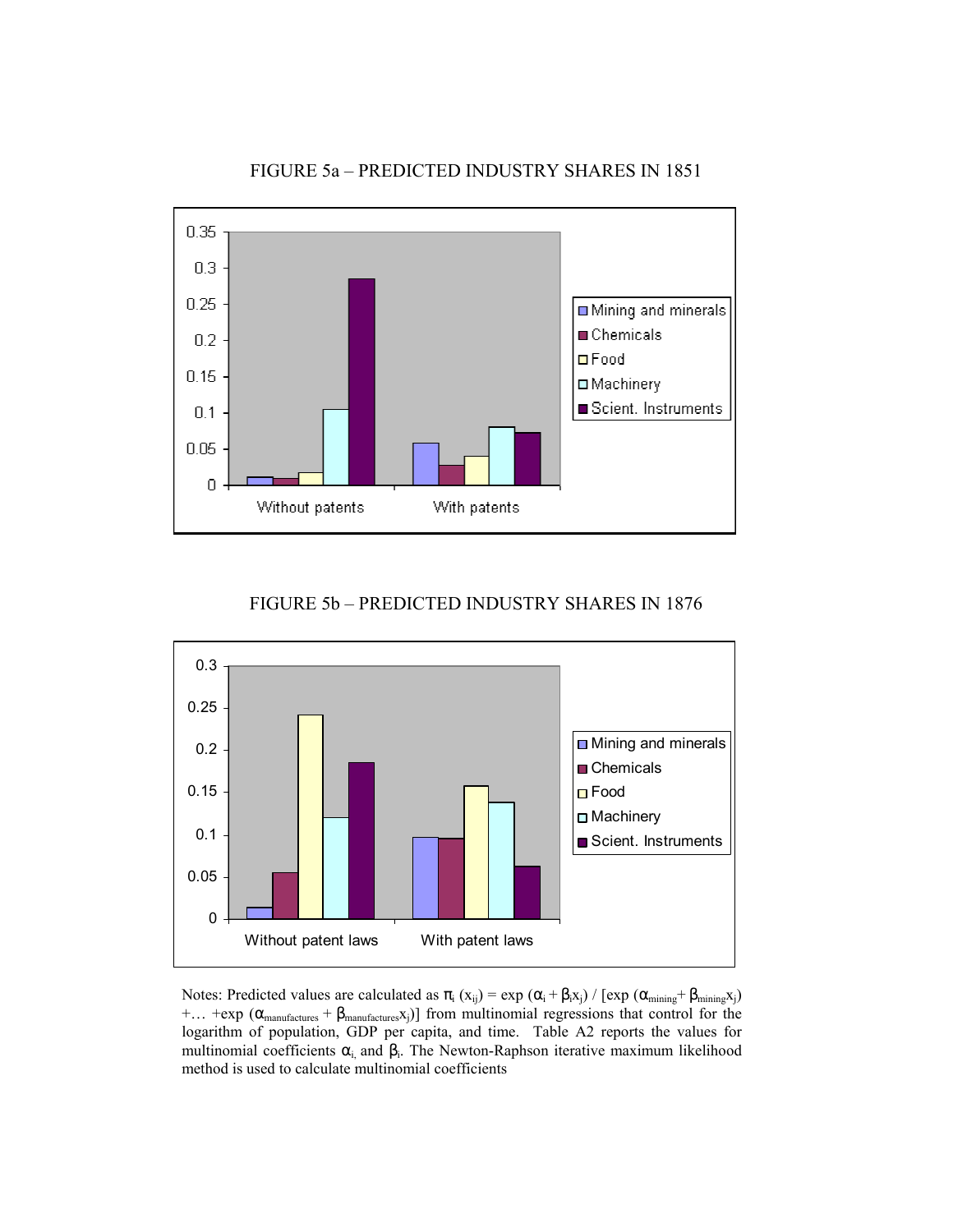|                 | <b>EXHIBITION</b> |              |  |  |
|-----------------|-------------------|--------------|--|--|
|                 | Crystal Palace    | Centennial   |  |  |
| Location        | London            | Philadelphia |  |  |
| Year            | 1851              | 1876         |  |  |
| Countries       |                   |              |  |  |
| Total           | 40                | 35           |  |  |
| N. Europe       | 12                | 10           |  |  |
| Exhibitors      |                   |              |  |  |
| Total           | 17,062            | 30,864       |  |  |
| N. Europe       | 11,610            | 6,482        |  |  |
| <b>Visitors</b> | 6,039,195         | 9,892,625    |  |  |
| Area (in acres) | 25.7              | 71.4         |  |  |

Source: Data are drawn from *Bericht III* (1853) and Kretschmer (1999). Among forty participating countries in 1851 fifteen were British colonies. For this paper, I have restricted the data set to Northern European countries because these are fairly homogenous in their climates, culture, and other characteristics. Northern European countries include only those for which data on patent laws were available. Luxembourg and some smaller German states are excluded because their data are very spotty.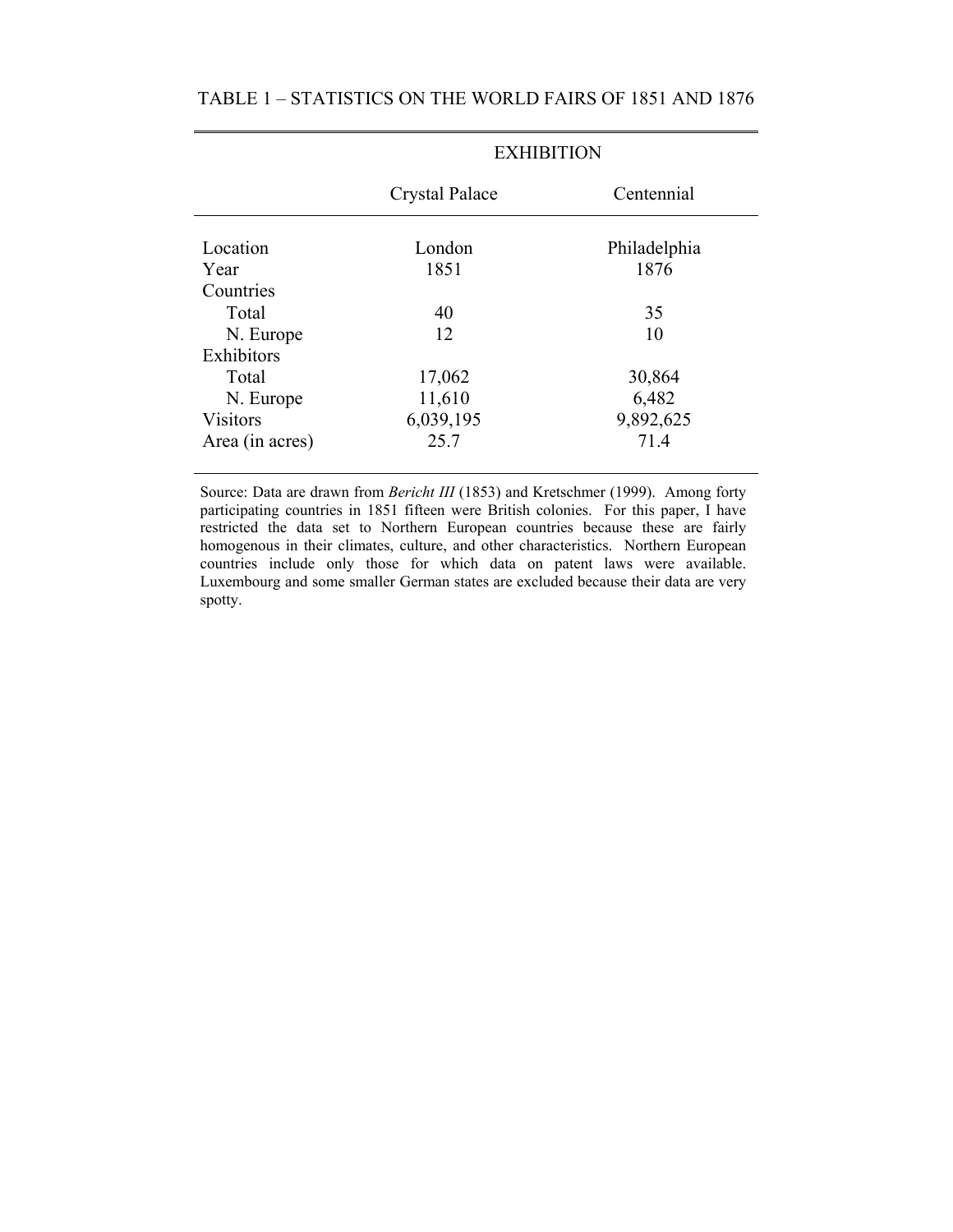# TABLE 2– DEVELOPMENT OF PATENT LAWS 1500 TO 1876

| 1474      | Venice grants monopolies of ten years to inventors of new machines                      |
|-----------|-----------------------------------------------------------------------------------------|
| 1623      | English Statute of Monopolies repeals the practice of royal monopoly                    |
|           | grants to all except inventors.                                                         |
| 1790      | U.S. Patent Act                                                                         |
| 1791      | The French Constitutional Assembly passes a patent law.                                 |
| 1793      | U.S. establishes a registration system for patent applications.                         |
| 1810      | Austria enacts patent laws.                                                             |
| 1812      | Russia enacts patent laws.                                                              |
| 1815      | Prussia enacts patent laws.                                                             |
| 1817      | Belgium and the Netherlands enact patent laws.                                          |
| 1820      | Spain enacts patent laws.                                                               |
| 1825      | Bavaria enacts patent laws.                                                             |
| 1826      | Sardinia enacts patent laws.                                                            |
| 1829      | In Britain, Select Parliamentary Committees explore proposals for reforms of the patent |
|           | system.                                                                                 |
| 1834      | Sweden enacts patent laws.                                                              |
| 1836      | Württenberg enacts patent laws.                                                         |
|           | U.S. adopts the system of patent examination that is still in use today.                |
| 1843      | Saxony enacts patent laws.                                                              |
| 1851      | Crystal Palace Exhibition in London, England                                            |
| 1852      | The British Parliament approves the Patent Law Amendment Act.                           |
|           | The Amendment establishes a renewal system, and lowers patenting costs.                 |
| 1855-1873 | <b>Patent Controversy</b>                                                               |
| 1869      | Netherlands abolish all patent laws                                                     |
| 1871      | Harmonization of German patent laws                                                     |
| 1876      | U.S. Centennial Exhibition in Philadelphia                                              |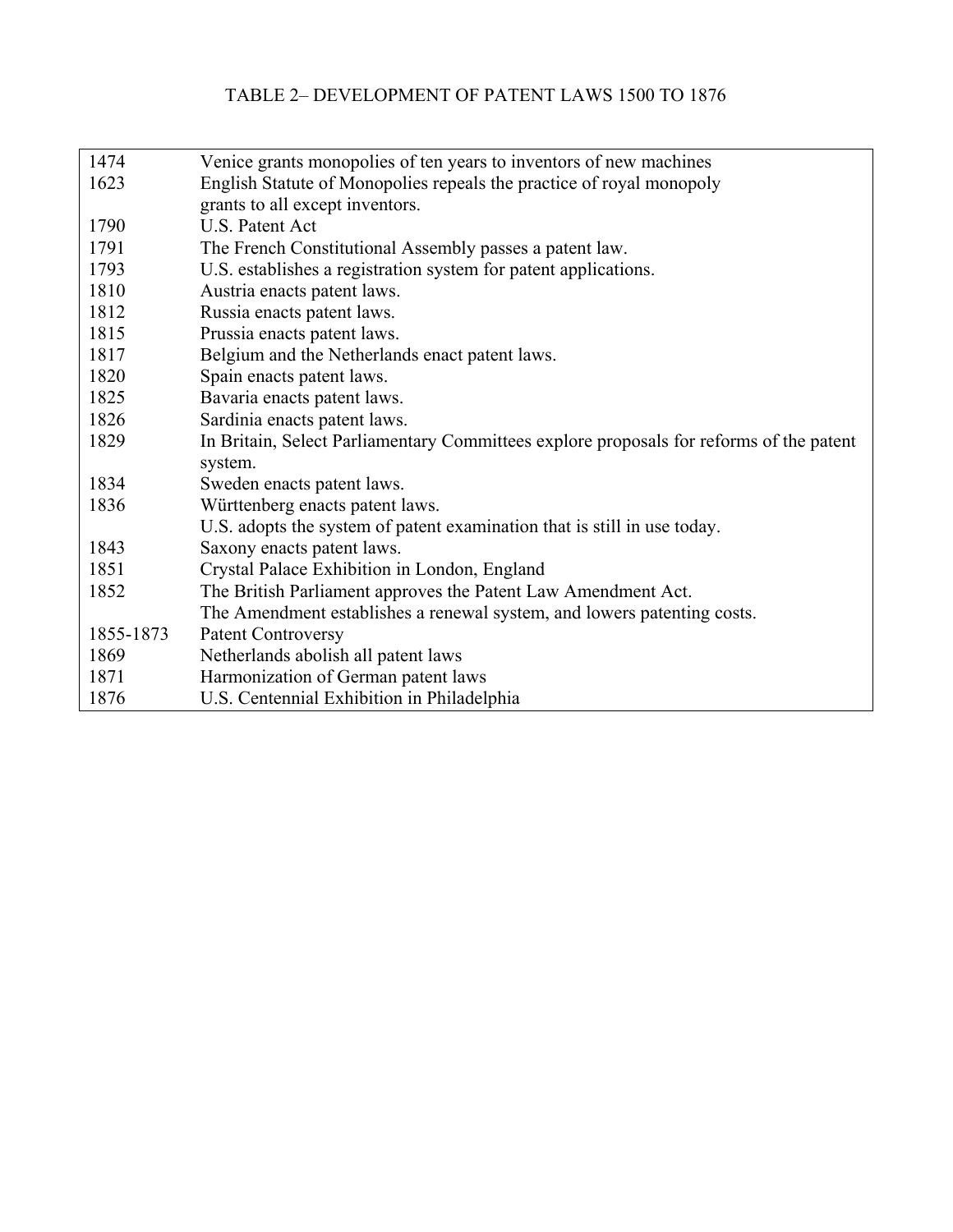| Country         | Patent Length    |                  | Population |        | <b>GDP</b> |         |
|-----------------|------------------|------------------|------------|--------|------------|---------|
|                 | 1851             | 1876             | 1851       | 1876   | 1851       | 1876    |
| Austria         | 15               | 15               | 3,950      | 4,730  | 6,563      | 9,395   |
| Bavaria         | 15               |                  | 4,521      |        | 6,673      |         |
| Belgium         | 15               | 20               | 4,449      | 5,303  | 8,042      | 14,849  |
| <b>Britain</b>  | 14               | 14               | 25,601     | 30,662 | 60,479     | 107,661 |
| Denmark         | $\boldsymbol{0}$ | 5                | 1,499      | 1,973  | 2,549      | 4,008   |
| France          | 15               | 15               | 36,350     | 38,221 | 60,685     | 84,014  |
| Germany         |                  | 15               |            | 24,023 |            |         |
| Netherlands     | 15               | $\boldsymbol{0}$ | 3,095      | 3,822  | 5,844      | 52,805  |
| Prussia         | 12               |                  | 16,331     |        | 24,105     |         |
| Saxony          | 12               |                  | 1,894      |        | 2,796      |         |
| Norway & Sweden | 15               |                  | 4,875      |        | 5,993      |         |
| Norway          |                  | 3                |            | 1,803  |            | 2,650   |
| Sweden          |                  | 3                |            | 4,363  |            | 8,006   |
| Switzerland     | $\Omega$         | $\boldsymbol{0}$ | 2,379      | 2,750  | 1,986      | 5,787   |
| Wurttemberg     | 10               |                  | 1,745      |        | 2,575      |         |

TABLE 3 – COUNTRY CHARACTERISTICS

Sources: *Annuaire Statistique* (1916), Coryton (1855), Lerner (2000), and Maddison (1995). Patent length measures the maximal duration of a patent grant. Population and GDP data are from Maddison (1995), except for Switzerland and the German states in 1851. Maddison's GDP data are expressed in million 1990 Geary-Khamis dollars. Population data for Bavaria, Prussia, Saxony, and Württenberg are drawn from the Annuaire Statistique (1916). GDP data for the German states in 1851 are calculated by multiplying population by the value of Germany's GDP per capita as reported in Maddison (1995). Swiss GDP in 1850 is calculated as Swiss GDP in 1870 minus 20/29 times the increase in GDP between 1870 and 1899. 1870 and 1899 are the earliest years for which Maddison (1995) has Swiss GDP data.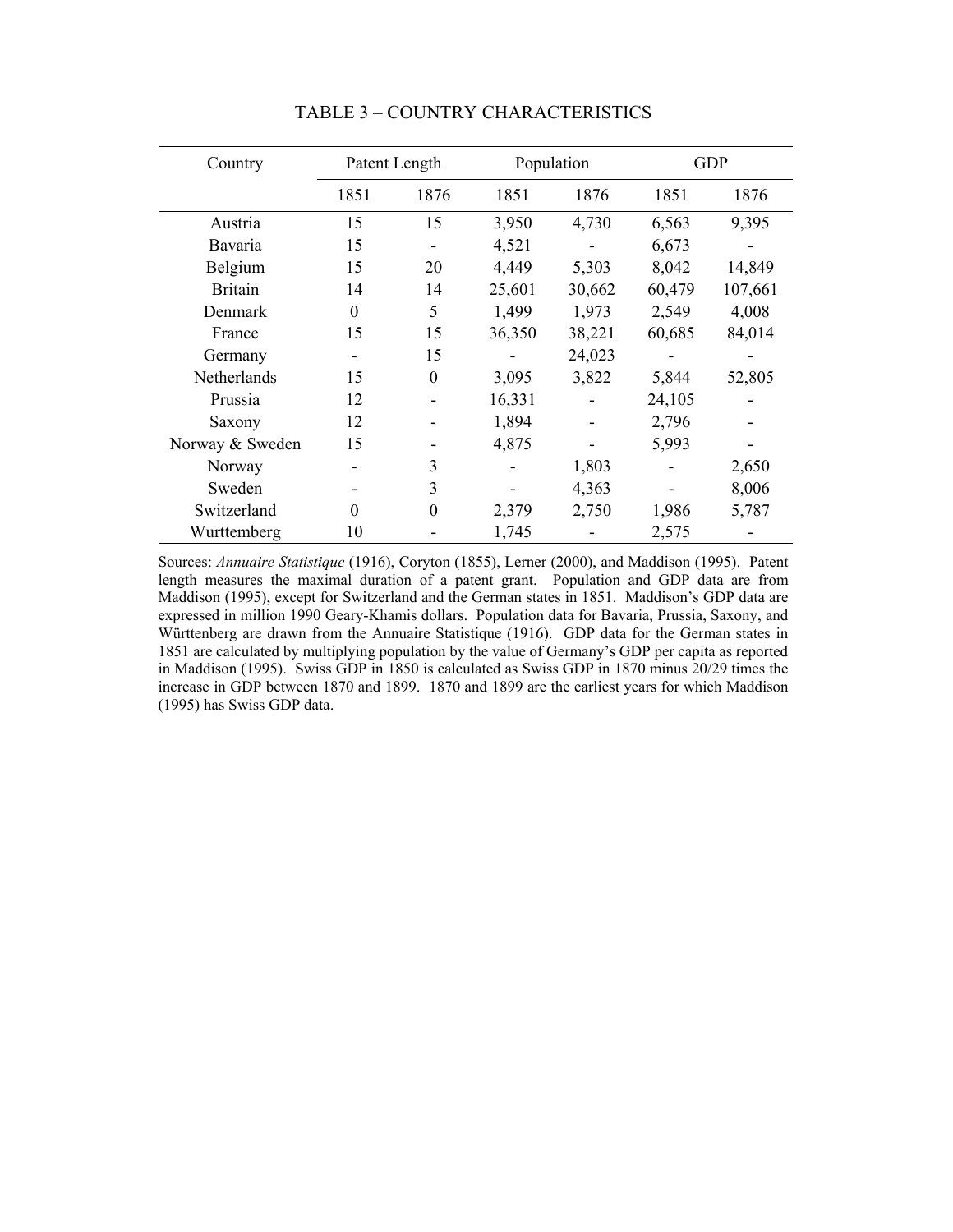|                            | <b>Total Exhibits</b> |                       |                     |                     | "Award" Exhibits     |                          |
|----------------------------|-----------------------|-----------------------|---------------------|---------------------|----------------------|--------------------------|
|                            | $[1]$                 | $[2]$                 | $[3]$               | $[4]$               | $\left[5\right]$     | [6]                      |
| No Patent Laws             | $-1.78***$<br>(0.56)  | $-0.23$<br>(0.41)     | $-1.28$<br>(0.44)   | $-0.43$<br>(0.34)   | $-1.86***$<br>(0.99) | 0.20<br>(0.86)           |
| <b>Short Patent Grants</b> | $-1.34***$<br>(0.63)  | 0.16<br>(0.45)        | $-0.84$<br>(0.50)   | $-0.28$<br>(0.48)   |                      |                          |
| Population (in log form)   |                       | $0.98***$<br>(0.16)   |                     | $0.73***$<br>(0.14) |                      | $1.06\sp{***}$<br>(0.25) |
| GDP Per Capita             |                       |                       |                     | $-0.36$<br>(0.32)   |                      | 0.01<br>(1.03)           |
| <b>Host Country</b>        |                       |                       | $2.36***$<br>(0.80) | $2.04***$<br>(0.61) |                      | 1.09<br>(1.12)           |
| <b>Crystal Palace</b>      |                       |                       |                     | $-0.48$<br>(0.41)   |                      |                          |
| Constant                   | $6.97***$<br>(0.26)   | $-2.33$ ***<br>(1.45) | $6.47***$<br>(0.21) | 0.75<br>(1.47)      | $6.03***$<br>(0.41)  | $-4.17$<br>(2.72)        |
| $\alpha$                   | 0.98                  | 0.41                  | 0.60                | 0.25                | 1.65                 | 0.45                     |
| LR test                    | $8.36***$             | $30.92***$            | $21.36***$          | 42.83***            | 2.15                 | $21.33***$               |
| Log-Likelihood             | $-164.20$             | $-152.92$             | $-157.70$           | $-146.96$           | $-79.56$             | $-69.98$                 |

## TABLE 4 – NEGATIVE BINOMIAL REGRESSIONS OF EXHIBITS ON COUNTRY CHARACTERISTICS

Notes: "No patent laws", "short patent grants", "host country", and "Crystal Palace" are dummy variables. Short patents are defined as patent lengths below 10 years. In the regressions of the total number of exhibits on country characteristics I use negative binomial regressions instead of ordinary least squares because the data for the dependent variable "numbers of exhibits" are counts and these counts are skewed to the left. I use negative binomial instead of Poisson regressions because the data are overdispersed: log-likelihood ratio tests in the second to last row attest that variances are greater than means. (In the Poisson regression model the dependent variable y<sub>i</sub> has mean *and* variance  $μ<sub>i</sub> = exp (x<sub>i</sub>'β)$ . The negative binomial model generalizes the variance function to V [y<sub>i</sub> |x<sub>i</sub>] =  $\mu_i$  +  $\alpha \mu_i$ , where the parameter  $\alpha$  measures dispersion around the mean.)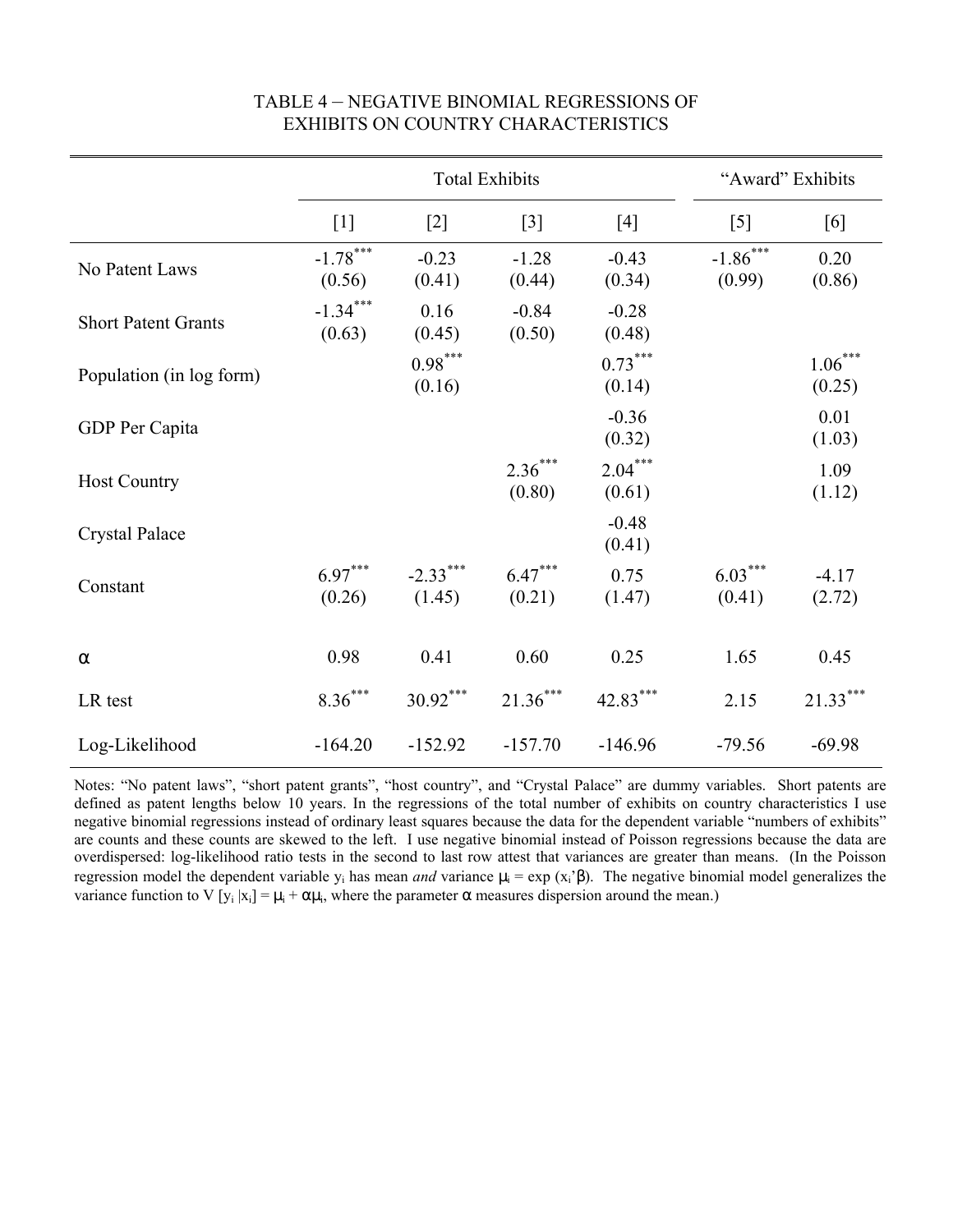|                               |             | With GDP per capita   | Without GDP per capita |                       |  |
|-------------------------------|-------------|-----------------------|------------------------|-----------------------|--|
|                               | Coefficient | <b>Standard Error</b> | Coefficient            | <b>Standard Error</b> |  |
| <b>Mining and Minerals</b>    |             |                       |                        |                       |  |
| No patent laws                | $-0.7718$   | 0.4104                | $-0.7587$              | 0.4087                |  |
| Short patent grants           | 1.6885      | 0.1874                | 1.3475                 | 0.1809                |  |
| Population in log form        | $-0.0923$   | 0.0552                | 0.0919                 | 0.0487                |  |
| GDP per capita                | 0.8013      | 0.0976                |                        |                       |  |
| <b>Crystal Palace</b>         | 0.1665      | 0.1066                | $-0.2274$              | 0.0907                |  |
| Constant                      | $-2.5735$   | 0.5005                | $-2.3110$              | 0.4919                |  |
| <b>Chemicals</b>              |             |                       |                        |                       |  |
| No patent laws                | 0.3839      | 0.2666                | 0.4224                 | 0.2662                |  |
| Short patent grants           | 0.4665      | 0.2063                | 0.4342                 | 0.2024                |  |
| Population in log form        | 0.0612      | 0.0618                | 0.0769                 | 0.0591                |  |
| GDP per capita                | 0.0837      | 0.1002                |                        | $\overline{a}$        |  |
| <b>Crystal Palace</b>         | $-1.5504$   | 0.1034                | $-1.5854$              | 0.0938                |  |
| Constant                      | $-1.8051$   | 0.5947                | $-1.7533$              | 0.5924                |  |
| <b>Food Preparations</b>      |             |                       |                        |                       |  |
| No patent laws                | 1.3500      | 0.1859                | 1.3236                 | 0.1864                |  |
| Short patent grants           | 0.3808      | 0.1717                | 0.5251                 | 0.1687                |  |
| Population in log form        | 0.1155      | 0.0515                | 0.0556                 | 0.0498                |  |
|                               | $-0.3603$   | 0.0870                |                        |                       |  |
| GDP per capita                |             |                       |                        |                       |  |
| <b>Crystal Palace</b>         | $-2.0171$   | 0.0887                | $-1.8623$              | 0.0806                |  |
| Constant                      | $-0.7475$   | 0.4990                | $-1.0358$              | 0.4995                |  |
| <b>Machinery</b>              |             |                       |                        |                       |  |
| No patent laws                | 1.4138      | 0.1976                | 1.3793                 | 0.1936                |  |
| Short patent grants           | 1.6671      | 0.1753                | 1.2102                 | 0.1697                |  |
| Population in log form        | 0.3308      | 0.0461                | 0.5096                 | 0.0419                |  |
| GDP per capita                | 0.8978      | 0.0675                |                        | ä,                    |  |
| <b>Crystal Palace</b>         | 0.3704      | 0.0758                | $-0.0963$              | 0.0647                |  |
| Constant                      | $-6.2159$   | 0.4477                | $-5.6199$              | 0.4278                |  |
| <b>Scientific Instruments</b> |             |                       |                        |                       |  |
| No patent laws                | 2.2937      | 0.1733                | 2.3246                 | 0.1733                |  |
| Short patent grants           | 0.2200      | 0.2294                | 0.2895                 | 0.2275                |  |
| Population in log form        | 0.2494      | 0.0486                | 0.2198                 | 0.0464                |  |
| GDP per capita                | $-0.1581$   | 0.0793                |                        |                       |  |
| <b>Crystal Palace</b>         | $-0.1272$   | 0.0882                | $-0.0500$              | 0.0793                |  |
| Constant                      | $-3.3149$   | 0.4689                | $-3.4223$              | 0.4719                |  |
| <b>Textiles</b>               |             |                       |                        |                       |  |
| No patent laws                | 0.9218      | 0.1426                | 0.9640                 | 0.1422                |  |
| Short patent grants           | $-0.4523$   | 0.1549                | $-0.3633$              | 0.1536                |  |
| Population in log form        | $-0.0362$   | 0.0295                | $-0.0889$              | 0.0271                |  |
| GDP per capita                | $-0.2458$   | 0.0575                |                        |                       |  |
| <b>Crystal Palace</b>         | $-0.0457$   | 0.0616                | 0.0672                 | 0.0564                |  |
| Constant                      | 0.8520      | 0.2723                | 0.7675                 | 0.2729                |  |
| Exhibits                      |             | 14,935                |                        | 14,935                |  |
| Countries                     |             | 22                    |                        | 22                    |  |
| Countries*Industries          |             | 154                   |                        | 154                   |  |
| Log-likelihood                |             | $-24,560.13$          |                        | $-24,772.18$          |  |

# TABLE 5 – MULTINOMIAL LOGIT REGRESSIONS